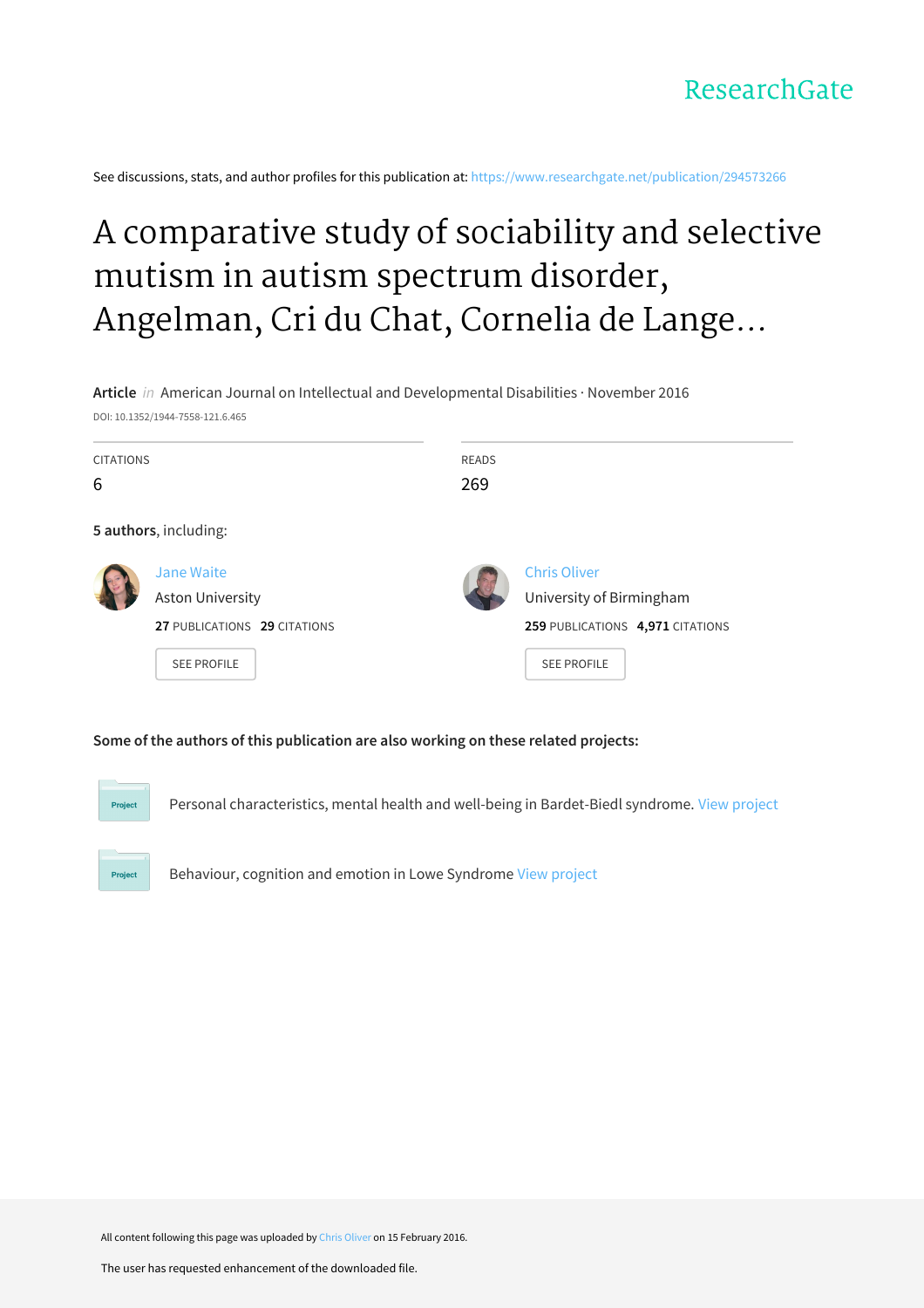

## **UNIVERSITYOF BIRMINGHAM**

A comparative study of sociability and selective mutism in autism spectrum disorder, Angelman, Cri du Chat, Cornelia de Lange, Fragile X and Rubinstein-Taybi syndromes.

## Lisa Nelson, Jo Moss, Laurie Powis, Jane Waite and Chris Oliver

# *Cerebra Centre for Neurodevelopmental Disorders, School of Psychology, University of Birmingham*

Please use this reference when citing this work:

Nelson, L., Moss, J., Powis, L., Waite, J., & Oliver, C. (In press). A comparative study of sociability and selective mutism in autism spectrum disorder, Angelman, Cri du Chat, Cornelia de Lange, Fragile X and Rubinstein-Taybi syndromes. *American Journal on Intellectual and Developmental Disabilities.*

The Cerebra Centre for Neurodevelopmental Disorders, School of Psychology, University of Birmingham, Edgbaston, Birmingham, B15 2TT **Website:** www.cndd.Bham.ac.uk **E-mail**: cndd-enquiries@contacts.bham.ac.uk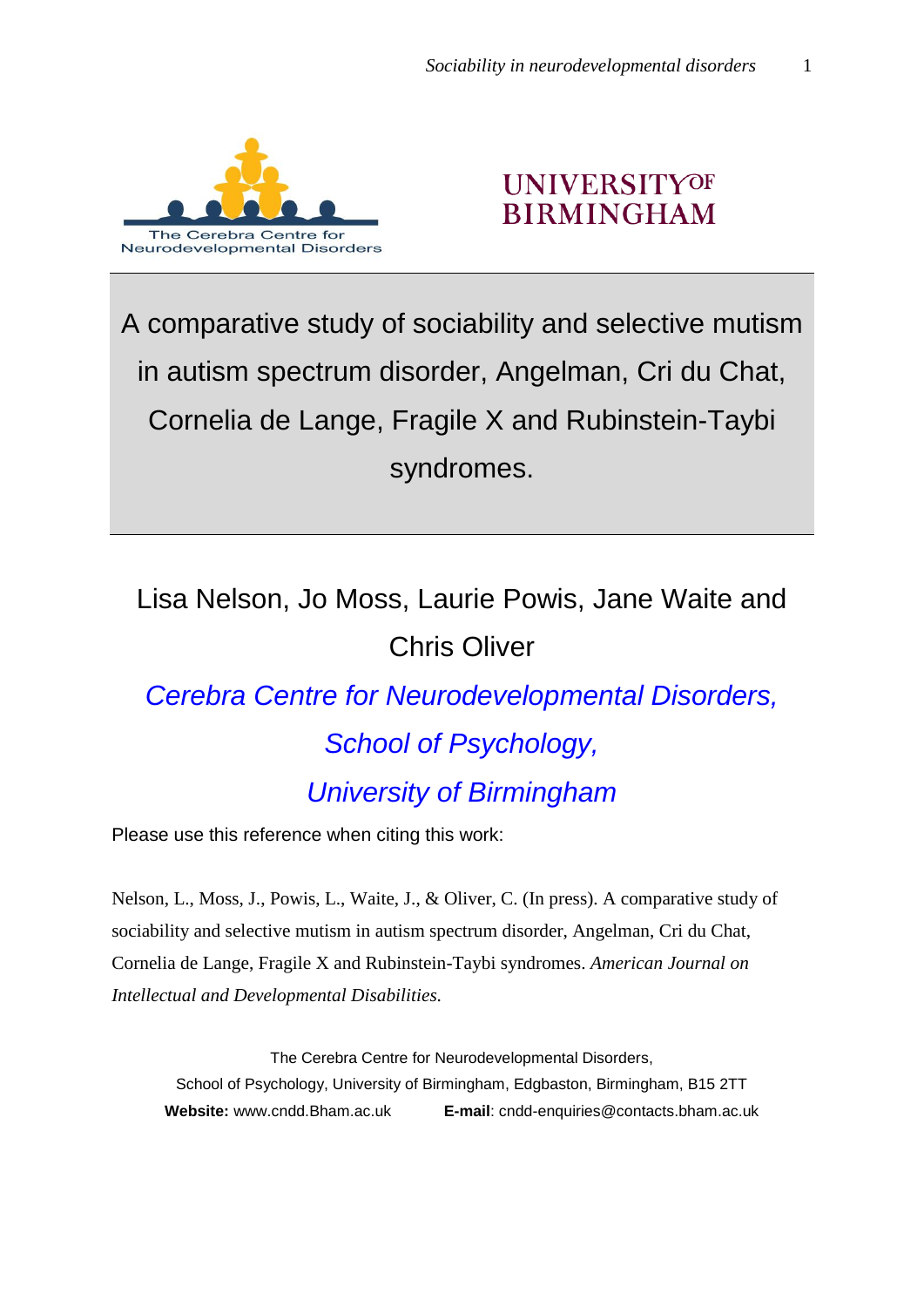#### **Abstract**

Few comparative studies have evaluated the heterogeneity of sociability across a range of neurodevelopmental disorders. The Sociability Questionnaire for People with Intellectual Disabilities (SQID) was completed by caregivers of individuals with Cornelia de Lange (CdLS; n=98), Angelman (AS; n=66), Fragile X (FXS; n=142), Down (DS; n=117) and Rubinstein Taybi (RTS; n=88) syndromes and autism spectrum disorder (ASD; n=107). Between groups and age-band (<12yrs; 12-18yrs; >18yrs) comparisons of SQID scores were conducted. Rates of behaviors indicative of selective mutism were also examined. FXS achieved the lowest SQID scores. CdLS, ASD and FXS groups scored significantly lower than AS, DS and RTS groups. **S**elective mutism characteristics were highest in CdLS (40%) followed by FXS (17.8%) and ASD (18.2%). Age-band differences were identified in CdLS and DS.

Key words: Sociability, behavioral phenotypes, social anxiety, autism spectrum disorder, genetic syndromes

The term 'sociability' is an umbrella term encompassing various aspects of social functioning (Cook and Oliver, 2011). In the current study we define sociability in terms of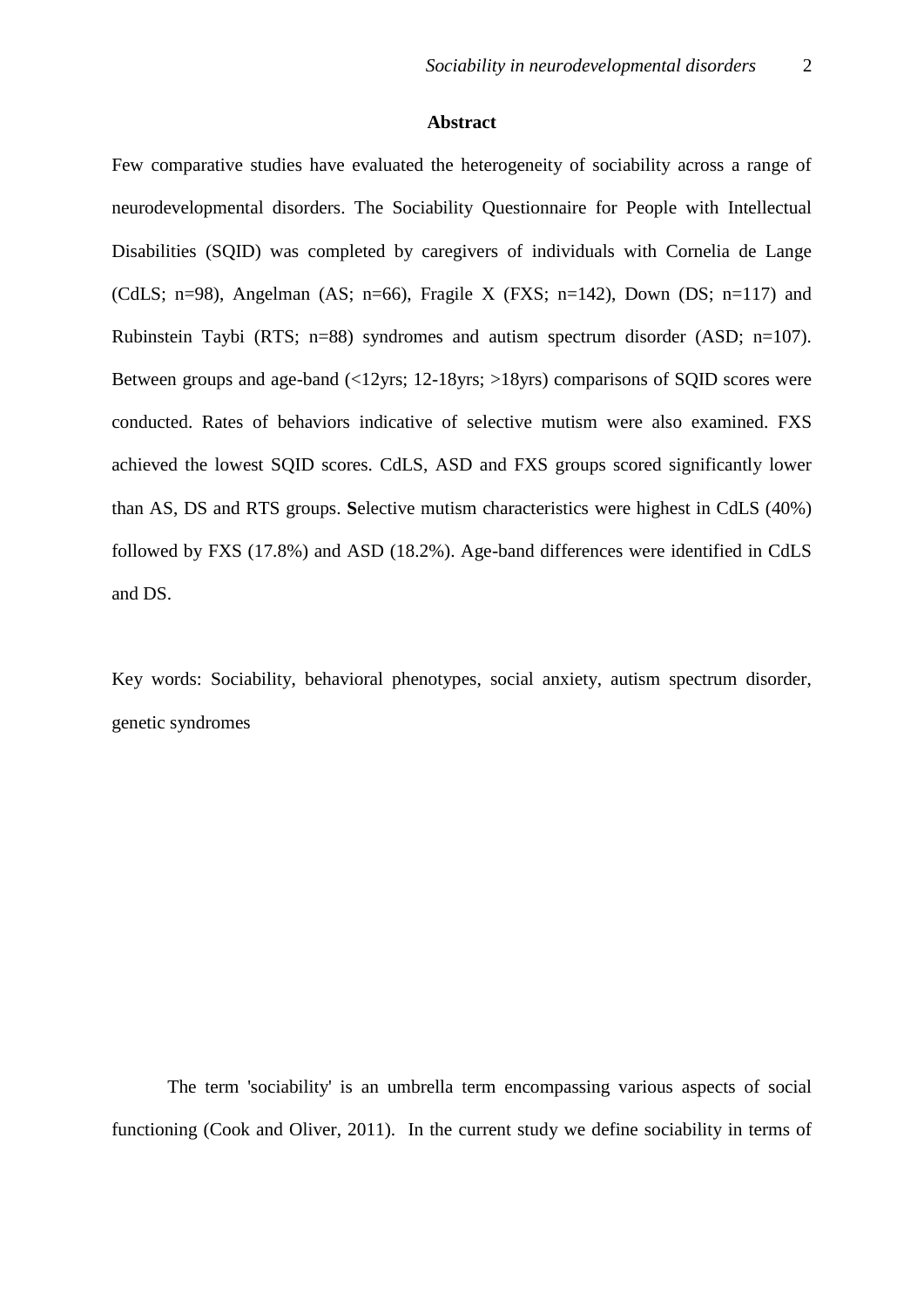observable, behavioral responses in specific social contexts which encompass motivation for and enjoyment of social interaction.

The literature on behavioral phenotypes has expanded significantly over the past twenty years, with growing interest in the prevalence and presentation of autism spectrum disorder (ASD) in genetic syndromes (Moss & Howlin, 2009). This literature has synthesized research describing the phenomenology of behavioral and cognitive phenotypes of genetic syndromes with basic cognitive research on ASD and literature on typical development. Research undertaken on theory of mind and executive function in genetic syndromes has directly contributed to the understanding of typical and atypical development of these domains and their role in social functioning (e.g., Grant, Apperly & Oliver, 2007; Santos & Deruelle, 2009). However, alongside this growing interest in social cognition, relatively little attention has been paid to describing observable, behavioral presentation of sociability in this population beyond the descriptions of characteristics of ASD, with the exception of Williams, Down and Angelman syndromes.

Although sociability is a relatively under-researched area, there are detailed descriptions of several genetic syndromes which have striking social profiles which might be considered to fall along a continuum of sociability. At one end are genetic syndromes such as Angelman and Rubinstein Taybi, associated with heightened levels of sociability. Individuals with Angelman syndrome for example, are considered to show comparatively high levels of both social approach behaviors and laughing and smiling during social interactions relative to a matched contrast group of individuals with intellectual disability of heterogeneous cause (Horsler & Oliver, 2006; Oliver et al., 2007; Strachan et al., 2009). This heightened sociability appears independent of degree of intellectual disability, given that most individuals with Angelman syndrome have a severe or profound degree of cognitive impairment. A similar profile is also described in case reports and single group design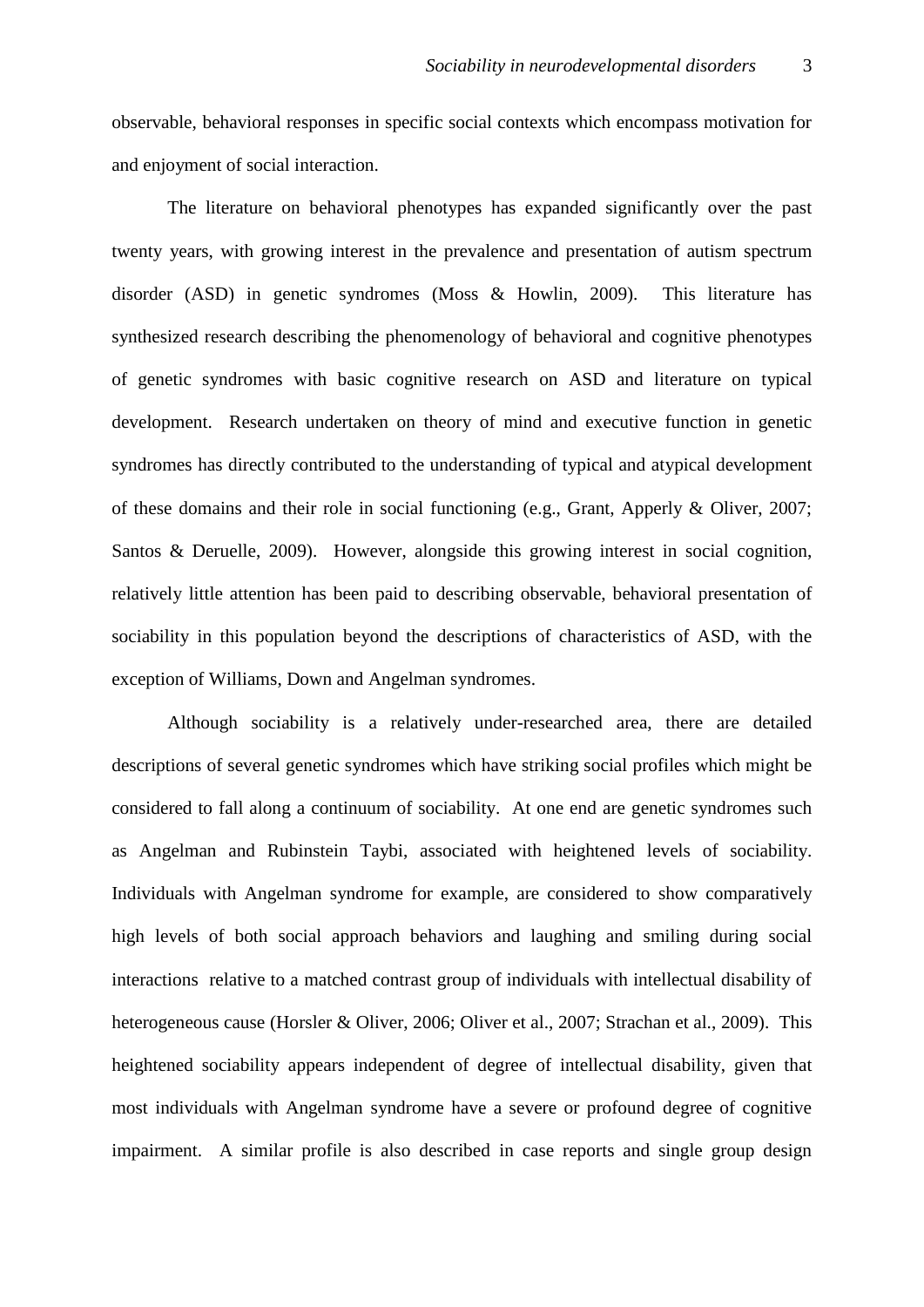studies of individuals with Rubinstein-Taybi syndrome, with social competencies reported at a level that is considered to be higher than expected, given the level of associated intellectual ability (Gotts & Liemohn, 1977; Hennekam et al., 1992). The findings from Galera et al. (2009), in which individuals with Rubinstein-Taybi syndrome were found to score significantly lower than matched controls on the 'reduced contact or social interest' subscale of the Children's Social Behaviour Questionnaire (CSBQ; Luteijn et al., 1998, 2000), also provides support for heightened social tendencies in this group.

Sociability has long been considered a relative strength of individuals with Down syndrome (Fidler & Nadel, 2007). Although not all individuals fit this stereotype (a proportion of individuals with Down syndrome meet criteria for autism spectrum disorder; ASD; Warner et al., 2014), evidence suggests that children with Down syndrome have higher levels of prosocial behaviour than children with other forms of developmental delay (Fidler, Barrett, & Most, 2005).

At the other end of the continuum are (amongst others) Fragile X and Cornelia de Lange syndromes in which clinically significant levels of shyness and social anxiety are evident (Hall et al., 2006; Hessl et al., 2006; Lesniak-Karpiak, Mazzocco & Ross, 2003; Richards et al., 2009). These syndromes are both strongly associated with ASD characteristics (see Moss et al., 2012 & Zafeiriou et al., 2013 for reviews). Social anxiety is common in individuals with Fragile X syndrome and rates of selective mutism, considered to be an extreme manifestation of social anxiety, are high in this group (Hagerman, Hills, Scharfenaker & Lewis, 1999). Extreme shyness, social anxiety and selective mutism are also prominent in individuals with Cornelia de Lange syndrome (Goodban, 1993; Kline et al., 2007; Moss et al., 2012; Richards et al., 2009) and are reported to become more severe with age (Basile et al., 2007; Sarimski, 1997; Collis, Oliver, & Moss, 2006) alongside declines in mood and behavior (Nelson et al., 2014; Kline et al., 2007; Oliver et al., 2011). While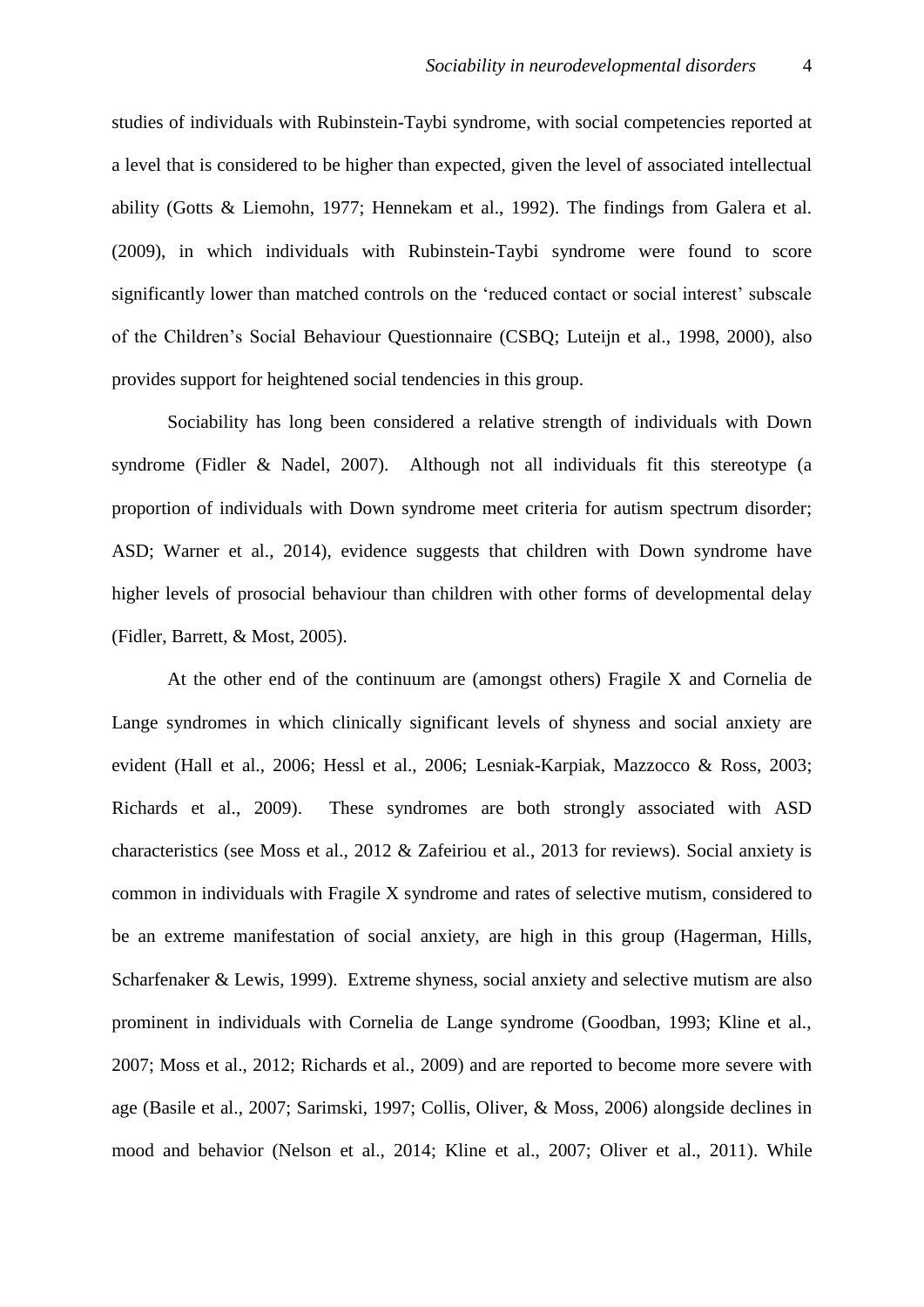individuals with ASD do show a greater degree of social anxiety compared to the typically developing population, it is not considered diagnostic of the disorder (Bellini, 2004; Gillott et al., 2001).

One of the difficulties of conducting research in genetic syndromes is the selection of an appropriate contrast group. The use of a contrast group is important in helping us to understand whether a particular syndrome is associated with an excess or a deficit within a particular domain, which is over and above what would be expected given the degree of associated intellectual disability. Identifying who should comprise this contrast group is ever challenging and often circulatory. Cross syndrome comparisons across multiple contrast groups can be more informative and enable positioning of syndrome groups across a continuum of skills and impairments. This approach has been used to effectively evaluate a range of behavioral constructs (e.g. Arron et al., 2011, Eden et al., 2013, Moss et al., 2009, Waite et al., 2014). In the current study we will use this approach to assess levels of sociability in children and adults with six neurodevelopmental disorders: Cornelia de Lange, Angelman, Fragile X, Down and Rubinstein Taybi syndromes and individuals with idiopathic ASD. Angelman, Rubinstein Taybi and Down syndromes have been selected because they represent groups with reportedly typical or enhanced levels of sociability (Gotts & Liemohn, 1977; Hennekam et al., 1992), whereas Cornelia de Lange syndrome, Fragile X syndrome and ASD are described as showing significant social impairments (Bellini, 2004; Hall et al., 2006). The well established profiles of sociability in ASD and DS, palce these two contrast groups as anchor points along the spectrum of sociability, around which the other syndrome groups can be positioned, thus providing greater context to the broader study findings

In study one, we outline the rationale for and development of a novel measure of sociability; the Sociability Questionnaire for people with Intellectual Disability (SQID). The SQID was developed in order to evaluate motivation for and enjoyment of social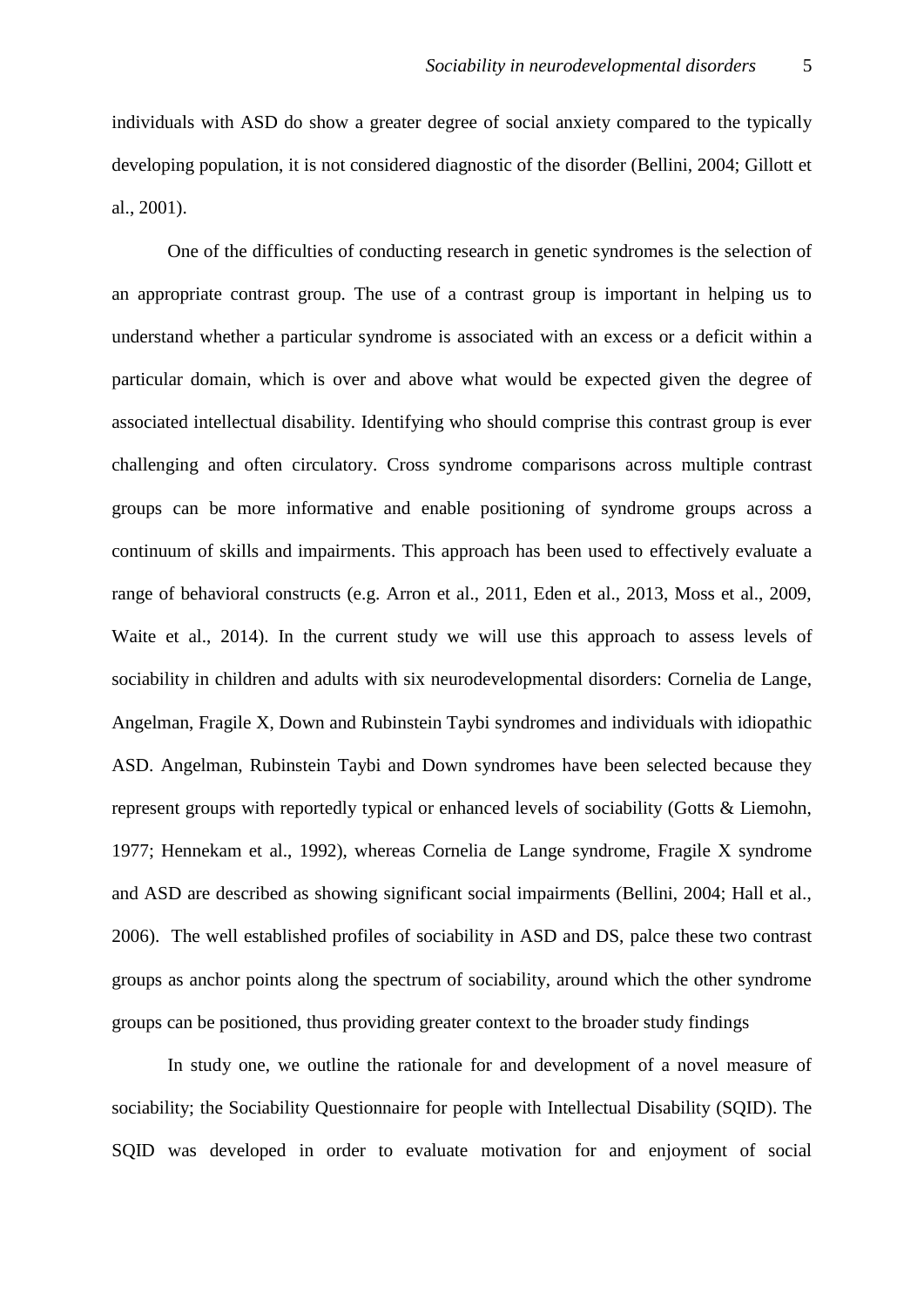engagement, using observable indicators of sociability that are defined based on previous literature. These behaviors are examined in four social contexts (initiation of interaction, ongoing interaction, being the recipient of initiated interaction and interaction in a group). This is so that sociability can be described objectively during commonly occurring social situations. The inter-rater reliability and validity of the SQID will be assessed.

In study two, we will use the newly developed SQID to examine the nature and developmental trajectory of sociability with both familiar and unfamiliar people in individuals with neurodevelopmental disorders including; Angelman, Cornelia de Lange, Down, Fragile X and Rubinstein-Taybi syndromes and individuals with idiopathic Autism Spectrum Disorder. This will enable relative positioning of these disorders on a continuum of sociability. We will also establish the prevalence of characteristics that are indicative of selective mutism across these participant groups.

## **Study One: development of the Sociability Questionnaire for People with Intellectual Disabilities**

The Sociability Questionnaire for People with Intellectual Disabilities (SQID) was developed for the current study and examines sociability in children and adults with a range of intellectual and verbal abilities. The informant-based questionnaire consists of 25 items which comprise thirteen categories and is completed by the main caregiver based on typical behavior in defined social situations with familiar and unfamiliar people over the preceding two months. The questionnaire also screens for characteristics indicative of selective mutism.

**Rationale for developing the SQID.** The SQID was developed in response to a lack of appropriate measures to evaluate sociability and social anxiety (beyond the assessment of ASD related symptomatology) in individuals with a broad range of intellectual disabilities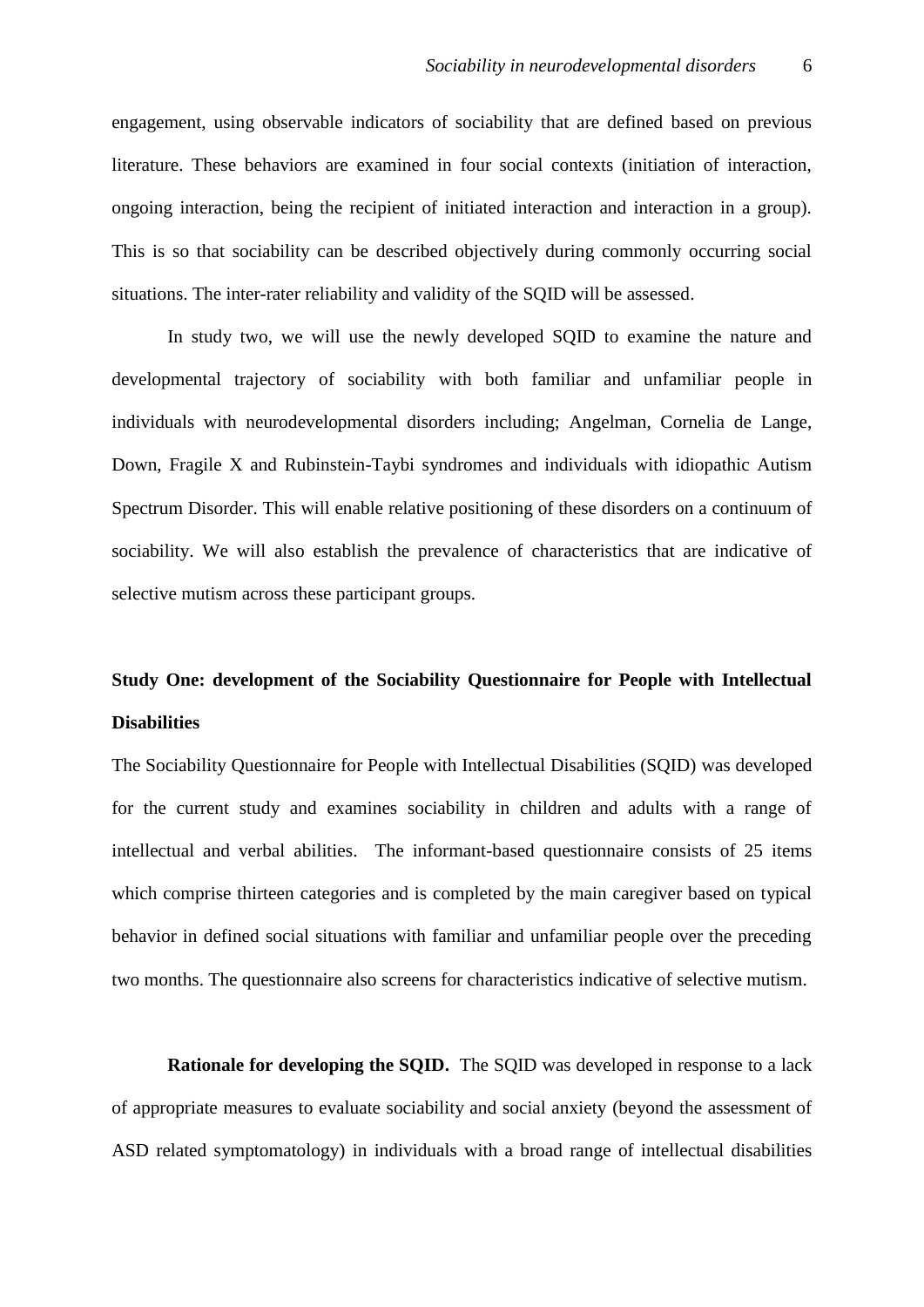and verbal abilities, that includes severe and profound levels of intellectual disability. The majority of measures of sociability and social anxiety that are available have been devised with typically developing children in mind and items refer to behaviours and responses which require a certain capacity for verbal language (self report measures), positioning in mainstream classroom settings or assume a level of responsibility and insight that may not be appropriate in those with a more severe degree of disability or those with more limited communication skills. The SQID uses operationalized definitions of observable behaviours that can be easily rated by parents and carers in a range of everyday social contexts. This enables the measure to be used in individuals with a broad range of abilities and circumstances.

The only relevant measure known to the authors, is the Salk Institute Sociability Questionnaire (SISQ; Jones et al., 2000), developed to assess aspects of sociability commonly reported in Williams syndrome, a genetic syndrome associated with a mild to moderate intellectual disability. The relevance of the SISQ for those with more severe intellectual disability and those with other genetic syndromes is unknown. Measures of psychopathology are available, but none examine social anxiety in individuals with intellectual disabilities specifically. The Glasgow Anxiety Scale (Mindham & Espie, 2003) measures anxiety globally in individuals with a mild intellectual disability, rather than specific forms of anxiety, such as social anxiety. Furthermore, the self-report nature of the questionnaire limits its applicability in the study population.

The assessments available to evaluate sociability and social anxiety in individuals with intellectual disabilities contrasts significantly with the plethora of reliable and valid scales focusing on sociability or social anxiety in the typically developing population (both children and adults) which are not suitable for nonverbal individuals or those with intellectual disability. Examples include the Social Anxiety Scale for Children-Revised (SASC-R; La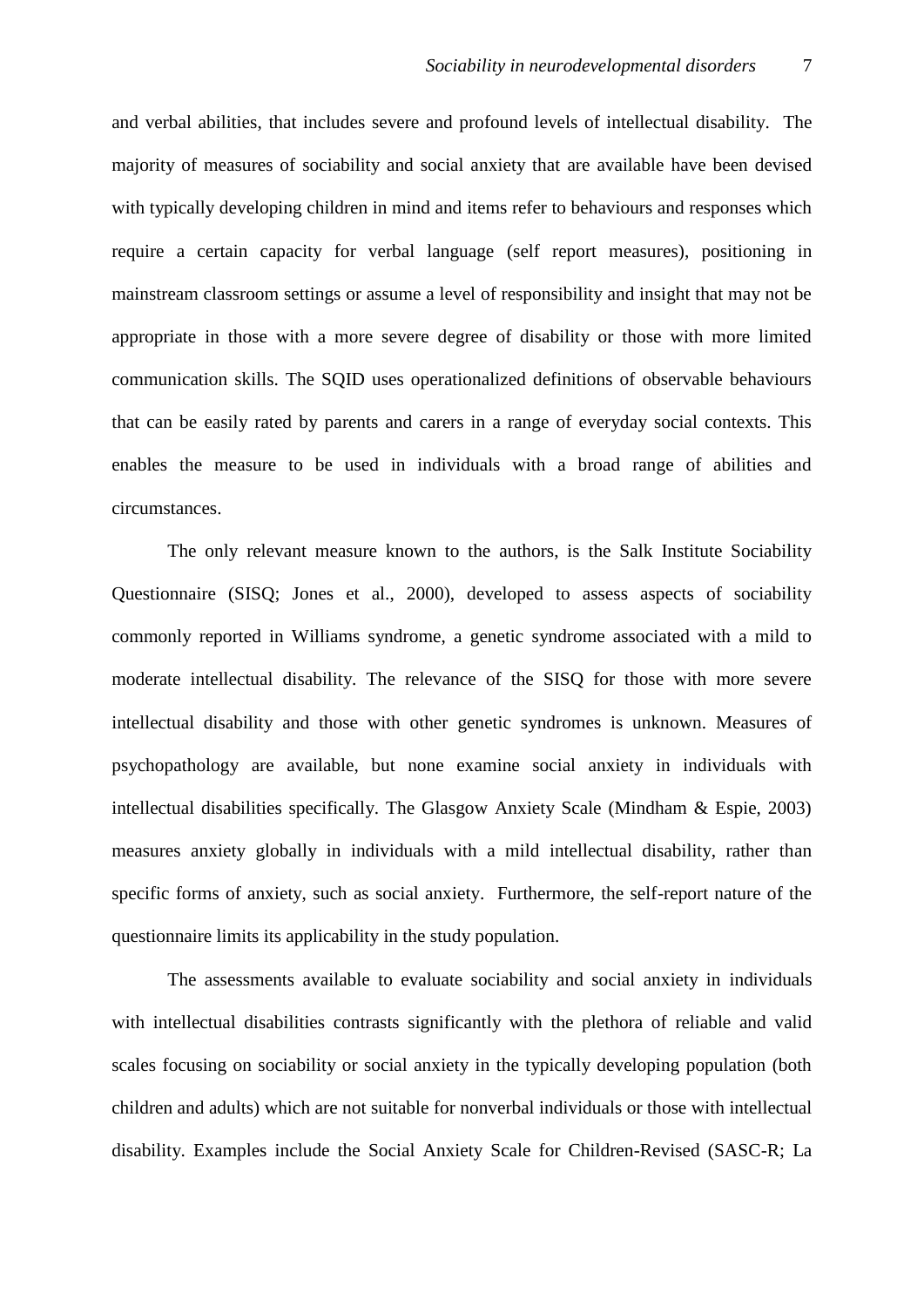Greca & Stone, 1993), the Social Phobia and Anxiety Inventory for Children (SPAI-C; Beidel, Turner & Morris, 1995) and the Social Phobia and Anxiety Inventory (SPAI; Turner, Biedel & Dancu, 1995).

**Development of the SQID.** Table 1 describes the items that comprise the SQID. Social contexts were identified in which an individual's sociability/social anxiety could be examined. According to the DSM-IV-TR criteria, individuals with social anxiety may show anxiety in either performance or interaction situations (American Psychiatric Association, 2000). Performance situations are those in which the person is exposed to possible scrutiny by others, such as speaking in front of groups, eating or writing with other people watching and performing activities (e.g., music or sport), in front of other people. Interaction situations typically involve social interactions with unfamiliar people (Antony, 1997).

#### **(Insert Table 1 about here)**

The categorization employed in the DSM-IV-TR criteria for social anxiety was used to develop the questionnaire (American Psychiatric Association, 2000). Existing questionnaires were examined to identify performance and interaction situations relevant to individuals with a range of intellectual disabilities. Existing questionnaires were examined to identify any performance and interaction situations that might be relevant to individuals with a range of intellectual disabilities. The existing questionnaires selected for examination were those which evaluated: 1) a range of psychopathology in individuals with intellectual disabilities, 2) social anxiety in typically developing children or, 3) sociability in typically developing children and included the following: Strengths and Difficulties Questionnaire (Goodman, 1997), Spence Children's Anxiety Scale (Spence, 1998), Social Anxiety Scale for Children-Revised (SASC-R; La Greca & Stone, 1993), Infant Characteristics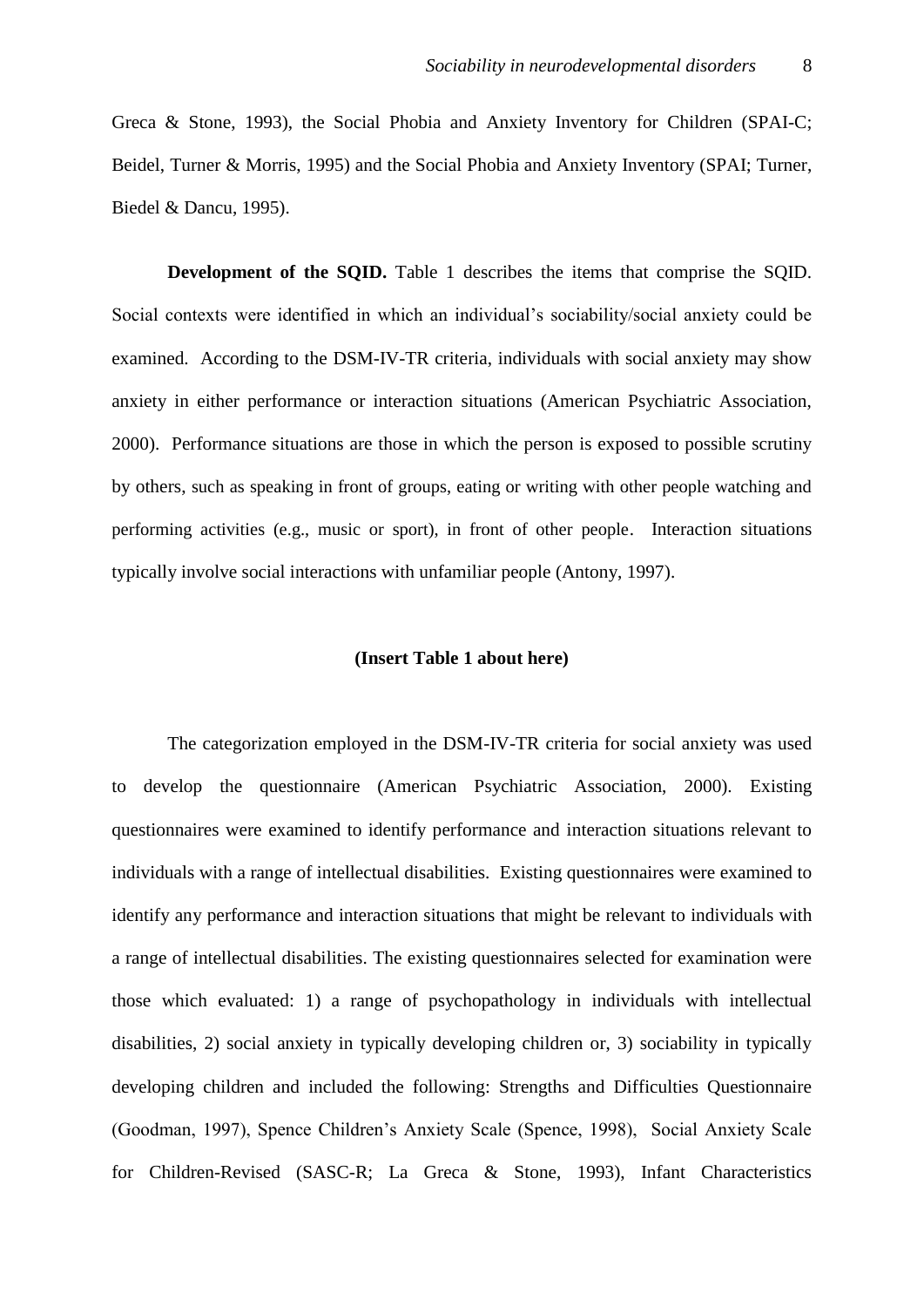Questionnaire (Bates, Freeland & Lounsbury, 1979), Matson Evaluation of Social Skills for Individuals with Severe Retardation (MESSIER; Matson, 1995a), Diagnostic Assessment for the Severely Handicapped Revised (DASH-II, Matson, 1995b), Anxiety, Depression and Mood Scale (ADAMS; Esbensen, Rojahn, Aman, & Ruedrich, 2003), Child Behaviour Checklist (CBCL; 1991) and the Developmental Behavior Checklist (DBC, Einfeld, & Tonge, 1992).

General social situations, e.g. an ongoing social interaction, rather than specific examples of social situations, e.g. attending a party, were identified for inclusion to increase applicability across ages and abilities. Through inspection of existing measures, the social interaction situations deemed relevant included when an individual: 1) is approached by another person, 2) is in an ongoing interaction and 3) initiates an interaction. The only performance situation deemed relevant to individuals with a broad range of intellectual disability was a group situation because caregivers could refer to any group situation that they may have observed. Operationalized definitions of sociability and shyness, based on observable behaviors and corresponding to each of these situations, were devised from definitions of sociability and shyness/social anxiety from the literature (Conger & Farrell, 1981; Fydrich et al., 1998; Glass & Arnkoff, 1989; Glennon & Weisz, 1978; Hall et al., 2006; Hessl et al., 2006; Lesniak-Karpiak et al., 2003; Millbrook et al., 1986; Monti et al., 1984; Trower et al., 1978).

When examining sociability and social anxiety within social situations, familiarity of the other person(s) is pertinent. In typically developing children, the diagnostic criteria for social anxiety stipulate that the individual must show a greater capacity for social relationships with familiar people (American Psychiatric Association, 2000). Therefore, corresponding familiar and unfamiliar items for each social situation identified, were used.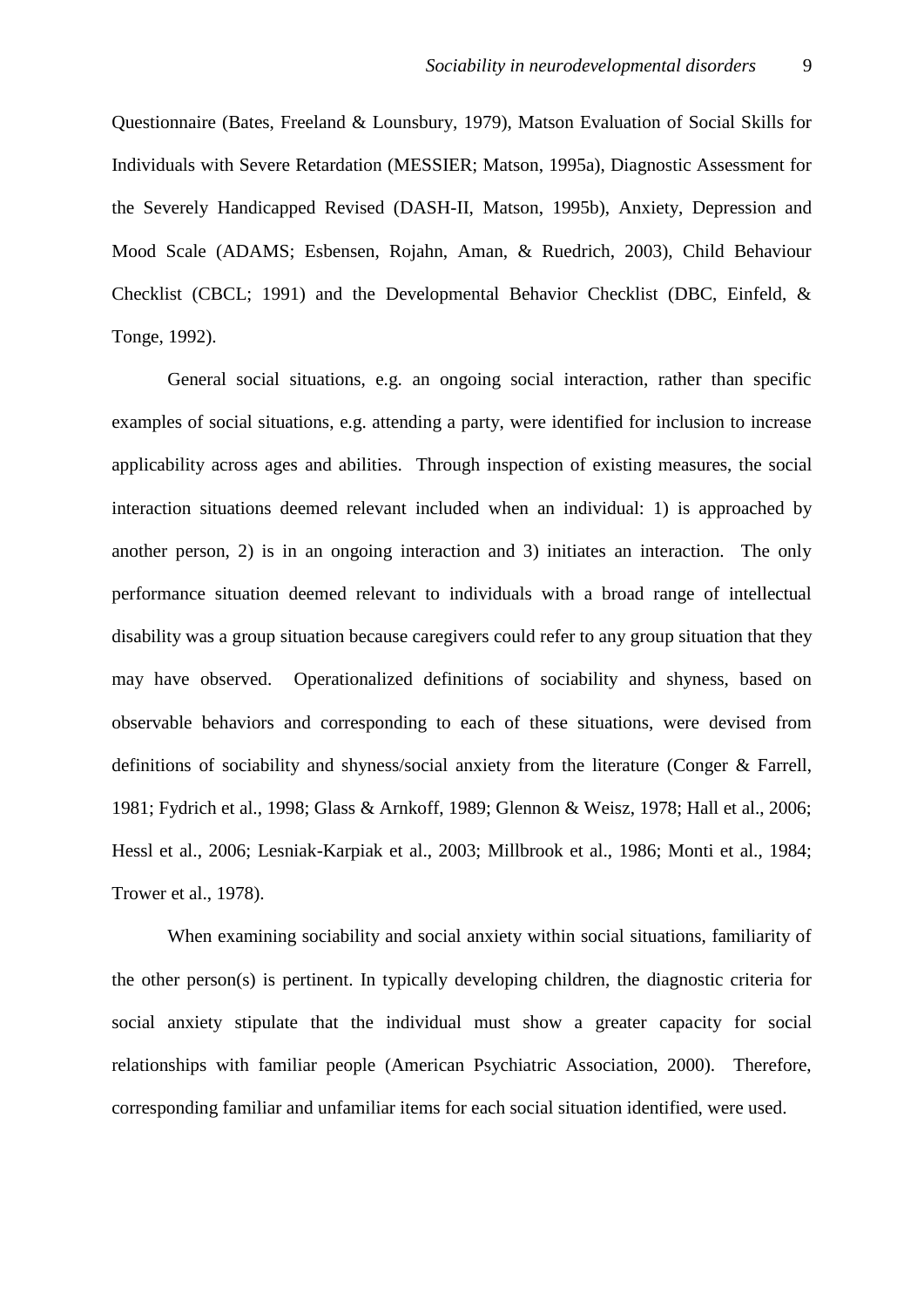Two further aspects of sociability and social anxiety; the interaction between sociability with the person's main caregiver and the presence of an unfamiliar person and behaviors indicative of selective mutism were also incorporated into this measure. Examining the interaction between sociability with the person's main caregiver and an unfamiliar person was pertinent because typically developing children with social anxiety are often reported to stay close to a familiar person or show inhibited interactions in the presence of an unfamiliar person even when a familiar adult is also present (American Psychiatric Association, 2000). Three further categories were developed to evaluate this. These categories examined the person's interaction with their main caregiver (Main caregiver interaction), the effect of their main caregiver on an interaction with an unfamiliar person (presence of main caregiver on interaction with unfamiliar person) and also the separation from their main caregiver to interact with an unfamiliar person (separation anxiety).

Given the evidence that selective mutism is an extreme form of social anxiety (Black & Uhde, 1992), the questionnaire screened for the presence of selective mutism. Two items were developed for this purpose. Finally, diagnostic criteria for social anxiety in typically developing children stipulate that the child must demonstrate anxiety in peer settings, not just during interaction with adults (American Psychiatric Association, 2000). Thus, seven of the thirteen categories were devised to consist of two items; one examining sociability with someone their own age, and one examining sociability with an adult.

**Scoring the SOID.** The SOID consists of twenty-five items. Twenty-one are answered on a seven-point Likert scale and four on a yes/no basis. Items one to seventeen ask the respondent to rate how sociable the person they care for appears across a range of different social situations, rating them from very shy to very sociable. Items eighteen to twenty-one ask the respondent to rate how frequently the person initiates social interaction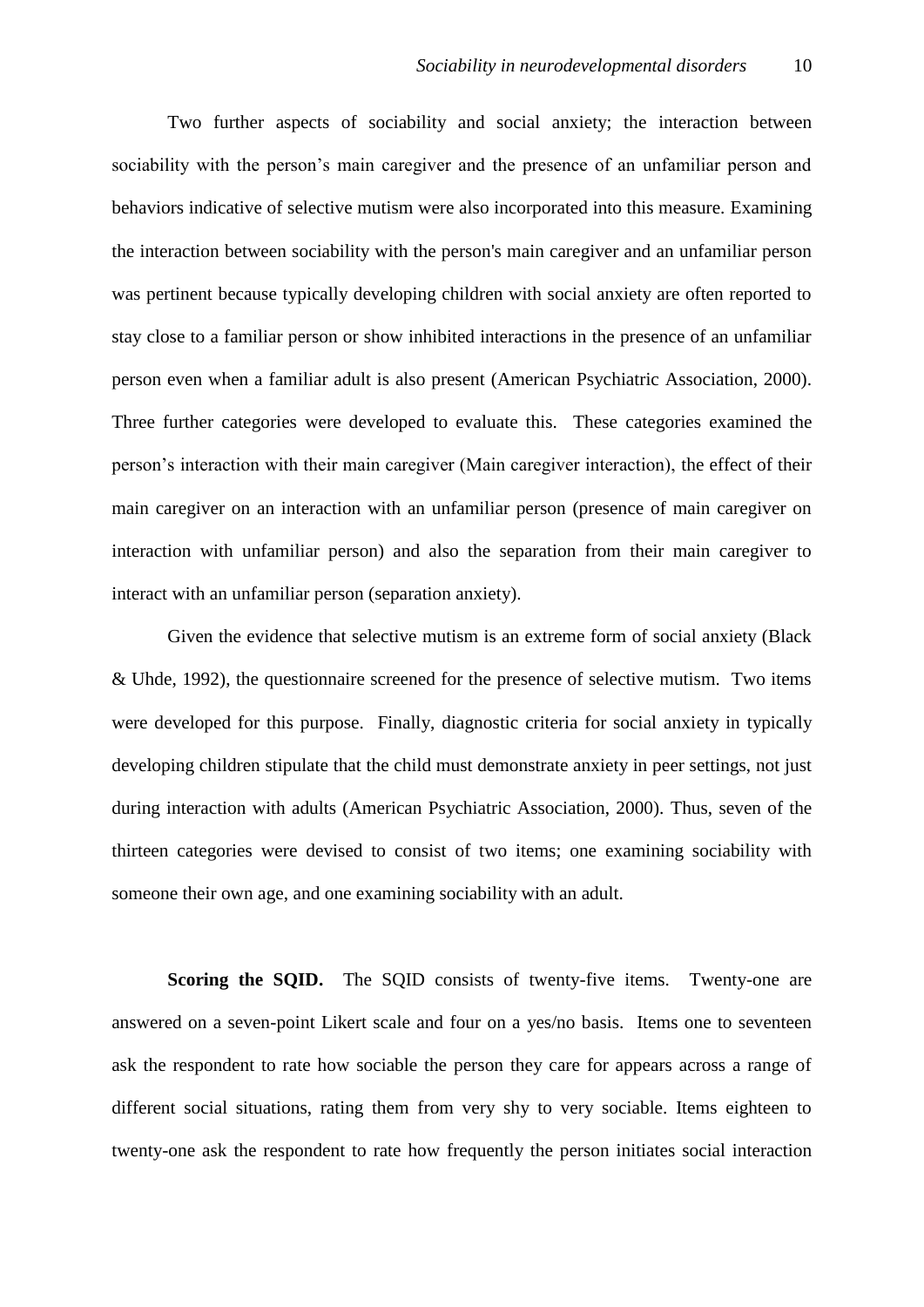(using verbal and nonverbal strategies) in a range of different contexts, rating from rarely/never to nearly always. Items twenty-two to twenty-five ask about use of language and require a yes/no response. Sixteen items contribute to scores which evaluate the effect of social context on an individual's sociability with a familiar or an unfamiliar person: receive interaction, ongoing interaction, initiate interaction, group interaction. A total Familiar score is calculated by aggregating the items pertaining to familiar adults  $(Q4 + Q5 + Q7 + Q11 +$  $Q12 + Q14 + Q18 + Q20$ , and a total Unfamiliar score is calculated by aggregating the items pertaining to unfamiliar adults  $(Q2 + Q3 + Q6 + Q9 + Q10 + Q17 + Q19 + Q21)$ . Four items contribute to scores examining the interaction between the main caregiver and an unfamiliar person on an individual's sociability. Two items are combined to indicate the presence of behaviors indicative of selective mutism. Separation anxiety and change in speech over time are each evaluated in a single item. One item is a screening question for verbal ability. Scores pertaining to behaviors indicative of selective mutism and change in speech over time are only applicable for verbal individuals. Item 22 screens for whether an individual is verbal and if so items 23 to 25 are completed. To receive a positive screening of selective mutism characteristics, the caregiver must answer 'yes' to both items 24 and 25. The questionnaire can be pro-rated at the category level, which enables missing item responses to be estimated based on existing scores where sufficient information is available. The selective mutism subscale cannot be pro-rated.

For the purpose of this study only scores from categories pertinent to the aims and hypotheses of the study were examined. These were: Receive Interaction, Ongoing Interaction, Initiate Interaction, Performance, each for familiar and unfamiliar people, and behaviors indicative of selective mutism.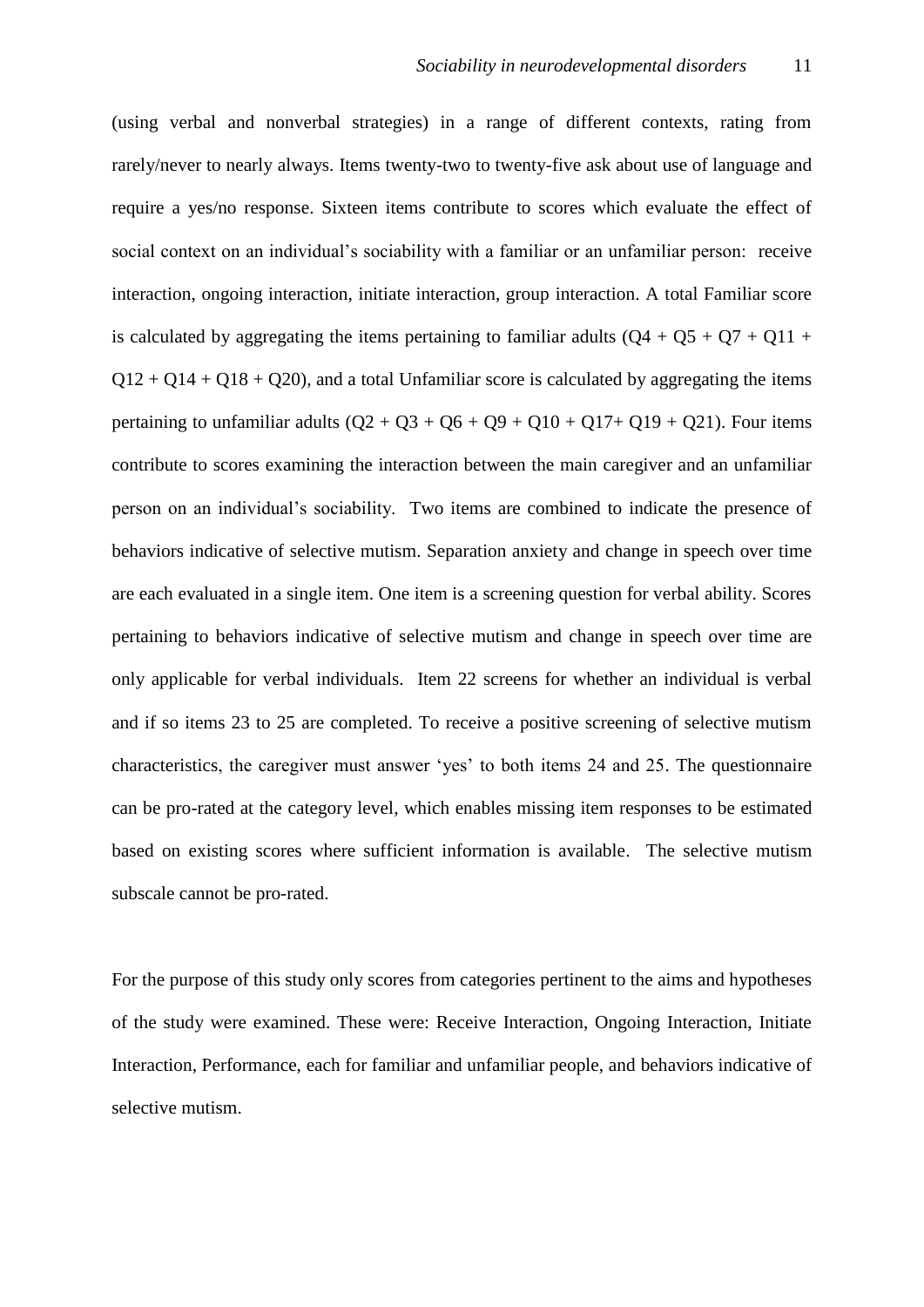#### **Method**

#### **Recruitment:**

Participants with a broad range of intellectual ability were recruited at syndrome support group conferences or during research visits conducted as part of other research projects. The participants included in the inter-rater reliability and validity studies outlined below are not the same individuals that are reported on in study two.

#### **Procedure:**

For inter-rater reliability, two parents and/or carers were asked to complete the SQID independently on the same day (at family support group conferences or during research visits). Researchers were present while the questionnaire was completed in order to ensure independent ratings between reporters.

Concurrent validity was established between the SQID and real time observations of social interaction with familiar and unfamiliar adults using the Child Sociability Rating Scale (CSRS; Moss et al., 2013) and the frequency of participant verbalizations. The CSRS data and data regarding the frequency of verbalizations were collected as part of two, separate research studies in which experimental social conditions were presented to participants. These social conditions provided standardized social settings that enabled observation of social interaction behaviors and indicators of social enjoyment and motivation. The level of social demand, adult availability for social attention, and familiarity of the adult was systematically varied in each of the social conditions. Behavioral responses across these social conditions was observed (see Moss et al., 2013 and Nelson, 2010 for further details).

#### **Measures:**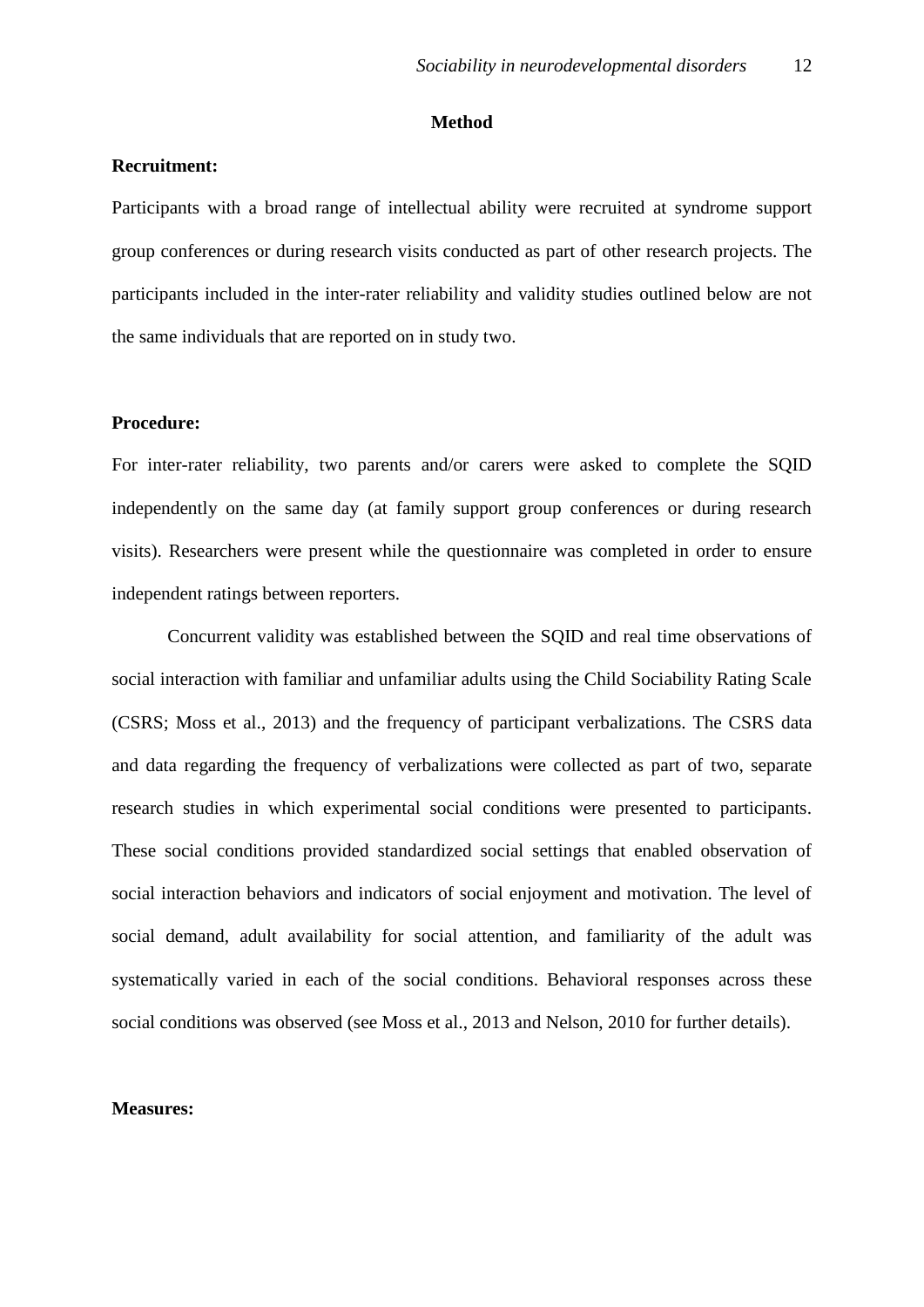The Child Sociability Rating Scale (CSRS; Moss et al., 2013) is an observational rating scale with good inter-rater reliability and validity with real time observations of social behaviour. The CSRS rates the nature and quality of social interaction skills, social enjoyment and social motivation in individuals with a range of intellectual abilities. The absolute frequency of verbalizations was recorded during social interaction with familiar and unfamiliar adults. Verbalizations were defined as 'utterances (e.g. 'erm'), words, phrases or sentences used for the purpose of communication with someone else, e.g., asking a question, making a comment, answering a question or speech used when the person is talking to themselves. The participant's speech may be intelligible or unintelligible'. Frequency of verbalizations was considered to be a behavioral indicator of social anxiety during social interactions.

#### **Participants:**

#### *Inter-rater reliability sample:*

Participants were 50 individuals with intellectual disability and their parents/carers. Participants included individuals with Cornelia de Lange ( $N=32$ ), Angelman ( $N=7$ ), Cri du Chat  $(N=7)$  and Prader-Willi  $(N=9)$  syndromes. Participants were aged between 4 and 30 years  $mean = 12.7$ ;  $SD = 5.9$ ).

#### *Validity samples:*

Validity between the SQID and the CSRS was conducted for a group of 47 participants with intellectual disability. The sample included individuals with Angelman (N=16;  $M_{age} = 10.90$ , SD = 4.86), Cornelia de Lange (N=18;  $M_{age} = 12.56$ , SD = 3.59) and Cri du Chat syndromes  $(N=13; M_{age} = 8.35, SD = 4.51)$ . Fourteen participants (29.8%) were reported to have 30 or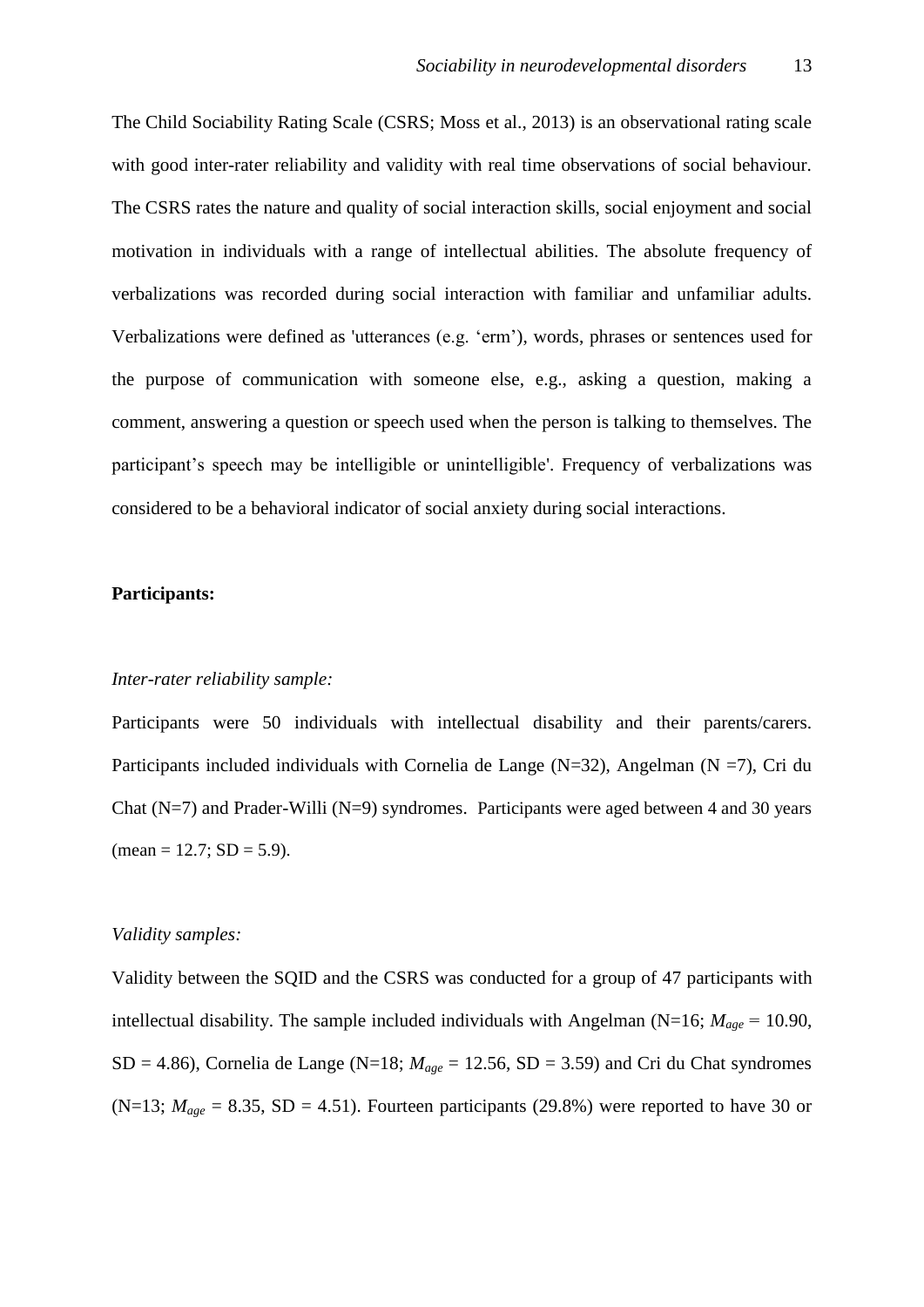more words or signs in their vocabulary and 28 (59.6%) were reported to be able to walk, including up and down stairs.

Validity between the SQID and the frequency of verbalizations was conducted in a separate sample of individuals with intellectual disability, which included 40 participants with Cornelia de Lange syndrome ( $N = 18$ ;  $M_{age} = 21.68$ , SD = 8.27) and Down syndrome ( $N =$ 22;  $M_{age} = 24.44$ , SD = 5.94). All participants were reported to have 30 or more words or signs in their vocabulary and were reported to be mobile (able to walk, including up and down stairs).

#### **Results**

#### **Inter-rater reliability:**

Nonparametric analyses were employed because data were not normally distributed. Spearman correlations between independent rater scores ranged from .43 to .80 at item level for Q1 to Q21. Spearman coefficients for 81% of these items were above .60, which was deemed to be satisfactory. Kappa values for categorical items (Q22, Q24 and Q25) were .96, .44 and .51 respectively. Inter-rater reliability was not obtained for Q23 because this item was added after data on inter-rater reliability had been collected. Pearson partial correlations between the SQID and the Wessex questionnaire (controlling for chronological age) ranged from -.02 to -.17, indicating that scores on the SQID are not strongly associated with self-help skills.

#### **Validity:**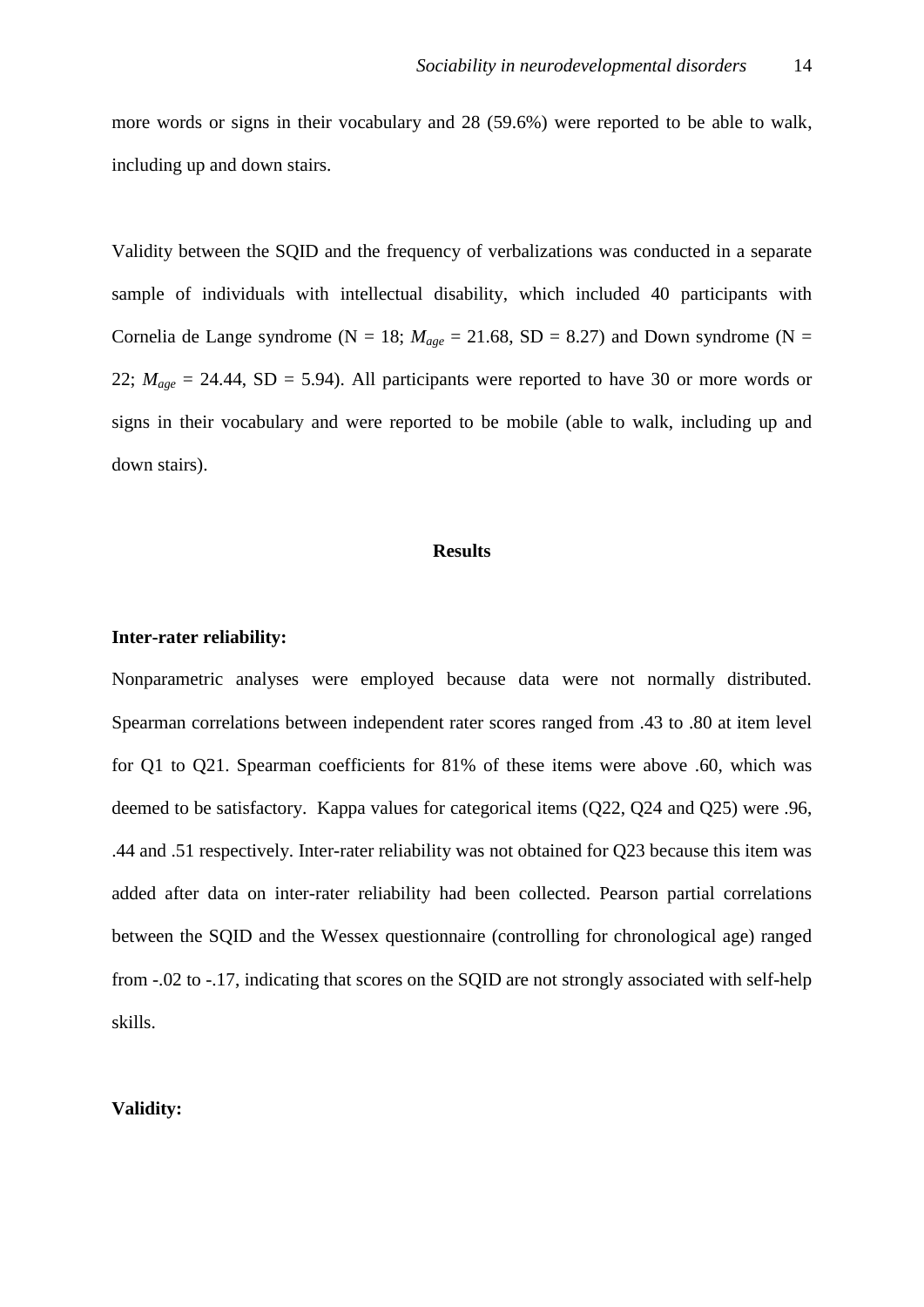Scores on the CSRS subscales (social enjoyment, motivation for social interaction and social skills) and the CSRS total score correlated positively and significantly with the total score of the SQID ( $r_s$  = .36 to.52; all  $p \le 01$ ). The frequency of verbalizations was significantly, positively correlated with the total SQID score ( $r<sub>s</sub> = .31$  to .66; all  $p<.05$ ) and significantly negatively correlated with scores indicative of selective mutism on the SQID ( $r<sub>s=</sub>$  - .47 and -.52 for familiar and unfamiliar interactions respectively; *p<.*001).

#### **Study two: Sociability in neurodevelopmental disorders**

#### **Method**

#### **Recruitment**

Participants were recruited as part of a larger longitudinal study (anonymized for blind review et al., 2011; anonymized for blind review et al., 2010; anonymized for blind review et al., 2009; anonymized for blind review et al., 2011). In total, 180 individuals with Cornelia de Lange syndrome, 117 with Angelman syndrome and 208 with Fragile X syndrome who had participated in previous research studies conducted by the research team and provided consent to be contacted for future research were invited to take part. These individuals had originally been recruited via UK based syndrome support groups including the Cornelia de Lange Syndrome Foundation UK and Ireland, Angelman Syndrome Support Education and Research Trust and The Fragile X Society, UK. Individuals with Down syndrome, Rubinstein Taybi syndrome and ASD were recruited for the current study through family support groups. Five hundred families were approached through the Down Syndrome Association, 202 families through the Rubinstein-Taybi Syndrome support group and 1467 families through eight branches of the National Autistic Society around (anonymized for blind review) and (anonymized for blind review).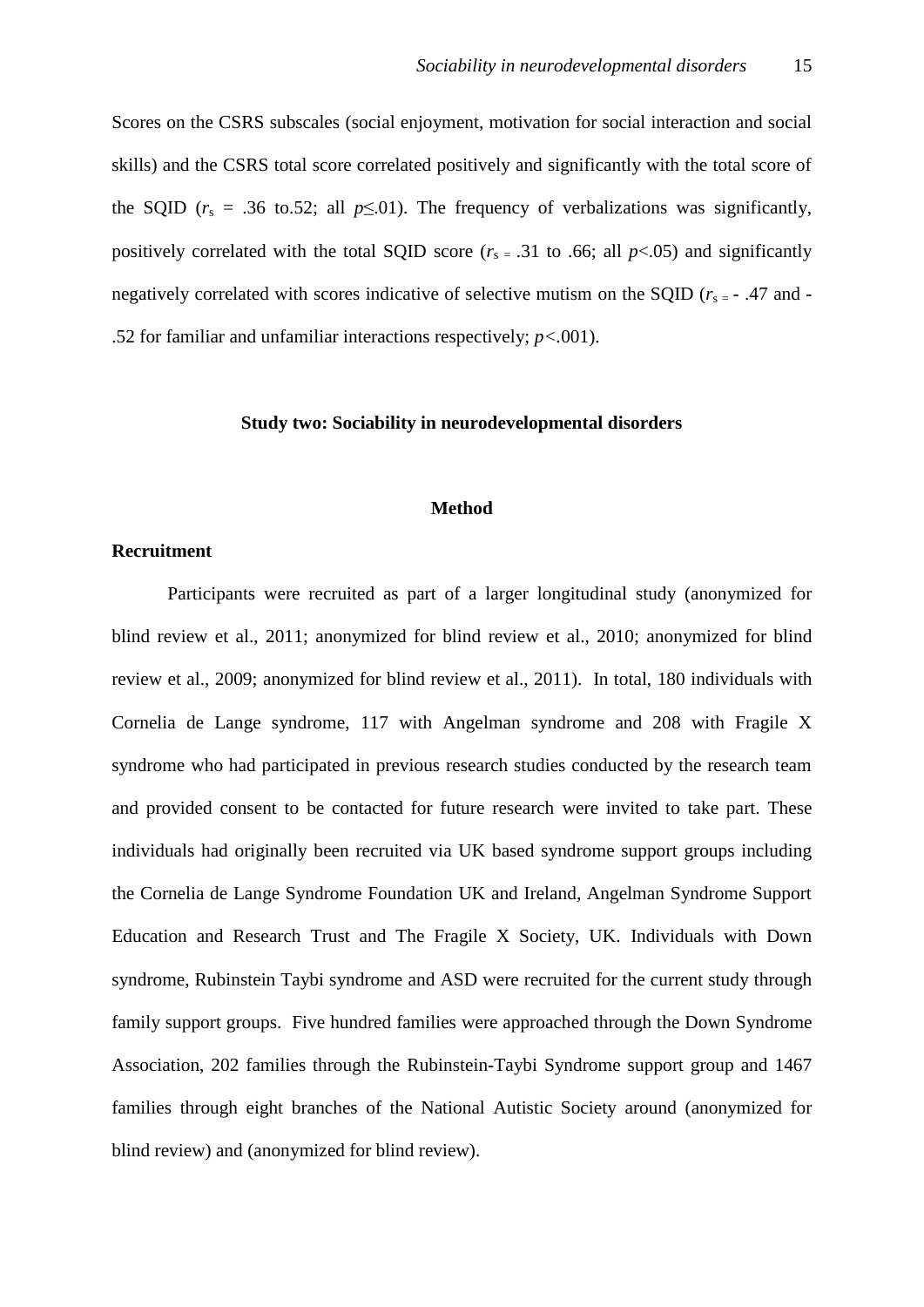#### **Procedure**

Parents and caregivers of participants received a letter of invitation for the study, an information sheet and a questionnaire pack. Caregivers were asked to complete the questionnaire pack and a consent form. Reminders were sent, for those who had not responded, four to six weeks after the first contact.

#### **Measures**

Measures included: the Demographic questionnaire, the Sociability Questionnaire for People with Intellectual Disabilities (SOID), the Wessex Scale (Kushlick, Blunden & Cox, 1973) and the Social Communication Questionnaire (SCQ, Rutter, Bailey, Berument, Lord & Pickles,  $2003$ <sup>1</sup>.

The Demographic Questionnaire was used to obtain background information about each participant. For the current study, only information regarding age, gender, verbal ability (whether the person had three or more words/signs) and diagnostic status (whether, when and by whom a diagnosis had been made) was used.

The Wessex Scale (Kushlick, Blunden & Cox, 1973) is an informant based questionnaire designed to examine social and physical abilities of children and adults with intellectual disability. Subscales include continence, mobility, self-help skills (categories include able, partly able or not able) speech and literacy. Additional questions regarding vision and hearing are also included. Informants complete ratings based on a three point scale for each question (apart from a question regarding speech comprehensibility). The Wessex scale has good inter-rater reliability at subscale level for both children and adult with intellectual disabilities (Kushlick et al., 1973; Palmer & Jenkins, 1982). The Wessex was selected because it evaluates self-help skills in a very concise way, is appropriate for a range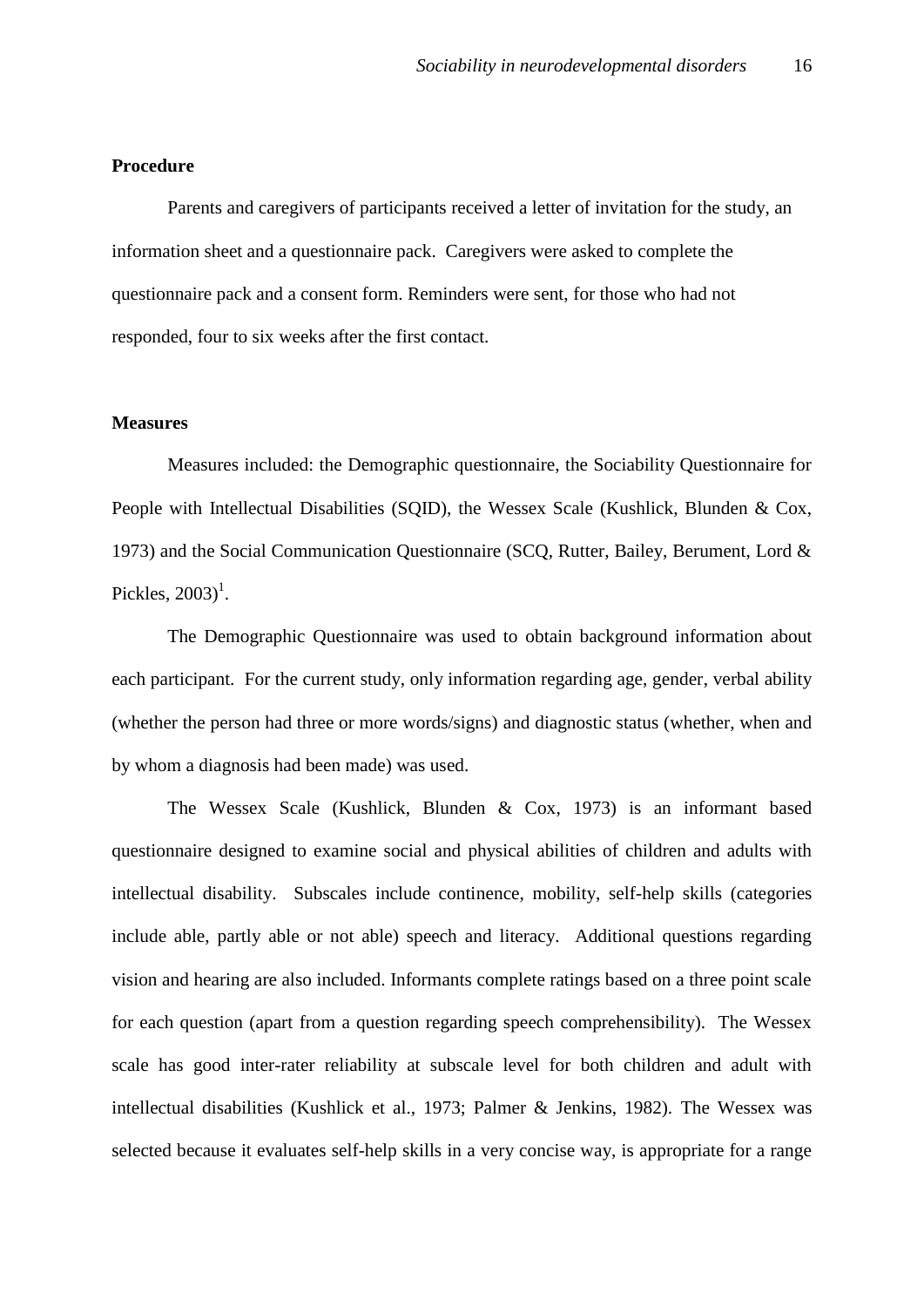of ages and abilities and has been used effectively in our previous studies of genetic syndromes (anonymized for blind review et al., 2011; anonymized for blind review et al., 2010; anonymized for blind review et al., 2009; anonymized for blind review et al., 2011; anonymized for blind review 2014).

The Social Communication Questionnaire (SCQ; Rutter et al., 2003; also known as the Autism Screening Questionnaire) is a 40-item questionnaire that screens for characteristics associated with Autism and Autism Spectrum Disorder. All items are scored on a yes/no basis and a score of one is given for the presence of abnormal behavior and zero for absence. A total score is obtained by summing across items. Three subscales, representing the triad of impairments, can be calculated: Social Interaction, Communication and Repetitive Behavior. A cut-off of 15 is used to screen for the presence of Autism Spectrum Disorder and 22 for Autism. The questionnaire demonstrates good psychometric properties, with good sensitivity and specificity, internal consistency and concurrent validity with the Autism Diagnostic Observation Schedule and the Autism Diagnostic Interview (Berument et al., 1999; Howlin & Karpf, 2004).

#### **Participants**

In total 862 questionnaire packs were completed and returned. The overall percentage return rate was 32.24% (ranging from 20% to 63%). Participants who returned questionnaires were selected for data analysis if they met the following inclusion criteria: confirmed diagnosis from an appropriate professional according to responses on the demographic questionnaire (see measures section below; relevant professionals for a diagnosis of Cornelia de Lange, Fragile X, Angelman and Rubinstein Taybi syndromes included: Pediatrician and/or Clinical Geneticist. In the ASD participant group, relevant professionals for ASD diagnosis included: Psychologist, Psychiatrist, Pediatrician); no additional chromosomal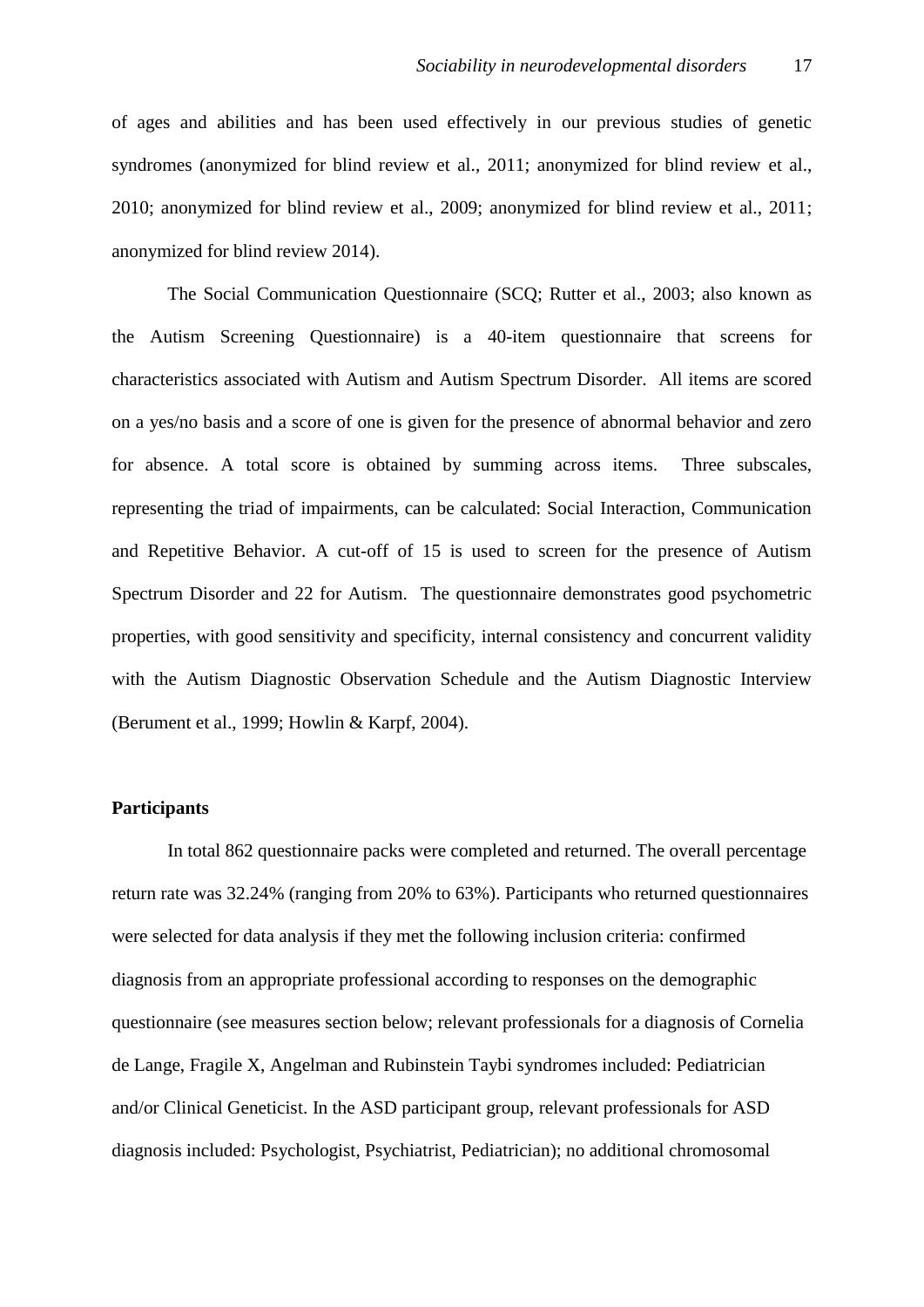abnormalities (other than those due to the syndrome); completion of information regarding age or date of birth; aged four years or over. Individuals had to be at least four years old because the Social Communication Questionnaire (Rutter et al., 2003), which was included in the questionnaire pack, contains items regarding the participant's behavior when aged between four and five years. Participants in the ASD group were also required to meet criteria for ASD on the Social Communication Questionnaire (Rutter et al., 2003). In total, 701 respondents met the inclusion criteria outlined above. Although meeting inclusion criteria, a further fifteen participants from the Down syndrome group and 68 individuals from the ASD group were randomly excluded because the proportion of individuals with Down syndrome who were aged *19 years and over* and the proportion of individuals with ASD who were *under 12 years* of age (age groupings required for later analysis) was much larger in these groups than the comparison syndrome groups. As a result, a total of 618 participants met the inclusion criteria *and* were included in the data analysis. Table 2 shows the participant characteristics across the six groups.

#### **(Insert Table 2 about here)**

All participants were aged between 4 and 62 years, 65.7 % of the sample was male. As expected there were significantly more males with Fragile X syndrome (only males were recruited due to variability in phenotypic characteristics between males and females) and ASD than other comparison groups. The Fragile X, Down and Rubinstein Taybi syndrome groups and the ASD group were significantly more likely to be classified by the Wessex Scale (Kushlick et al., 1973) as being 'able' than the Angelman and Cornelia de Lange syndrome groups. The Fragile X and Down syndrome groups had the highest proportion of individuals who were classified by the Wessex Scale as being 'able'. Significantly more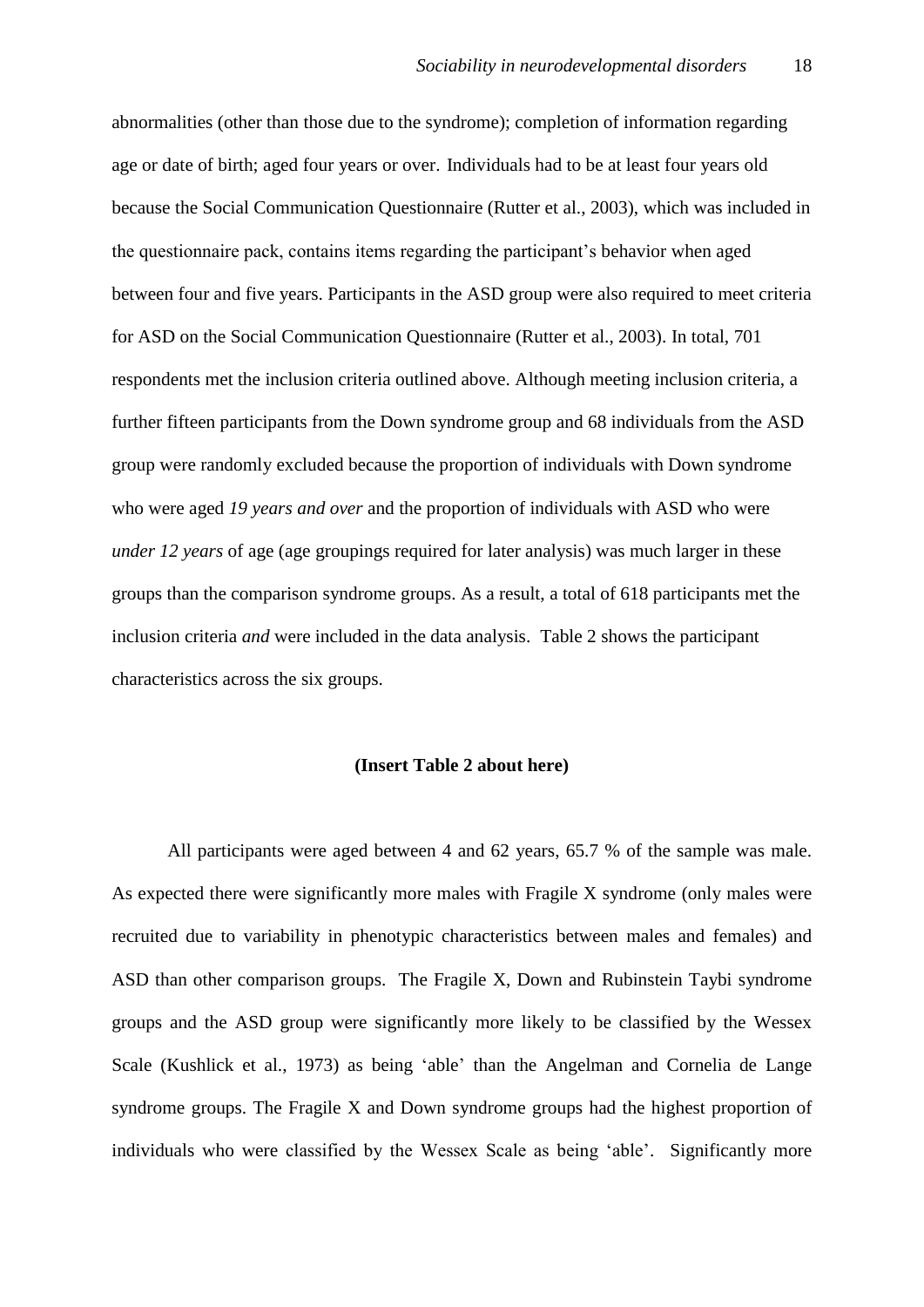vision and hearing impairments were reported in the Cornelia de Lange and Down syndrome groups than the Angelman, Fragile X and Rubinstein Taybi syndrome ASD groups.

#### **Data Analysis**

Distribution of SQID data, examined via Q-Q plots and the Kolmogrov-Smirnov test, was not normal at subscale or total score level  $(p < .05)$ . Attempts to transform the data were unsuccessful. Consequently, Kruskal-Wallis tests, with pair-wise Mann-Whitney post hocs, were employed for between group comparisons. To examine the developmental trajectory across groups, participants were divided into three age bands: under 12 yrs; 12-18yrs; and over 18yrs. These age bands were chosen because it allowed for the most equal distribution of participants in the smaller groups (Angelman, Rubinstein Taybi and Cornelia de Lange syndromes). Analyses were conducted at the total group level and across age groups, including within group, age band comparisons and between group comparisons within specific age bands. Chi Squared tests (or Fisher's exact where appropriate) were used to evaluate group differences in selective mutism. The proportion of individuals who obtained the maximum score possible on a subscale (score  $= 14$ ; classified as 'extremely sociable') and those who obtained the lowest score possible on a subscale (score  $= 2$ ; classified as 'extremely shy') were calculated. A conservative alpha level ( $p < .005$ ) was used throughout the between group comparisons. Effect sizes were calculated for any significant difference identified post hoc. Pearson's correlation coefficient, *r*, was calculated as an estimation of effect size (Field, 2005;  $r = .1$  is a *small* effect size;  $r = .3$  is a *medium* effect size and  $r = .5$  is a *large* effect size; Cohen, 1992).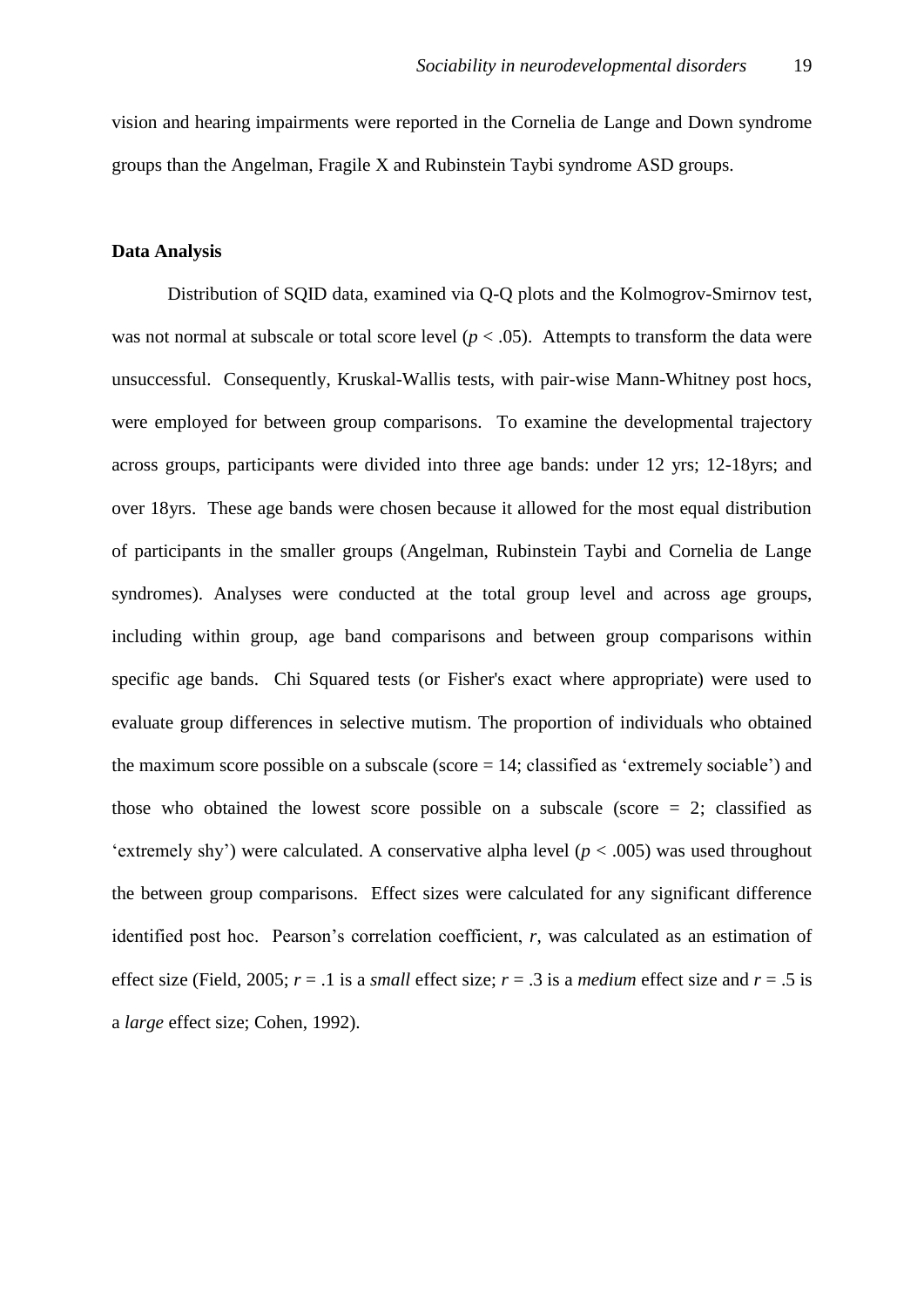#### **Results**

#### **Group differences in sociability**

SQID total scores were compared across groups (see Table 3). The Angelman, Down and Rubinstein Taybi syndrome groups scored significantly higher on both Familiar and Unfamiliar total scores compared to the Cornelia de Lange and Fragile X syndromes and ASD groups. The Fragile X syndrome group obtained the lowest Unfamiliar total score, while the ASD group obtained the lowest Familiar total score, with all other groups obtaining significantly higher scores on these variables. All six groups scored significantly higher on scores referring to interaction with familiar compared to unfamiliar adults ( $p < .001$  for all groups), indicating that individuals in all syndrome groups were significantly more sociable in familiar social interactions than unfamiliar social interactions.

#### **(Insert table 3 about here)**

The Familiar total and Unfamiliar total SQID scores were compared across three age bands (*under 12 yrs*; *12-18yrs*; and *over 18yrs*), within each syndrome group using Kruskal-Wallis tests, with pair-wise Mann-Whitney post hocs (see Figure 1). There were no significant age band differences in any of the syndrome groups on either the Familiar or Unfamiliar total scores. The age band differences on the Familiar total score in the Down syndrome group ( $\chi^2(2) = 9.68$ ,  $p = .008$ ; *under 12 yrs > over 18yrs*) and the Unfamiliar total score in the Cornelia de Lange syndrome group  $\chi^2(2) = 8.51$ ,  $p = .01$ ;  $12$ -18yrs  $\lt$  *over* 18yrs < *12-18yrs*) approached significance.

#### **(Insert Figure 1 about here)**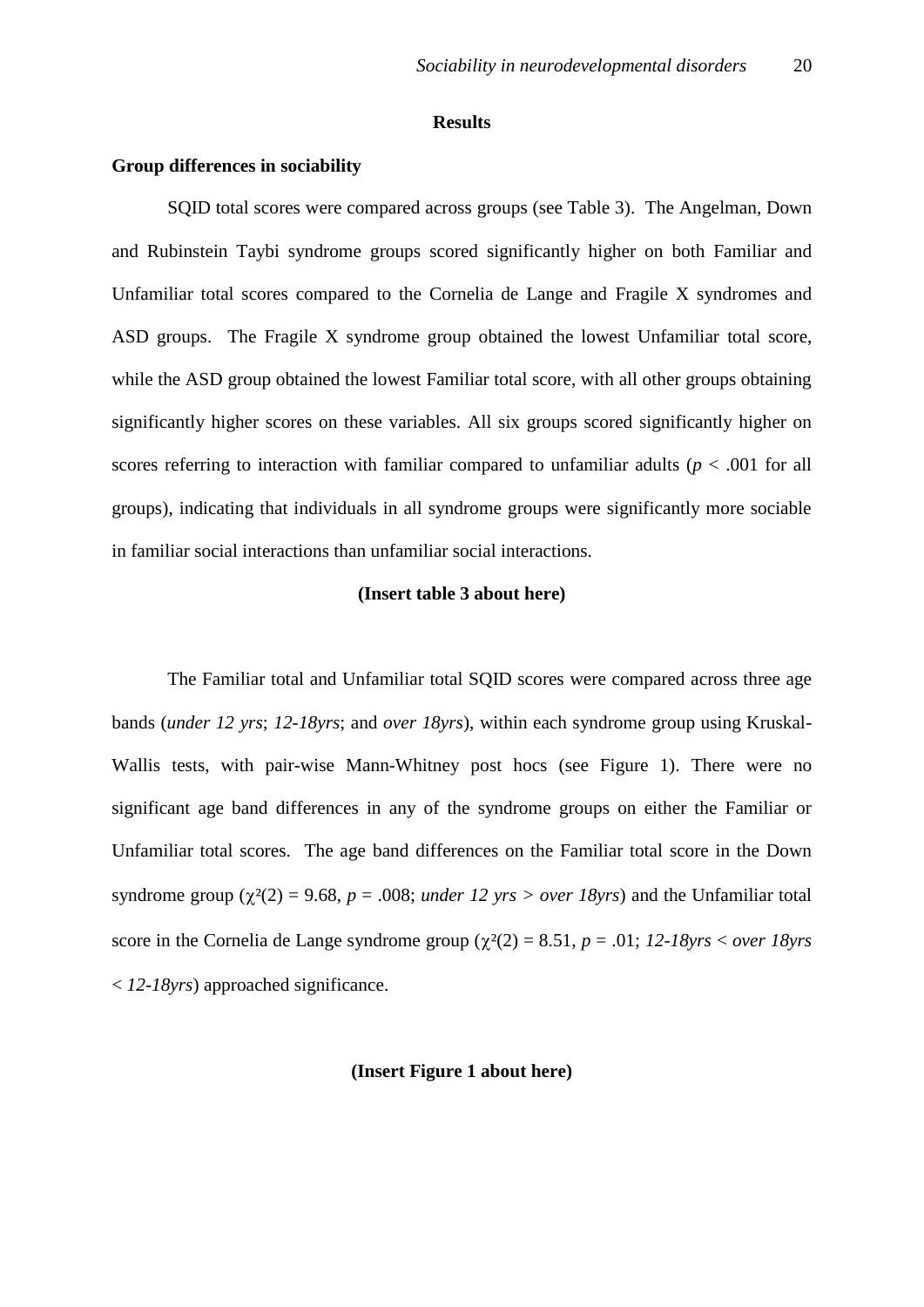#### **Sociability in different social contexts with familiar and unfamiliar adults**

Table 3 shows median scores and the results of statistical group comparisons of sociability in different social contexts. The Angelman, Down and Rubinstein Taybi syndrome groups were reported to be significantly more sociable than the Fragile X syndrome and ASD groups in all social contexts evaluated with familiar and unfamiliar adults (group, receiving interaction, initiating interaction, ongoing interaction) and more sociable than the Cornelia de Lange syndrome group in seven of eight contexts, indicating that individuals with Angelman, Down and Rubinstein Taybi syndromes are more sociable across various types of social situations.

The Angelman, Down and Rubinstein Taybi syndrome groups shared a similar level of sociability (evidenced by no significant group differences), with the exception of initiating interaction, for which the Angelman syndrome group scored significantly higher with both familiar and unfamiliar people than all other groups. In turn, the Cornelia de Lange syndrome group shared a similar level of sociability to the ASD and Fragile X syndrome groups (also evidenced by no significant group differences) in a number of the social contexts evaluated, while showing elevated scores relative to these groups in initiating social interaction with familiar and unfamiliar adults (CdLS>ASD, FXS), receiving interaction from an unfamiliar adult (CdLS>FXS) and in a group context with both familiar and unfamiliar adults (CdLS>FXS) .

#### **(Insert Figure 2 about here)**

Figure 2 shows syndrome group median scores across the different social contexts according to three age bands (*under 12yrs, 12-18yrs, above 18yrs*). A significant age band difference was identified in the Cornelia de Lange syndrome group with regard to initiation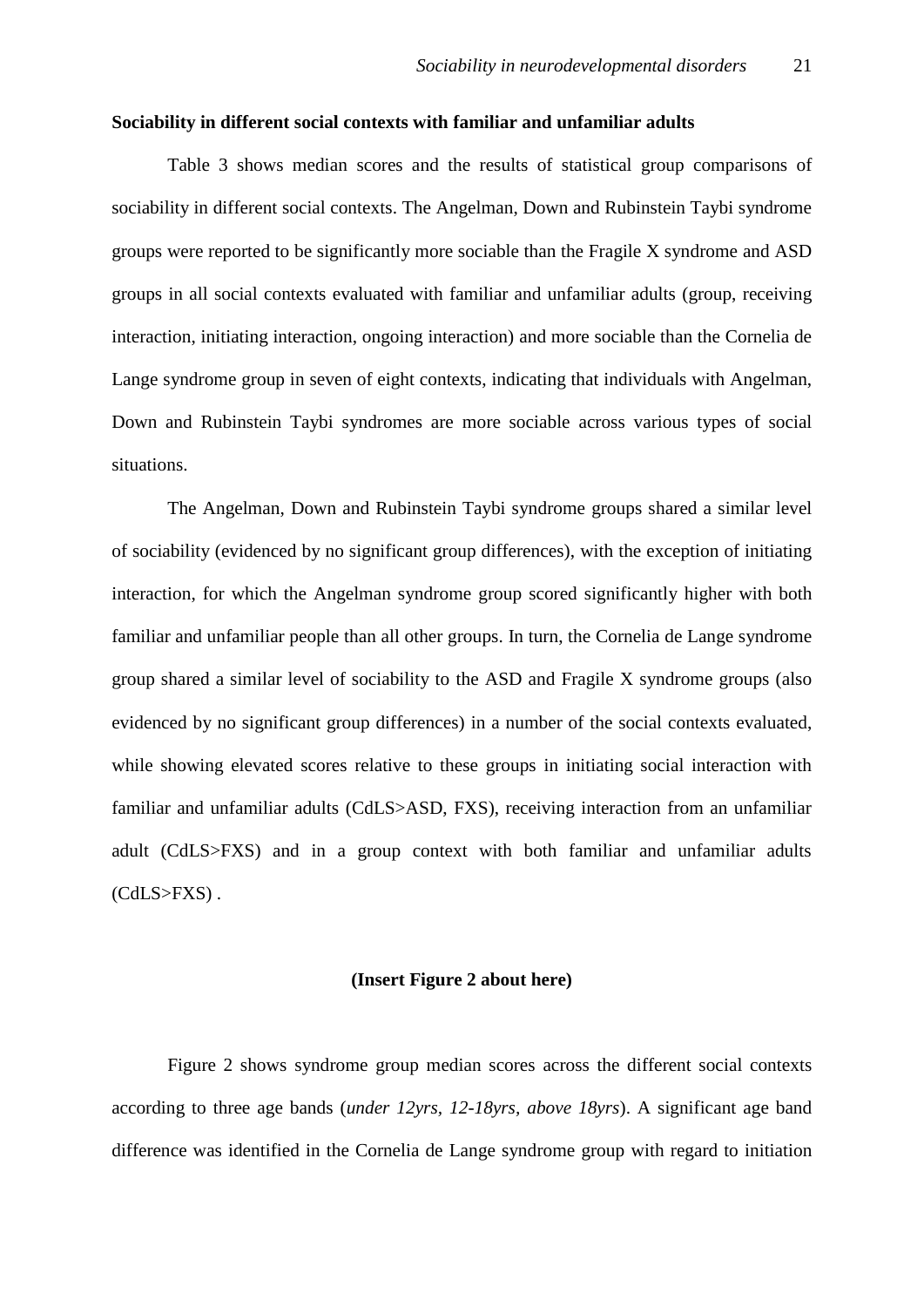of interaction with unfamiliar adults ( $\chi^2 = 11.05$ ,  $p < .005$ ), with the *under 12yrs* group scoring significantly higher than the *12-18yrs* age group ( $U = 148.5$ ,  $p = .001$ ,  $r = -.48$ ; medium to large effect size).

A significant age band difference was also identified in the Down syndrome group with regard to initiation of interaction with familiar adults ( $\chi^2 = 14.93$ ,  $p = .001$ ) with the *under 12yrs* group significantly higher than over 18yrs group ( $U = 518.5$ ,  $p < .001$ ,  $r = -.39$ ; medium effect size).

#### **Prevalence of extreme sociability and extreme shyness**

Table 4 shows the percentage of individuals from each group that met the cut-off for 'extreme sociability' and 'extreme shyness' on each social situation subscale of the SQID (ongoing interaction, receive interaction, group interaction, initiate interaction). The Fragile X syndrome group showed the highest rates of 'extreme shyness' in all unfamiliar social situations. Rates were generally low in the familiar social situations, with the exception of the group interaction with familiar adults. A similar pattern of results was identified in the Cornelia de Lange syndrome and ASD groups, demonstrating differences in sociability when interacting with familiar and unfamiliar individuals in these groups.

#### **(Insert Table 4 about here)**

The Down, Angelman and Rubinstein Taybi syndrome groups showed much higher levels of 'extreme sociability' during familiar and unfamiliar social situations. The profile of this extreme sociability differed across these groups. The Angelman syndrome group were more likely to meet the 'extreme sociability' cut off scores on initiating interaction with familiar and unfamiliar adults, while the Rubinstein Taybi syndrome group was reported to show the highest prevalence of 'extreme sociability' with unfamiliar people when receiving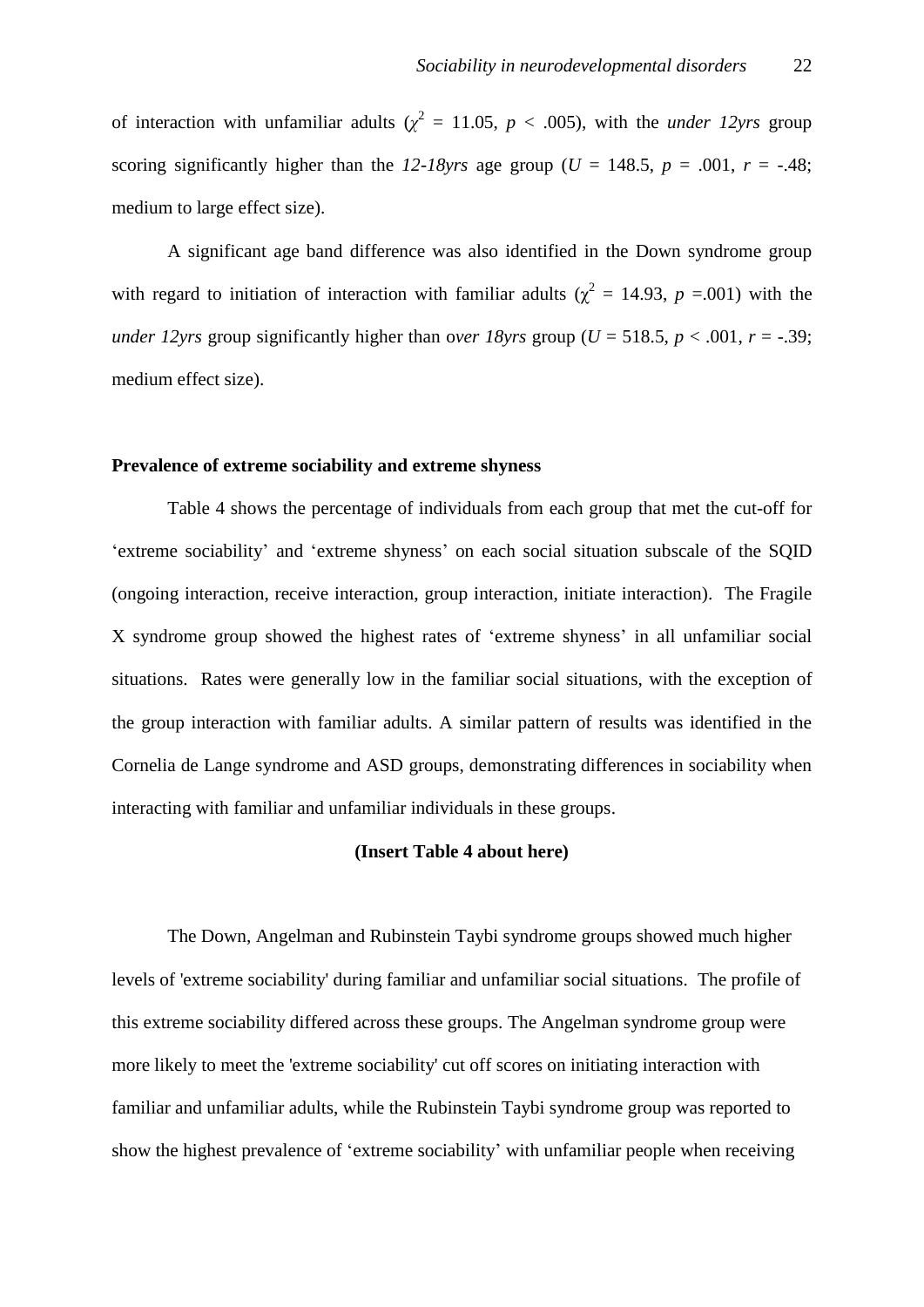an interaction and also during an ongoing interaction. The Down syndrome group was reported to show the highest prevalence of 'extreme sociability' in a group situation with unfamiliar people.

#### **Prevalence of behaviors indicative of selective mutism**

This analysis only included verbal individuals from each group. The approximate rates of behaviors indicative of selective mutism (i.e. the person is reported to speak to some individuals and not others *and* in some environments but not others) are shown in Table 5. Chi-square tests revealed that there was a significant group difference regarding the frequency of these selective mutism characteristics ( $\chi^2$  (4) = 22.67, *p* < .001). A significantly higher proportion of individuals with Cornelia de Lange syndrome were reported to show these characteristics compared to individuals in the Fragile X, Down and Rubinstein Taybi syndrome groups. Odds ratio analysis confirmed that the Cornelia de Lange syndrome group was 3.08, 8.22 and 4.35 times more likely to show behaviors indicative of selective mutism than the Fragile X, Down and Rubinstein Taybi syndrome groups, respectively.

#### **(Insert Table 5 about here)**

The association between selective mutism and sociability was also examined. Only the Cornelia de Lange syndrome, Fragile X syndrome and ASD groups were included in this analysis because only these groups included enough verbal individuals reported to show behaviors indicative of selective mutism. These three groups were combined and participants were divided into two sub-groups: those reported to show selective mutism characteristics and those who were not. The two groups were compared on sociability scores during the different social contexts with unfamiliar adults, with the prediction that those who showed behaviors indicative of selective mutism would obtain significantly lower scores, indicating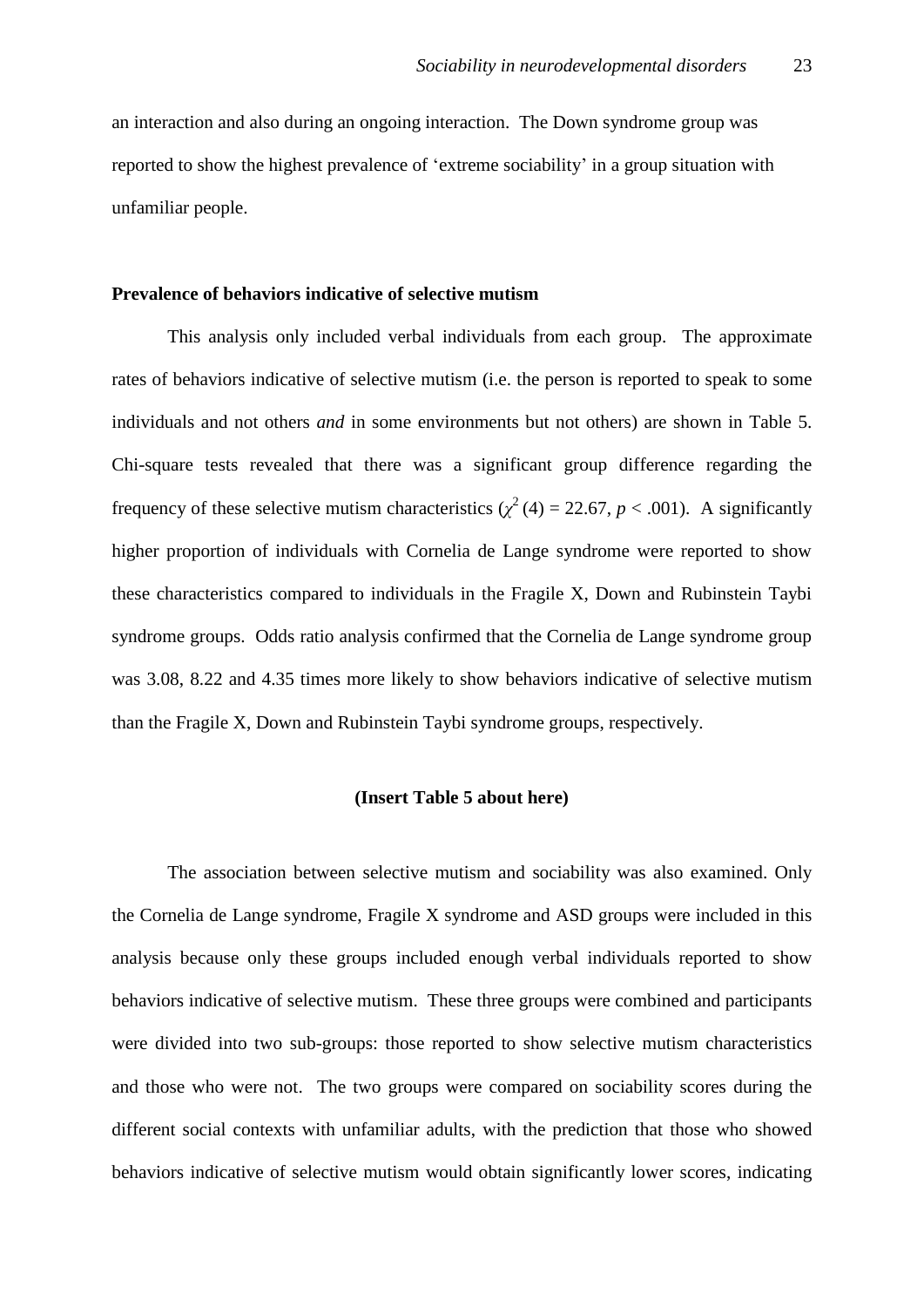reduced sociability. Mann-Whitney tests confirmed that individuals reported to show selective mutism characteristics scored significantly lower during all of the social situations (receive interaction:  $U = 3550.0$ ,  $p = .001$ ; ongoing interaction:  $U = 3419.0$ ,  $p < .001$ ; initiate interaction:  $U = 3211.0$ ;  $p < .001$ ; group interaction:  $U = 3204.5$ ,  $p < .001$ ).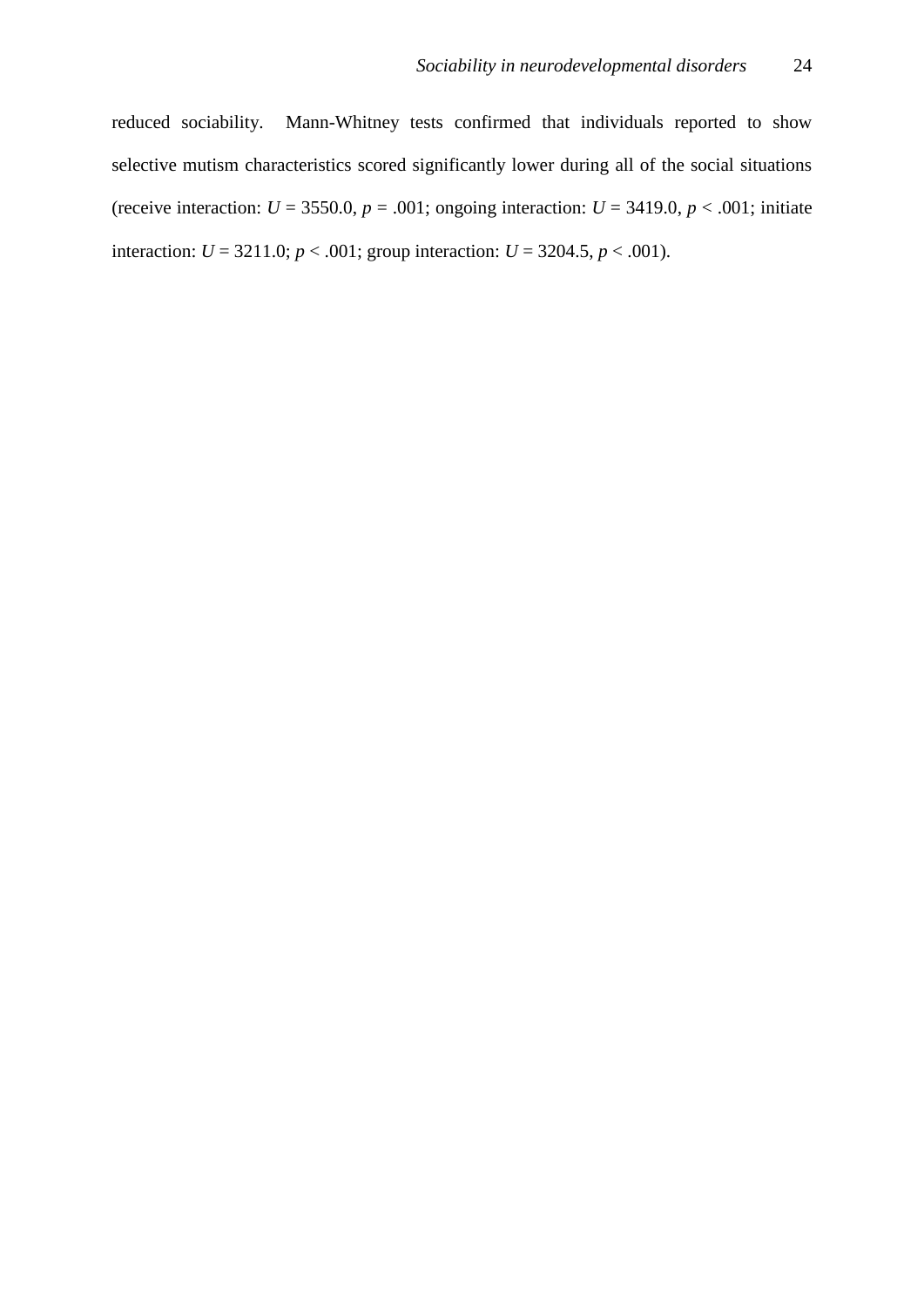#### **Discussion**

This is the first study to examine sociability, defined as motivation for social contact in six neurodevelopmental disorders using a novel, reliable and valid measure of sociability for individuals with a range of intellectual disabilities. In addition to examining differences and similarities in sociability across groups, the study has also examined the proportion of individuals meeting cut offs for 'extreme sociability' and 'extreme shyness' in both familiar and unfamiliar situations. The study has also estimated the prevalence of behaviors indicative of selective mutism in each group. These findings will enhance knowledge of the profile of sociability in each of the neurodevelopmental disorders evaluated in this study, some of which have received limited attention within the literature, such as Rubinstein Taybi syndrome. Furthermore, the findings confirm theoretical positioning of the different groups along a spectrum of sociability.

Analysis of the psychometric properties of the SQID, outlined in study one, indicated good inter-rater reliability at item level and good validity with the CSRS (Moss et al., 2013) and with real time observations of verbalizations during social settings. Although not all of the groups reported on in study two were recruited into the reliability and validity studies, the findings from study two demonstrate the face validity of the SQID, confirming previous findings of higher levels of sociability in Down and Angelman syndromes relative to other syndrome groups and heightened social anxiety in ASD, Cornelia de Lange and Fragile X syndromes. Scores on the SQID do not correlate with self-help skills, indicating that the measure is unlikely to be strongly confounded by this factor.

In study two, analysis of SQID scores indicated that, the Angelman, Down and Rubinstein Taybi syndrome groups were reported to be significantly more sociable than the Cornelia de Lange syndrome, ASD and Fragile X syndrome groups. The Cornelia de Lange and ASD groups showed broadly similar levels of sociability, while the Fragile X group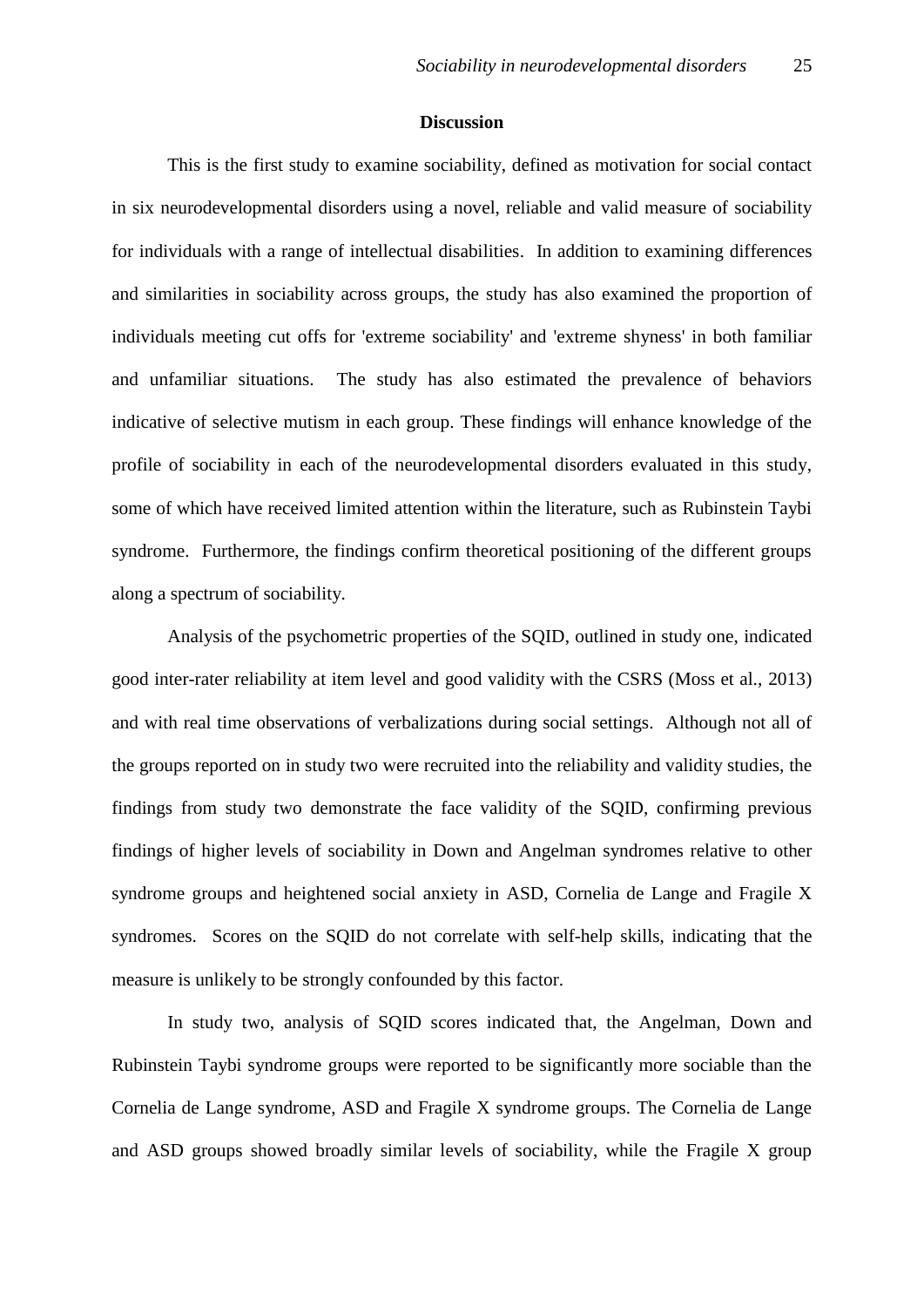scored significantly lower than all groups. A more fine-grained analysis evaluating sociability within different social contexts indicated that while the Cornelia de Lange syndrome group was comparable to the Fragile X syndrome and ASD groups with regard to sociability during some social situations, they were reported to be significantly more sociable in three out of four social contexts with unfamiliar adults. Furthermore, the Fragile X syndrome group were reported to be significantly less sociable than all other groups in a number of social contexts. These results indicate that the shyness/social anxiety reported in Cornelia de Lange syndrome may not be as extreme as that reported in Fragile X syndrome or ASD. This pattern of results was also reflected in the analysis of the extreme sociability and extreme shyness cutoff scores.

The findings provide further evidence of a heightened level of sociability in Rubinstein Taybi syndrome (Galéra et al, 2009; Hennekam et al., 1992) that is similar to that observed in individuals with Angelman and Down syndromes. Initiating behavior was reported to be significantly more frequent in the Angelman syndrome group than all other participant groups and this is consistent with previous reports of elevated social approach behaviors in Angelman syndrome (Horsler & Oliver, 2006; Strachan et al., 2009). The findings regarding Cornelia de Lange syndrome are consistent with previous observations of similarities with ASD with regard to overall severity of social impairment (Moss et al., 2008; Moss et al., 2012). However, the levels of social anxiety in this group, and indeed in the ASD group, appear to be less severe than that reported in individuals with Fragile X syndrome. With regard to positioning of these syndrome groups along a continuum of sociability, these findings confirm our predictions that the Angelman, Down and Rubinstein Taybi syndrome groups would fall at the upper end of this continuum, while the Cornelia de Lange syndrome, ASD and Fragile X syndrome cluster at the lower end. The findings further delineate this continuum, placing the Angelman and Fragile X syndrome groups at the extremes of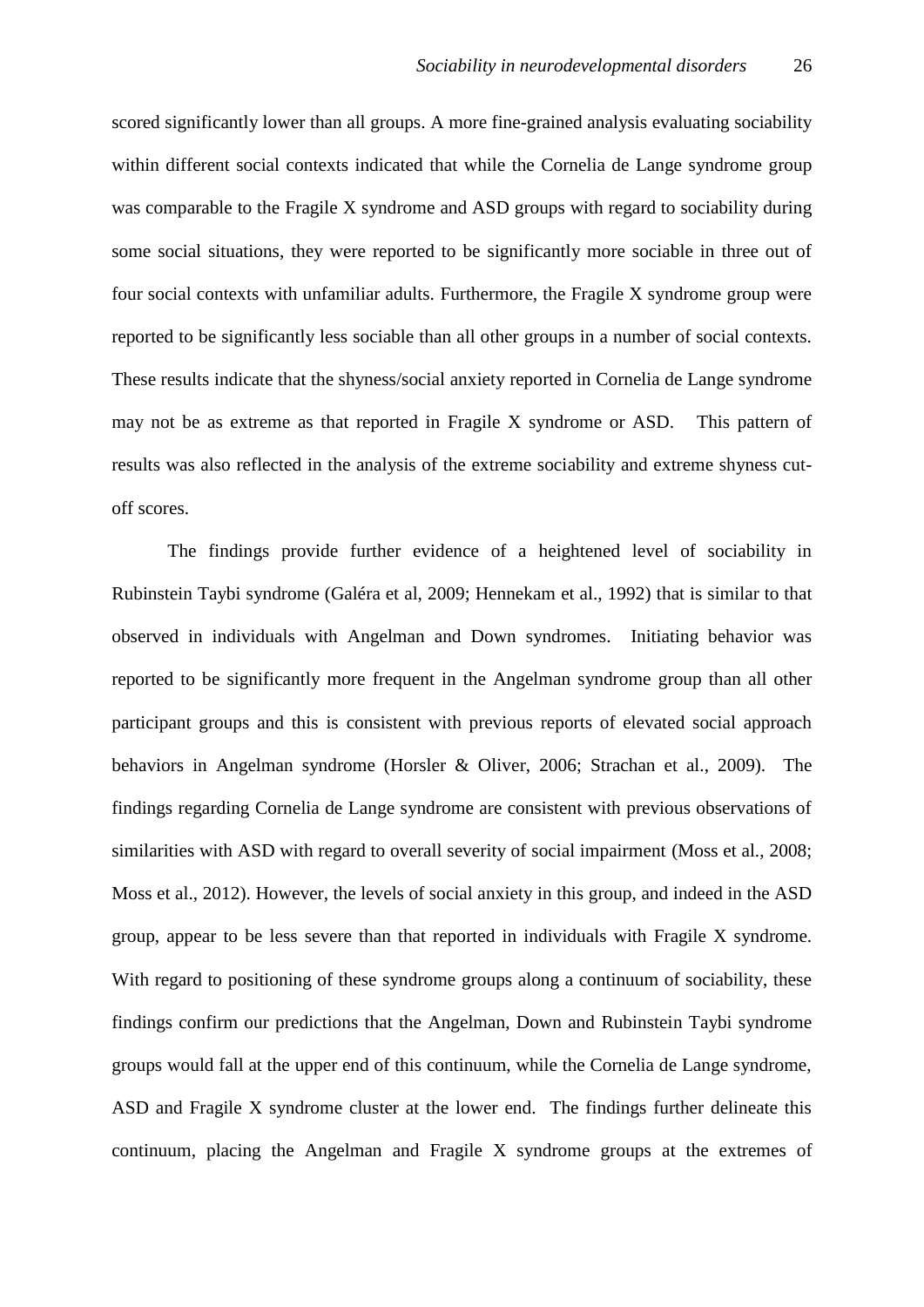sociability, given the significantly higher rates of social initiation in Angelman syndrome relative to all other groups and the significantly lower scores in the Fragile X syndrome group in a range of social contexts, relative to all other groups.

The effect of age band on sociability in these syndrome groups highlighted two of the six groups as showing possible age related changes in initiation of social interaction. In Down syndrome, participants aged over 18 years scored significantly lower than those aged 12 years and under on initiating behavior with familiar people. Age related changes are well established within the Down syndrome literature (e.g. Holland, Hon, Huppert & Stevens, 1998) and this change in initiation of social interaction may reflect an early predictor of change as described by Holland et al. (2001). In Cornelia de Lange syndrome, participants aged 12-18 years scored significantly lower than those aged 12 years and under on initiating behavior with unfamiliar people. The findings suggest that a decline in sociability during adolescence, specifically in relation to interaction with unfamiliar adults, may be characteristic of this syndrome. Previous literature indicating greater social isolation in older children with Cornelia de Lange syndrome supports this conclusion (Sarimski, 1997). Changes in social interaction skills with age may be part of a more global change in the syndrome, as evidenced by increased behavioral problems, communication disturbances, impulsivity, anxiety, mood and executive function skills with age in this syndrome group (Basile et al., 2007; Nelson et al., 2014; Kline et al., 2007; Oliver et al., 2011; anonymized for blind review; in review). Preliminary studies have alluded to the role of genes within the cohesin pathway (relevant to the cause of Cornelia de Lange syndrome) and the high levels of oxidative stress in cell lines of individuals with Cornelia de Lange syndrome as having a mechanistic role in these reported changes (Gimigliano et al., 2012; Kline et al., 2007). Given the broad age range of the study samples and the cross-sectional nature of the data,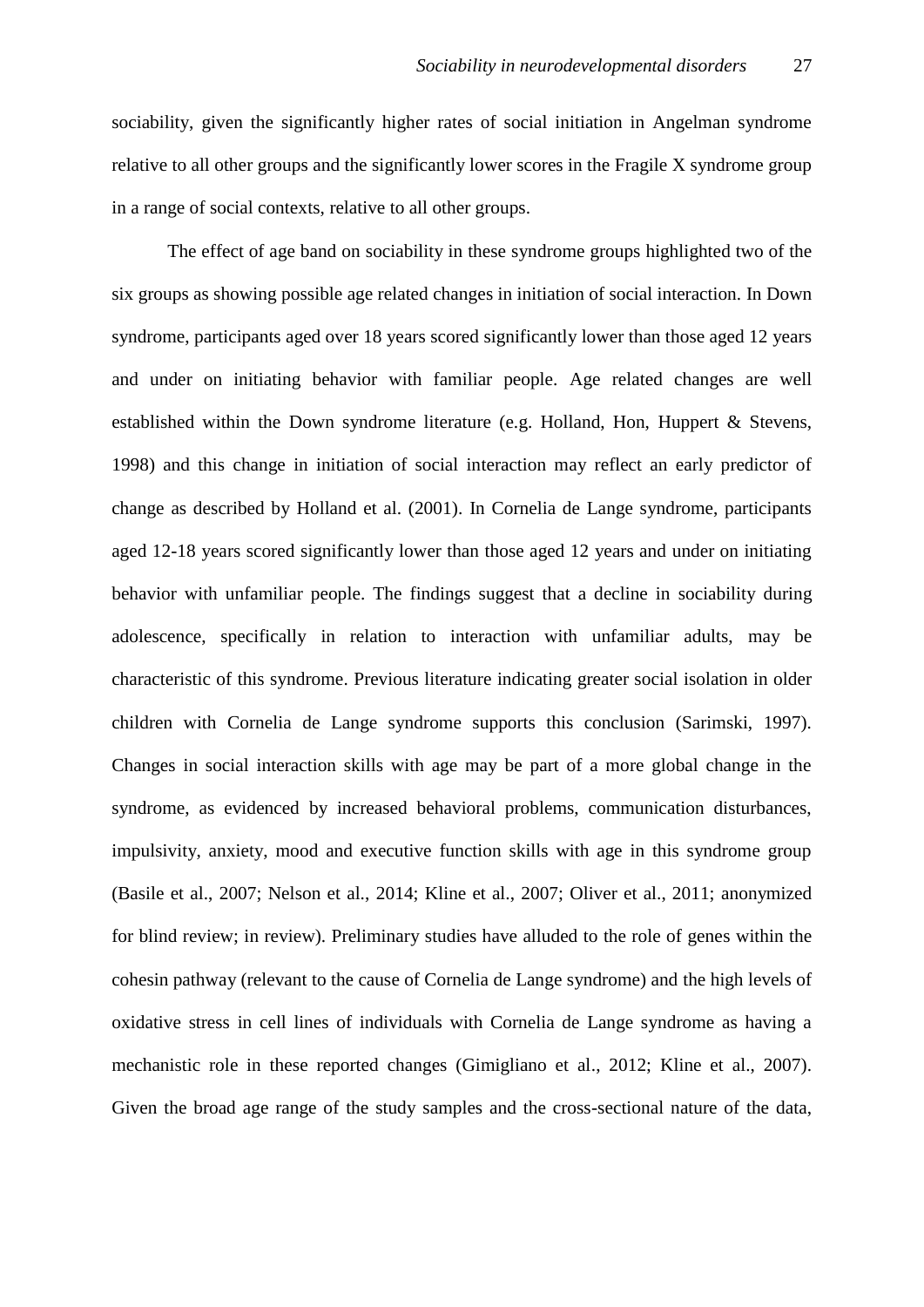further, prospective, longitudinal studies are required to evaluate the developmental trajectory of these characteristics and its causes more closely.

The approximate prevalence of behaviors indicative of selective mutism was also examined. In Cornelia de Lange syndrome, 40% of verbal participants showed signs of selective mutism (i.e. were reported to speak with some individuals and not others *and* in some environments and not others). This was significantly higher than the rates reported for the Fragile X, Down and Rubinstein Taybi syndrome groups. These findings indicate that selective mutism may be characteristic of Cornelia de Lange syndrome and provides empirical support for anecdotal and case study descriptions of individuals with the syndrome who are able to speak but speak very little (Moss et al., 2008; Collis et al., 2006; Goodban, 1993). Further analysis indicated a strong association between selective mutism and low scores on the SQID, indicating lower levels of sociability and higher levels of shyness in those individuals (groups combined) who showed behaviors indicative of selective mutism. In the typically developing literature, selective mutism is considered an extreme form of social anxiety (Black & Uhde, 1995) and these findings reflect this position. However, if selective mutism was simply an extreme form of social anxiety, it would be expected that the Fragile X syndrome group (not the Cornelia de Lange syndrome group) should show the highest rate of selective mutism, given that the Fragile X syndrome group showed the highest rates of extreme shyness relative to the other groups and obtained the lowest total and subscale scores on the SQID. The pattern of findings suggests that there may be other factors contributing to selective mutism in Cornelia de Lange syndrome.

Recent research suggests that individuals with selective mutism have a phobia of their own speech (Omdal & Galloway, 2008). Omdal & Galloway (2008) also suggest that as a result of selective mutism, individuals may become socially isolated and then develop social anxiety as a secondary problem. This may be relevant to the difficulties observed in Cornelia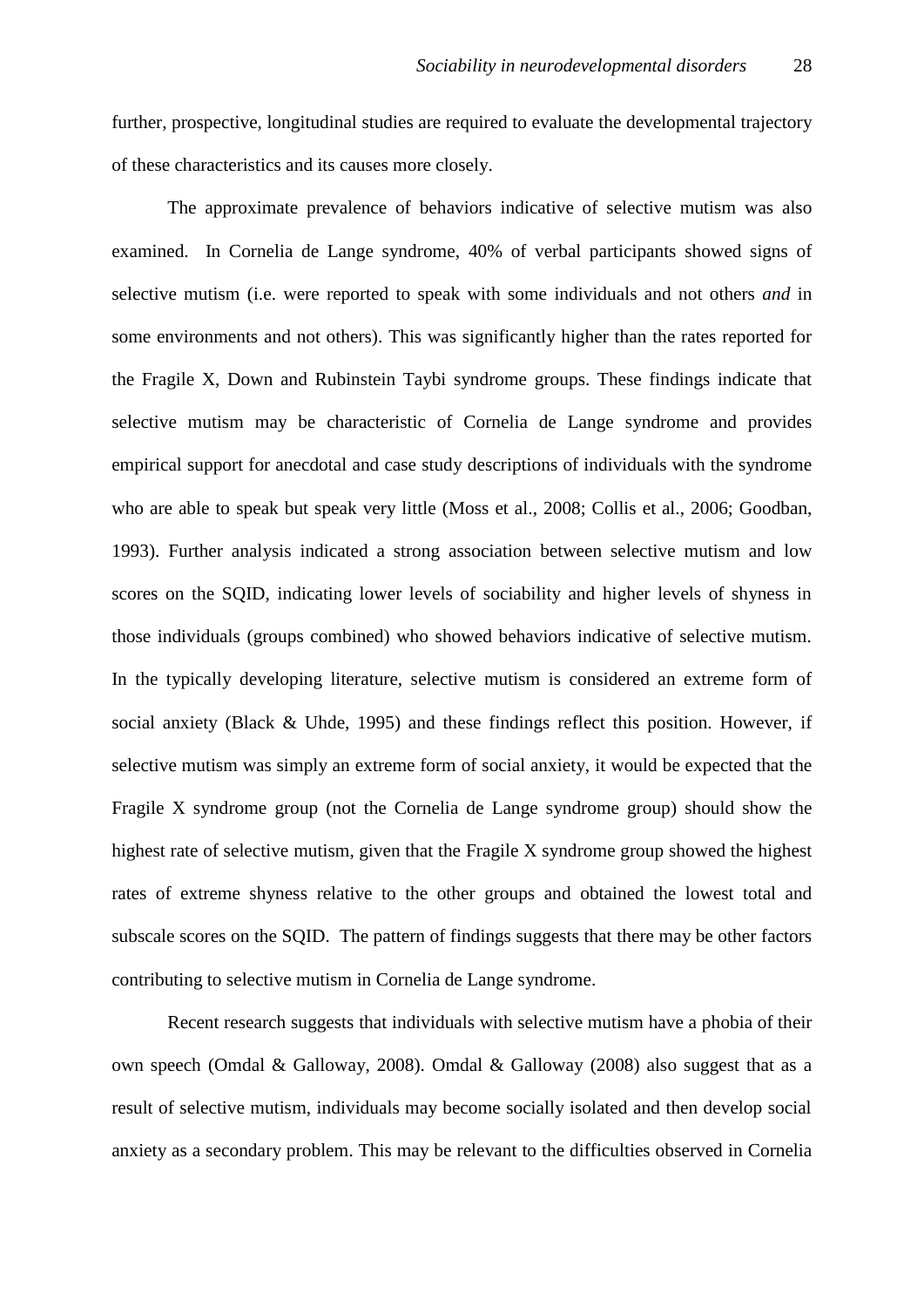de Lange syndrome, particularly given the number of studies demonstrating expressive communication problems (Goodban, 1993; Oliver et al., 2008). In Cornelia de Lange syndrome selective mutism might develop as a result of expressive communication difficulties and social anxiety develops as a secondary problem to this. In Fragile X syndrome, however, social anxiety may be a primary difficulty with selective mutism becoming a manifestation of this anxiety. Therefore, different causal pathways may underlie social anxiety and selective mutism in these two syndromes.

There are several limitations to the study that need to be taken into consideration when interpreting the findings. The comparison groups were significantly different on a number of demographic variables including mobility, self-help skills, vision and hearing. Such differences are inherent when conducting large cross syndrome comparison studies such as this one. While, these differences between the groups are an important consideration in the study, the direction of the findings suggests that they did not impact on the pattern of results. For example, the Angelman syndrome group was one of the lowest functioning groups but scored highly on the sociability questionnaire and achieved similar (if not higher) scores than individuals with Rubinstein Taybi and Down syndrome (both relatively high functioning groups). Similarly, the Cornelia de Lange syndrome group (also a lower functioning group) achieved similar scores to the Fragile X and ASD groups, which were significantly higher functioning than the Cornelia de Lange syndrome group. Thus, the findings indicate that associated degree of intellectual disability did not play a significant role in the pattern of results from this study and was not a significant confounding variable. The informant-based nature of the assessment is a strength when evaluating individuals who have intellectual disabilities, although the lack of direct assessment limits the conclusions that can be drawn from the study. Furthermore, parental responses on the SQID may be influenced by knowledge of their child's syndrome more broadly, rather than solely their child's individual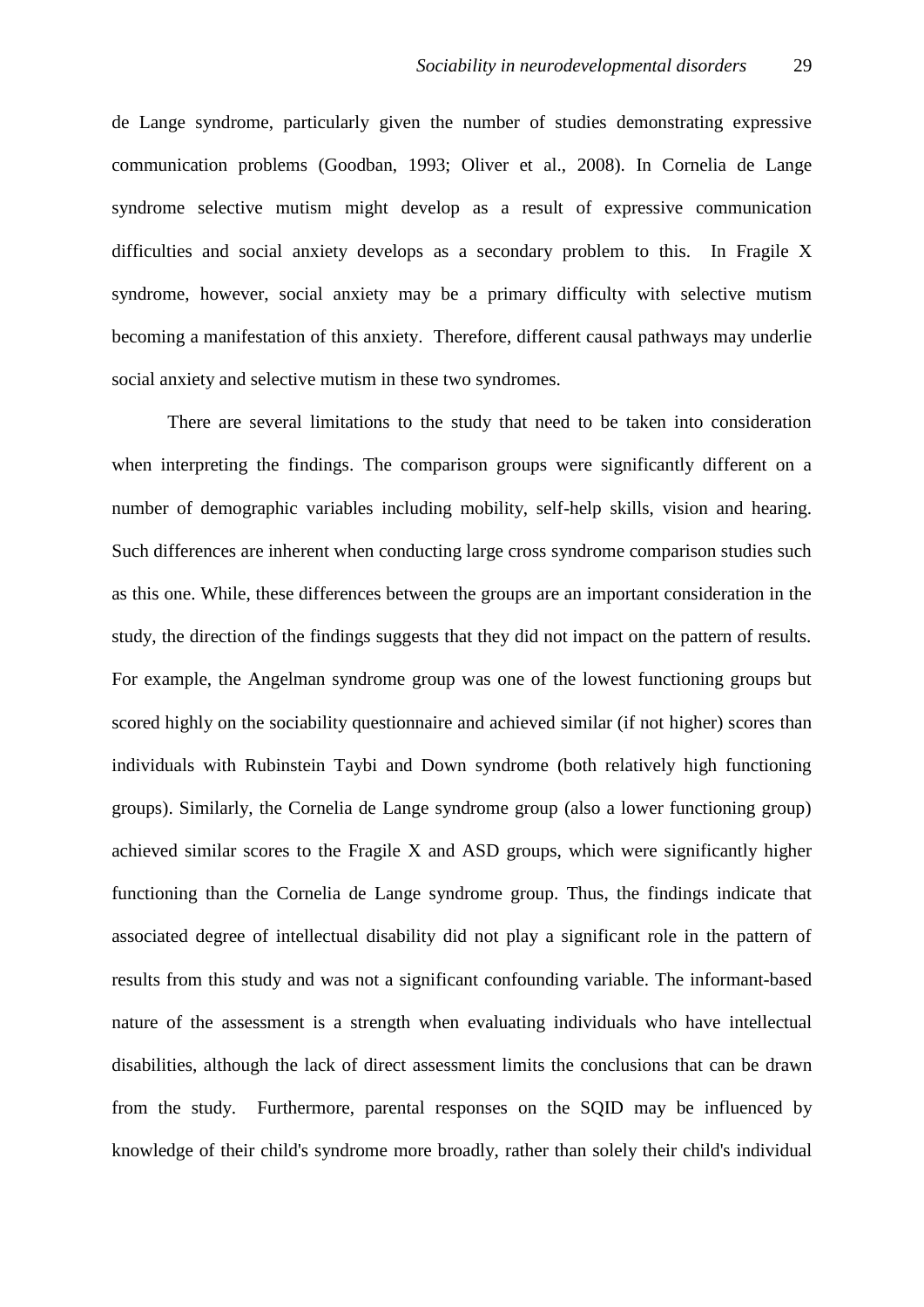behavioral responses. This study has been useful, however, in facilitating a large group comparison study of sociability across relatively rare neurodevelopmental disorders and provides important information about the developmental trajectory of sociability in each group. The cross-sectional nature of the study was also a limitation when trying to draw inferences about the developmental trajectory of sociability in the participant groups, due to potential cohort effects and longitudinal approaches are needed to further evaluate this. Finally, interpretation of the direction of the findings of the study raised an interesting challenge. If a significant difference was identified between two groups, it was difficult to determine whether this was indicative of a heightened level of sociability than expected in one group or whether the other group showed a lower level of sociability than expected. The use of cut-offs for examining extreme sociability and extreme shyness helped determine which groups showed a higher prevalence of extreme sociability and extreme shyness but the interpretation of results remains a challenge for this type of research. However, the direction of findings was consistent with previous reports of sociability/ social interaction skills in the five contrast groups.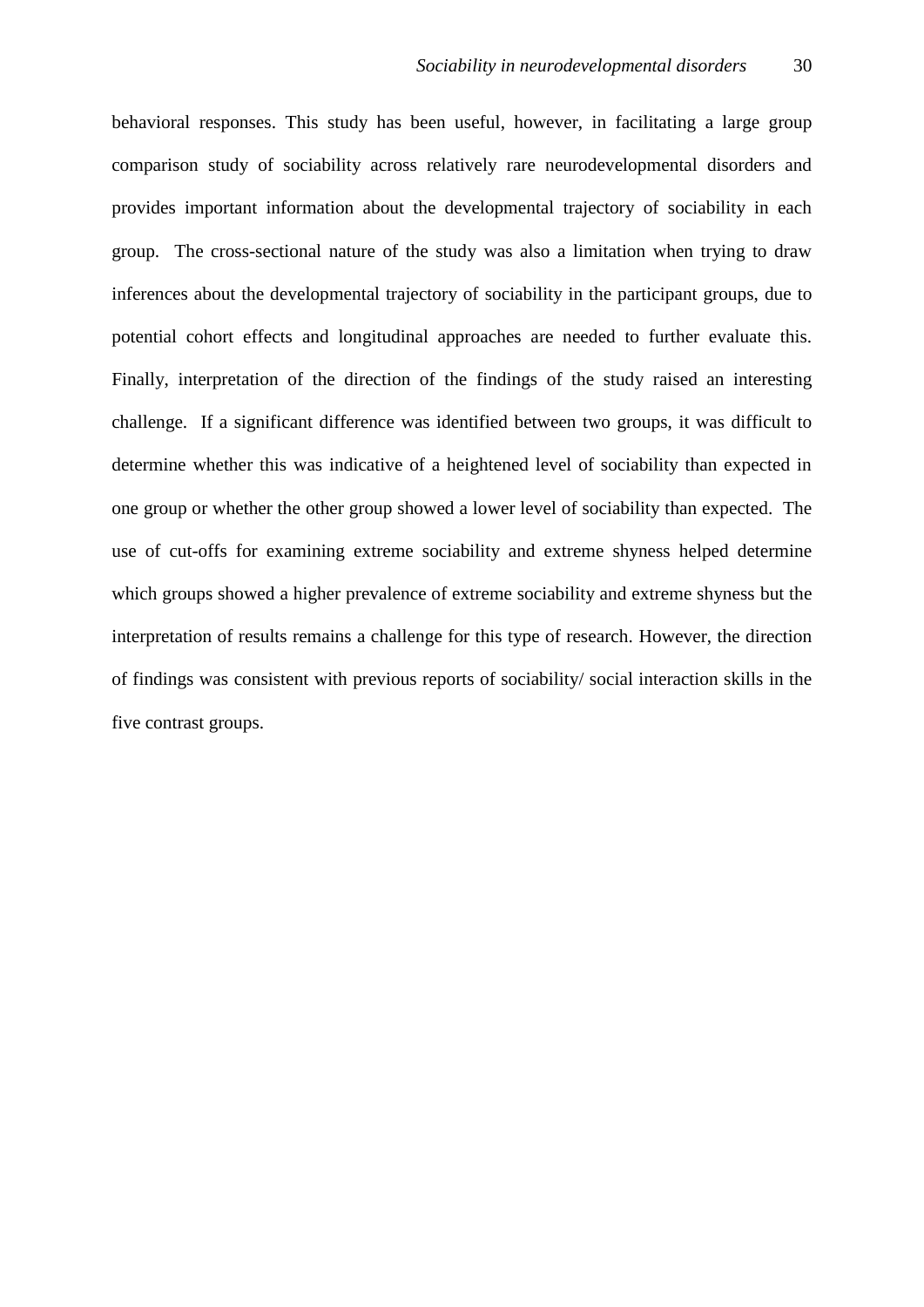#### Footnotes

 1 All groups, apart from the ASD group received the Autism Screening Questionnaire (Berument et al., 1999), which is the unpublished version of the Social Communication Questionnaire (Rutter et al., 2003). The ASD group were sent the Social Communication Questionnaire (Rutter et al., 2003). One item (item 20; social chat) differed for nonverbal individuals between the ASQ and the SCQ. For consistency across the groups, this item was treated as missing data and was prorated for all nonverbal participants. The prorated score was calculated as the mean item score, based on other completed items within the communication domain. This approach has previously been used by Moss et al. (2013).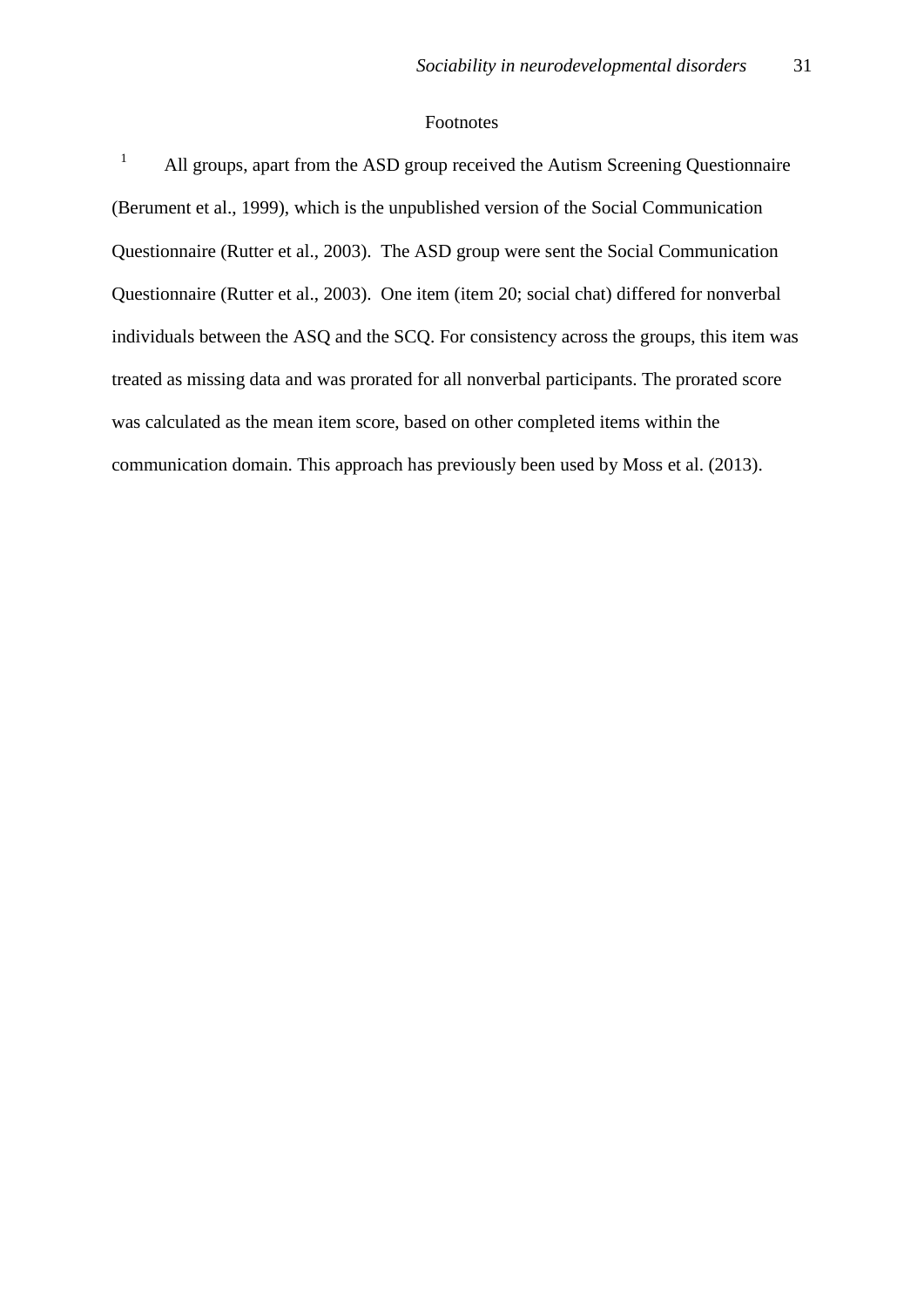#### References

- American Psychiatric Association. (2000). *Diagnostic and Statistical Manual of Mental Disorders* (4th ed.). Washington, DC: Author.
- Antony, M. M. (1997). Assessment and Treatment of Social Phobia. *Canadian Journal of Psychiatry*, *42*, *826-834*.
- Arron, K., Oliver, C., Berg, K., Moss, J. and Burbidge, C. (2011). Delineation of behavioural phenotypes in genetic syndromes. Prevalence, phenomenology and correlates of selfinjurious and aggressive behaviour. *Journal of Intellectual Disability Research, 55*, 109-120*.*
- Arron, K., Oliver, C., Hall, S., Sloneem, J., Forman, D., & McClintock, K. (2006). Effects of Social Interaction on Pragmatic Communication and Self-Injurious Behavior in Cornelia de Lange syndrome. *American Journal on Mental Retardation, 111*, 184- 192.
- Basile, E., Villa, L., Selicorni, A., & Molteni, M. (2007). The behavioural phenotype of Cornelia de Lange syndrome: A study of 56 individuals. *Journal of Intellectual Disability Research, 51,* 671–681.
- Bates, J. E., Freeland, C. A., & Lounsbury, M. L. (1979). Measurement of infant difficultness. *Child Development, 50,* 794-803.
- Beidel, D. C, Turner, S. M., & Morris, T. L. (1995). A new inventory to assess childhood social anxiety and phobia: The Social Phobia and Anxiety Inventory for Children. *Psychological Assessment*, *7*, 73-79.
- Bellini, S. (2004). Social Skill Deficits and Anxiety in High-Functioning Adolescents with Autism Spectrum Disorders. *Focus on Autism and Other Developmental Disabilities*, *19*, 78-86.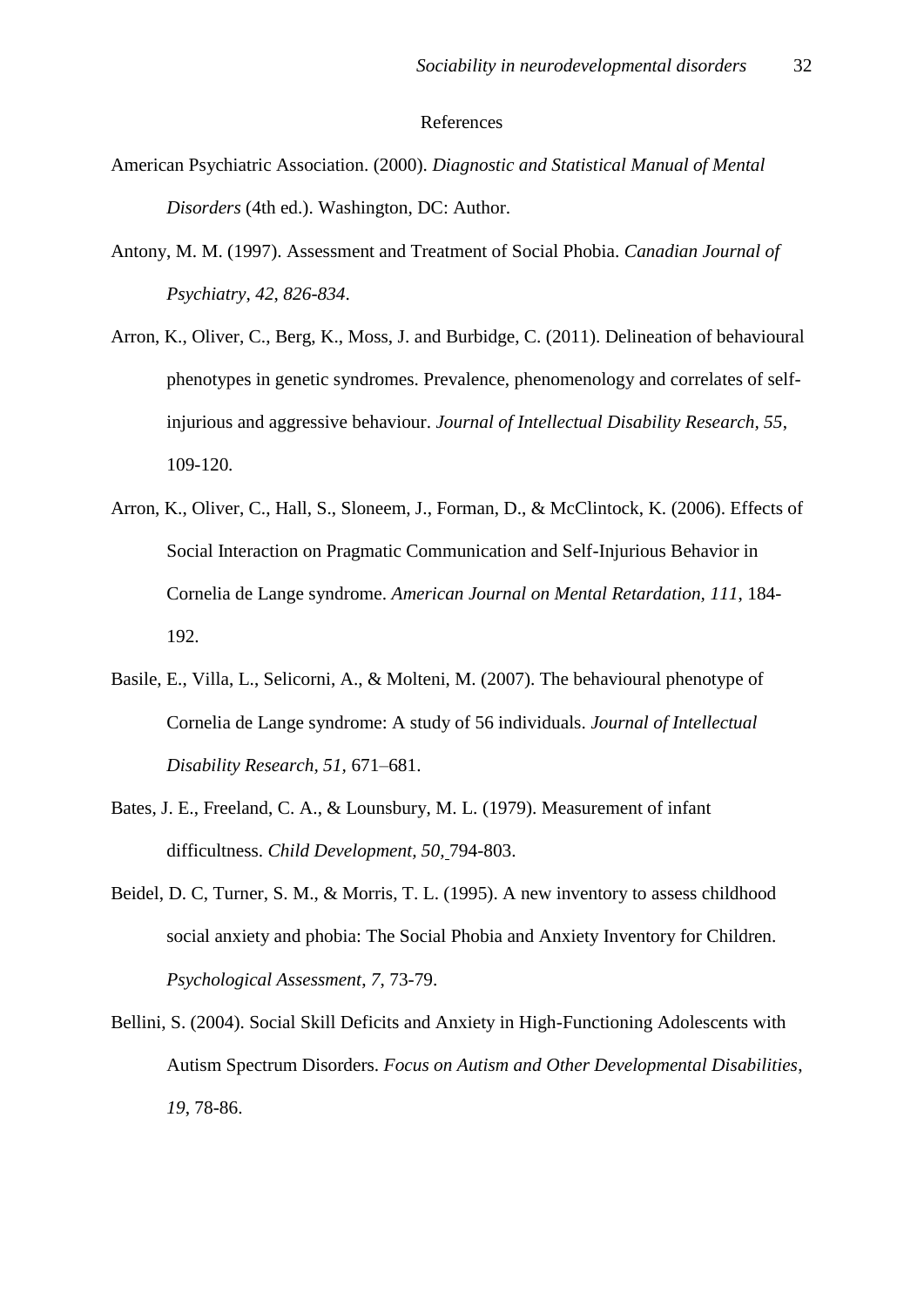- Berney, T. P., Ireland, M., & Burn, J. (1999). Behavioural phenotype of Cornelia de Lange syndrome. *Archives of Disease of Childhood*, *81*, 333-336.
- Berument, S. K., Rutter, M., Lord, C., Pickles, A., & Bailey, A. (1999). Autism Screening Questionnaire: Diagnostic validity. *British Journal of Psychiatry, 175,* 444-451.
- Black, B., & Uhde, T. W. (1992). Elective mutism as a variant of social phobia. *Journal of the American Academy of Child & Adolescent Psychiatry, 31*, 1090−1094.
- Bregman, J. D., Leckman, J. F., & Ort, S. I. (1988). Fragile X syndrome: Genetic predisposition to psychopathology. *Journal of Autism and Developmental Disorders*, *18*, 343-534.
- Burbidge, C., Oliver, C., Moss, J., Arron, K., Berg, K., Hill, L., Trusler, K. and Furniss, F. (2010). The association between repetitive behaviours, impulsivity and hyperactivity in people with intellectual disability. *Journal of Intellectual Disability Research, 54,*  1078-1092.
- Cohen, J. (1992). A power primer. *Psychological Bulletin*, *112*, 155-159.
- Collis, L., Oliver, C., & Moss, J. (2006). Low mood and social anxiety in Cornelia de Lange syndrome. *Journal of Intellectual Disability Research*, *55*, 792.
- Conger, J. C., & Farrell, A. D. (1981). Behavioral components of heterosocial skills. *Behavior Therapy*, *12*, 41-55.
- Cook, F. And Oliver, C. (2011). A review of defining and measuring sociability in children with intellectual disabilities. *Research in Developmental Disabilities, 32,* 11-24.
- Doyle, T. F., Bellugi, U., Korenberg, J. R., & Graham, J. (2004). "Everybody in the world is my friend": hypersociability in young children with Williams syndrome. *American Journal of Medical Genetics*, *124A*, 263-273.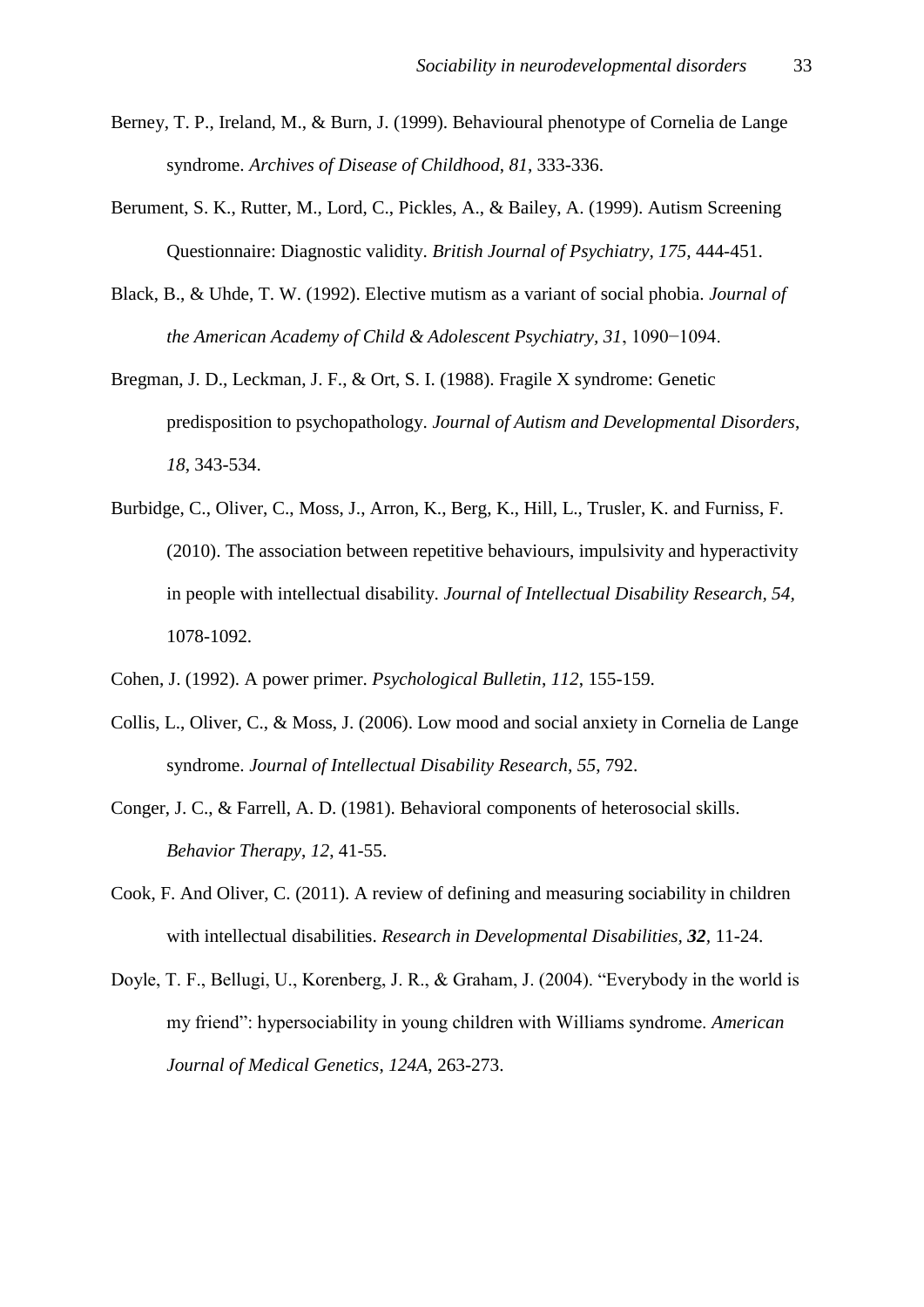Einfeld, S. L., & Tonge, B. J. (1992). *Manual for the Developmental Behaviour Checklist. (Primary Carer Version: Developmental Behaviour Checklist-P)*. Sydney / Melbourne, Australia: University of New South Wales/ Monash University.

- Esbensen, A. J., Rojahn, J., Aman, M. G., & Ruedrich, S. (2003). Reliability and Validity of an Assessment Instrument for Anxiety, Depression, and Mood among Individuals with Mental Retardation. *Journal of Autism and Developmental Disorders*, *33*, 617- 629.
- Fidler D.J., Barrett, K.C. & Most, D.E. (2005). Age related differences in smiling and personality in Down syndrome. *Journal of Developmental and Physical Disability, 33*, 263–280.
- Fidler, D.J. & Nadel, L. (2007). Educating children with Down syndrome: Neuroscience, development, and intervention. *Mental Retardation and Developmental Disabilities Research Reviews, 13*¸ 262-277.

Field, A. P. (2005). *Discovering Statistics Using SPSS (Second Edition)*. London: Sage.

- Fydrich, T., Chambless, D. L., Perry, K. J., Buergener, F., & Beazley, M. B. (1998). Behavioral assessment of social performance: a rating system for social phobia. *Behaviour Research and Therapy*, *36*, 995-1010.
- Galéra, C., Taupiac, E., Fraisse, S., Naudion, S., Toussaint, E., Rooryck-Thambo, C., Delrue, M., Arveiler, B., Lacombe, D., & Bouvard, M. (2009). Socio-Behavioral Characteristics of Children with Rubinstein-Taybi Syndrome. *Journal of Autism and Developmental Disorders*, 39, 1252-1260.
- Gillott, A., Furniss, F., & Walter, A. (2001). Anxiety in high-functioning children with autism. *Autism*, *5*, 277-286.
- Glass, C. R., & Arnkoff, D. B. (1989). Behavioral Assessment of Social Anxiety and Social Phobia. *Clinical Psychology Review*, *9*, 75-90.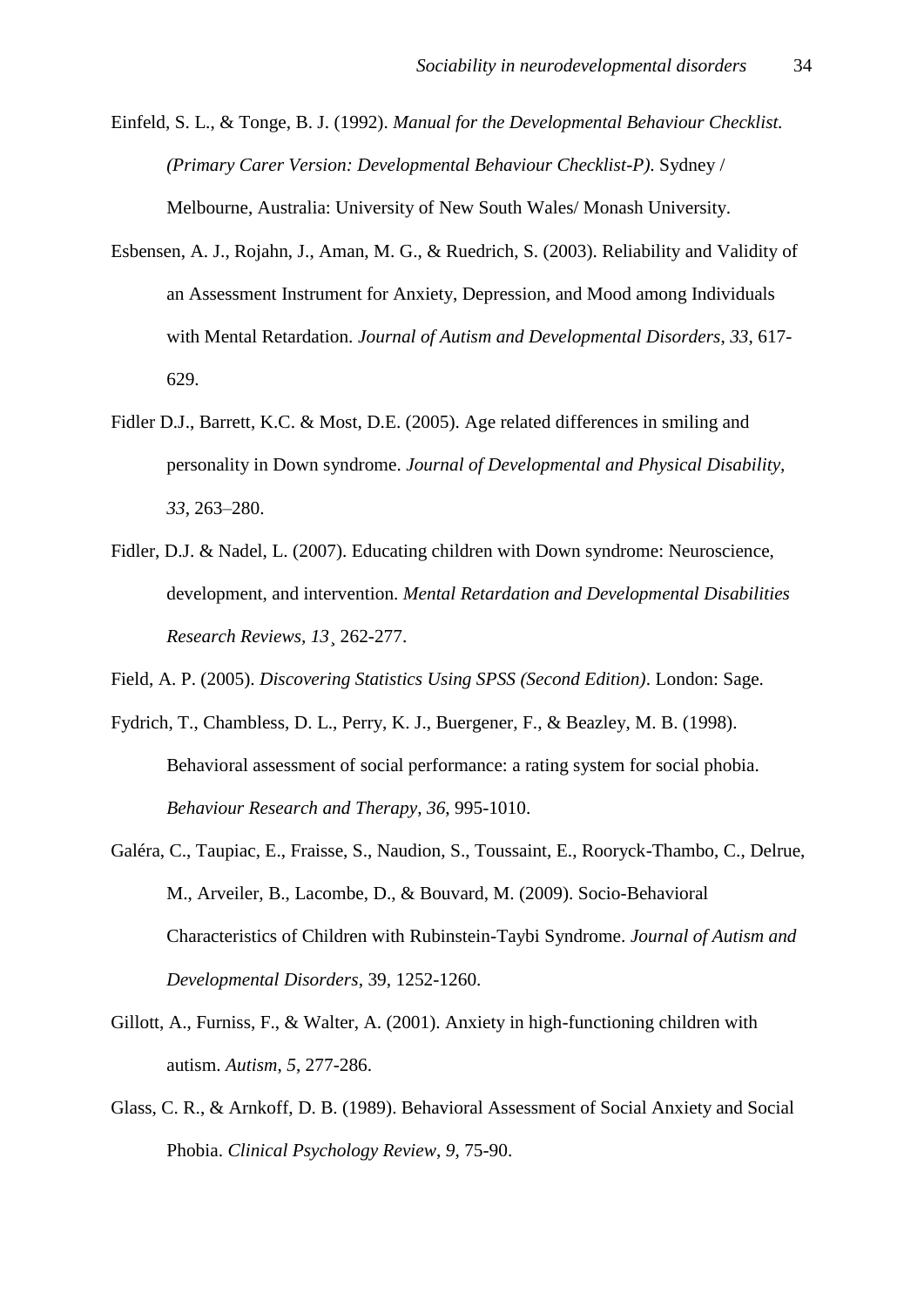- Glennon, B., & Weisz, J. R. (1978). An observational approach to the assessment of anxiety in young children. *Journal of Consulting and Clinical Psychology*, *46*, 1246-1257.
- Goodban, M. T. (1993). Survey of speech and language Skills with prognostic indicators in 116 patients with Cornelia de Lange Syndrome. *American Journal of Medical Genetics*, *47*, 1059-1063.
- Goodman, R. (1997). The strengths and difficulties questionnaire: A research note. *Journal of Child Psychology and Psychiatry*, *38*, 581-586.
- Gotts, E. E., & Liemohn, W. P. (1977). Behavioral characteristics of three children with the broad thrumb-hallux (Rubinstein-Taybi) syndrome. *Biological Psychiatry*, *12*, 413- 423.
- Grant, C. M., Apperly, I., & Oliver, C. (2007). Is theory of mind understanding impaired in males with Fragile X syndrome? *Journal of Abnormal Child Psychology, 35*, 17-28.
- Hagerman, R, & Sobesky, W. E. (1989). Psychopathology in Fragile X syndrome. *American Journal of Orthopsychiatry*, *59*, 142-152.
- Hagerman, R. J., Hills, J., Scharfenaker, S., & Lewis, H. (1999). Fragile X syndrome and selective mutism. *American Journal of Medical Genetics*, *83*, 313-317.
- Hall, S., DeBarnardis, M., & Reiss, A. (2006). Social escape behaviors in children with Fragile X syndrome. *Journal of Autism and Developmental Disorders*, *36*, 935-947.
- Hennekam, R. M., Baselier, A. C., Beyaert, E., Bos, A., Blok, J. B., Jansma, H. B., Thorbecke-Nilson, V. V., & Veerman, H. (1992). Psychological and speech studies in Rubinstein-Taybi syndrome. *American Journal of Mental Retardation*, *66*, 645-660.
- Hessl, D., Glaser, B., Dyer-Friedman, J., & Reiss, A. L., (2006). Social behavior and cortisol reactivity in children with Fragile X syndrome. *Journal of Child Psychology and Psychiatry*, *47*, 602-610.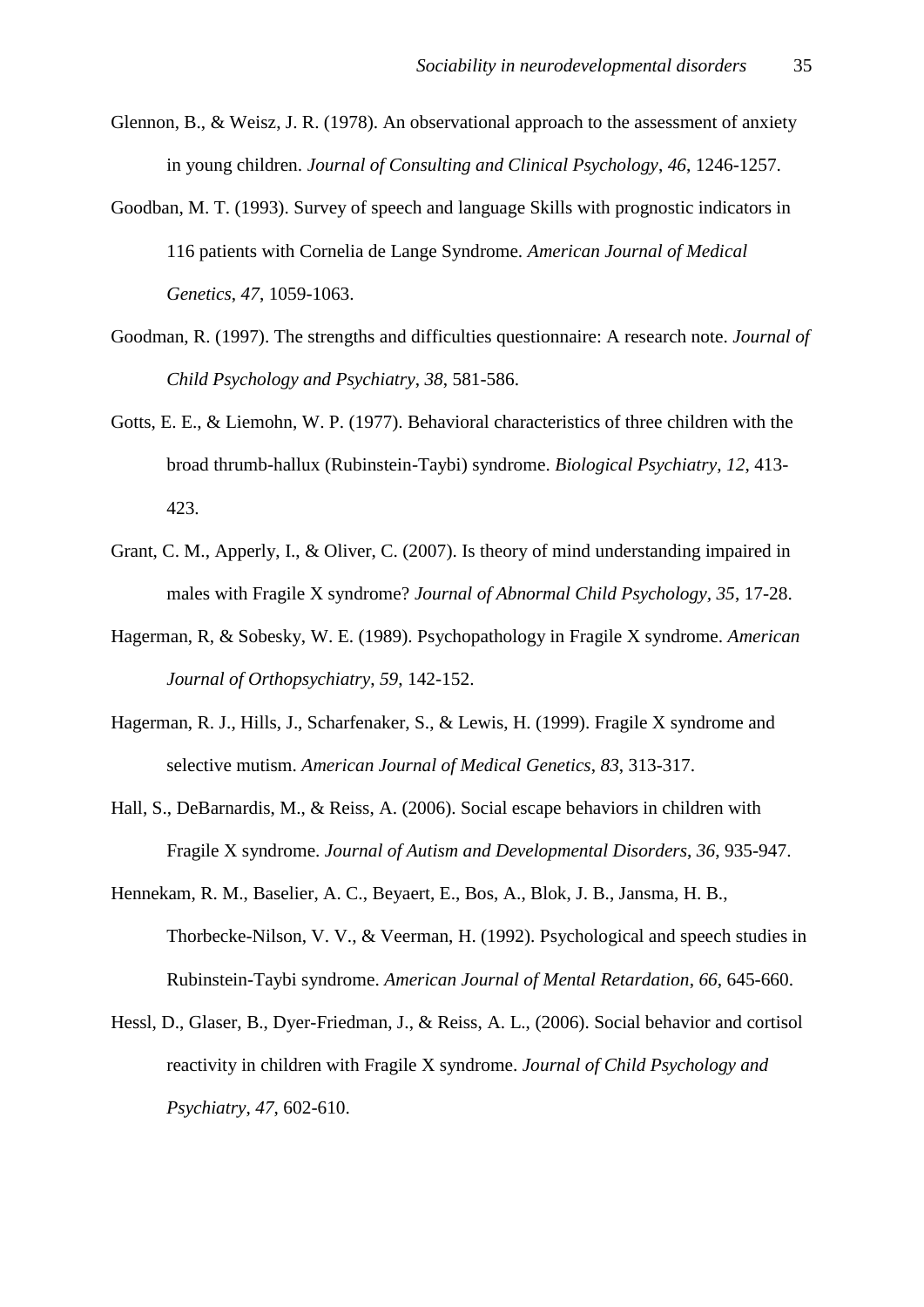- Holland, A. J., Hon, J., Huppert, F. A., Stevens, F., & Watson, P. (1998). Population-based study of the prevalence and presentation of dementia in adults with Down's syndrome, *British Journal of Psychiatry, 172,* 493-498.
- Holland, A. J., Hon, J., Huppert, F. A., Stevens, F., & Watson, P. (2001). Incidence and course of dementia in people with Down's syndrome: Findings from a population based study. *Journal of Intellectual Disability Research, 44*, 138-146.
- Horsler, K., & Oliver, C. (2006). Environmental influences on the behavioural phenotype of Angelman syndrome. *American Journal of Mental Retardation*, *111*, 311-321.
- Howlin, P., & Karpf, J. (2004). Using the Social Communication Questionnaire to identify 'autistic spectrum' disorders associated with other genetic conditions: Findings from a study of individuals with Cohen syndrome. *Autism, 8,* 175-182.
- Jones, W., Bellugi, U., Lai, Z., Chiles, M., Reilly, J., Lincoln, A., & Adolphs, R. (2000). Hypersociability in Williams syndrome. *Journal of Cognitive Neuroscience*, *12*, 30- 46.
- Kline, A. D., Grados, M., Sponseller, P., Levy, H. P., Blagowidow, N., Schoedel, C., Rampolla, J., Clemens, D. K., Krantz, I., Kimball, A., Pichard, C., & Tuchman, D. (2007). Natural history of aging in Cornelia de Lange syndrome. *American Journal of Medical Genetics Part C*, *145C*, 248-260.
- Kushlick, A., Blunden, R., & Cox, G. (1973). A method of rating behaviour characteristics for use in large scale surveys of mental handicap. *Psychological Medicine*, *3*, 466- 478.
- La Greca, A. M., & Stone, W. L. (1993). Social anxiety scale for children-revised: factor structure and concurrent validity. *Journal of Clinical Child Psychology*, *22*, 17-27.
- Lachiewicz, A. M. (1992). Abnormal behaviors of young girls with Fragile X syndrome. *American Journal of Medical Genetics*, *43*, 72-77.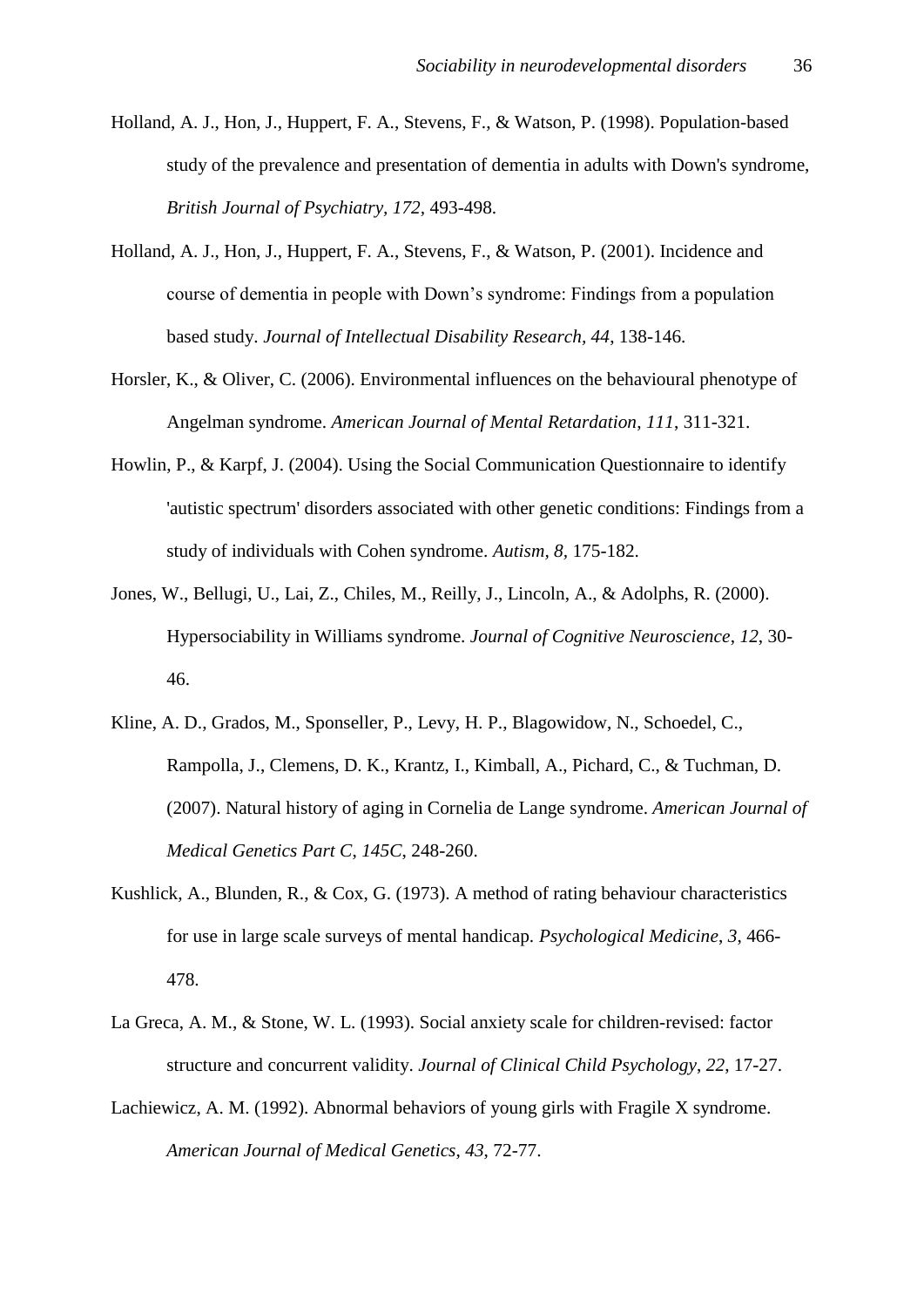- Lesniak-Karpiak, K., Mazzocco, M. M., & Ross, J. L. (2003). Behavioral assessment of social anxiety in females with Turner or Fragile X syndrome. *Journal of Autism and Developmental Disorders*, *33*, 55-67.
- Lord, C., Rutter, M., DiLavore, P. C., & Risi, S. (2000). *Autism Diagnostic Observation Schedule: ADOS*. Los Angeles, CA: Western Psychological Services.
- Luteijn, E. F., Jackson, A. E., Volkmar, F. R., & Minderaa, R. B. (1998). The development of the Children's Social Behavior Questionnaire: Preliminary data. *Journal of Autism and Developmental Disorders, 28*, 559–565.
- Luteijn, E. F., Luteijn, F., Jackson, A. E., Volkmar, F. R., & Minderaa, R. B. (2000). The Children's Social Behavior Questionnaire for milder variants of PDD problems: Evaluation of the psychometric characteristics.*Journal of Autism and Developmental Disorders, 30*, 317–330.
- Matson, J. L. (1995a). *The Matson Evaluation of Social Skills for Individuals with Severe Retardation (MESSIER)*. Baton Rouge, LA: Disability Consultants, LLC.
- Matson, J. L. (1995b). *The Diagnostic Assessment for the Severely Handicapped-Revised (DASH-II)*. Baton Rouge, LA: Scientific Publishers.
- Matson, J. L., & Wilkins, J. (2007). A critical review of assessment targets and methods for social skills excesses and deficits for children with autism spectrum disorders. *Research in Autism Spectrum Disorders*, *1*, 28-37.
- Millbrook, J. M., Farrell, A. D., Wallander, J. L., & Curran, J. P. (1986). Behavioral components of social skill: A look at subject and confederate behaviors. *Behavioral Assessment, 8*, 203-220.
- Mindham, J., & Espie, C. A. (2003). Glasgow Anxiety Scale for people with an Intellectual Disability (GAS-ID): development and psychometric properties of a new measure for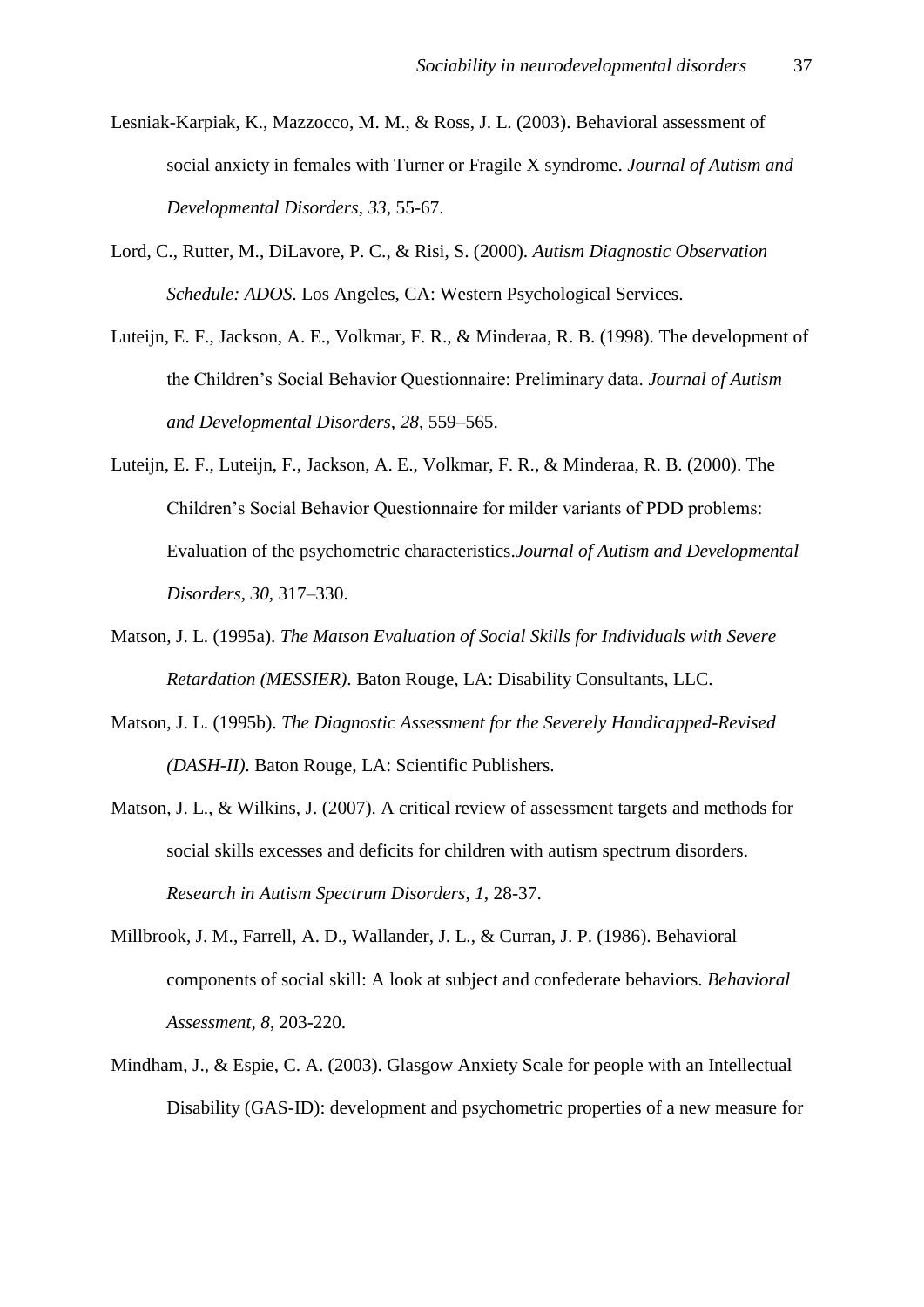use with people with mild intellectual disability. *Journal of Intellectual Disability Research*, *47*, 22-30.

- Monti, P. M., Boice, R., Fingeret, A. L., Zwick, W. R., Kolko, D., Munro, S., & Grunberger, A. (1984). Midi-level measurement of social anxiety in psychiatric and nonpsychiatric samples. *Behaviour Research and Therapy*, *22*, 651-660.
- Moss, J., & Howlin, P. (2009). Autism spectrum disorders in genetic syndromes: implications for diagnosis, intervention and understanding the wider autism spectrum disorder population. *Journal of Intellectual Disability Research*, *53*, 852-873.
- Moss, J., Howlin, P., Hastings, R., Beaumont, S., Griffith, G., Petty, J., Tunnicliffe, P., Yates, R., Villa, D. and Oliver, C. (2013). Social behavior and characteristics of Autism Spectrum Disorder in Angelman, Cornelia de Lange and Cri du Chat syndromes. *American Journal of Intellectual and Developmental Disabilities.* **118,** 262-283.
- Moss, J., Howlin, P and Oliver, C. (2011). The assessment and presentation of Autism Spectrum Disorder and associated characteristics in individuals with severe intellectual disability and genetic syndromes. *The Oxford Handbook of Intellectual Disability and Development.* Editors: Jake Burack, Robert Hodapp, Grace Iarocci and Edward Zigler. New York: Oxford University Press
- Moss, J., Magiati, I., Howlin, P and Oliver, C. (2012). Characteristics of autism spectrum disorder in Cornelia de Lange syndrome. *Journal of Child Psychology and Psychiatry.53*, 883-891
- Moss, J., Oliver, C., Berg, K., Kaur, G., Jephcott, L., & Cornish, K. (2008). Prevalence of autism spectrum phenomenology in Cornelia de Lange and Cri du Chat syndromes. *American Journal on Mental Retardation, 113*, 278-291.
- Nelson (2010). *Mood and sociability in Cornelia de Lange syndrome.* Unpublished Thesis: University of Birmingham.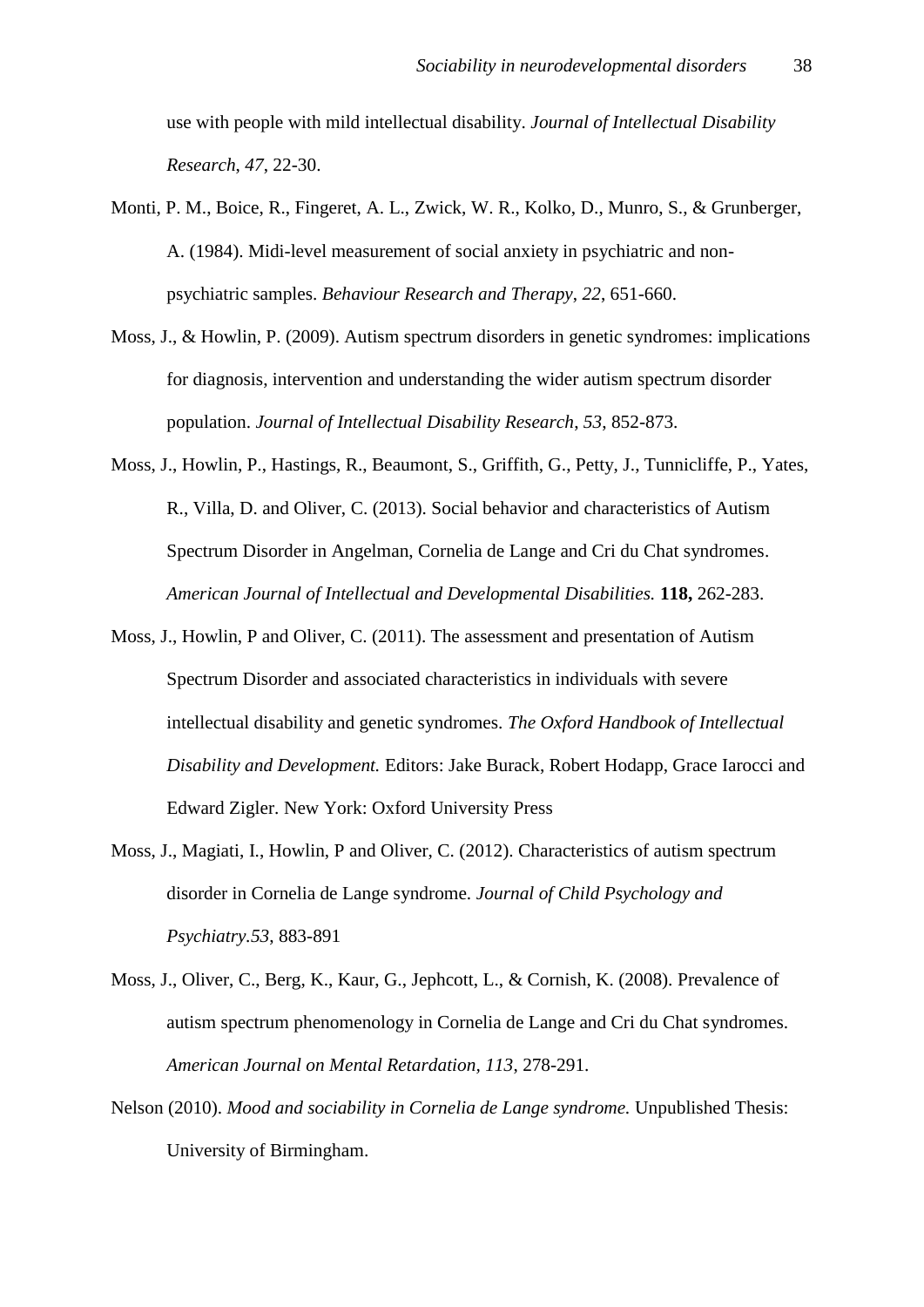- Oliver, C., Arron, K., Sloneem, J., & Hall, S. (2008). Behavioural phenotype of Cornelia de Lange syndrome. *The British Journal of Psychiatry*, *193*, 466-470.
- Oliver, C., Berg, K., Moss, J., Arron K. and Burbidge, C. (2011). Delineation of behavioural phenotypes in genetic syndromes. Comparison of autism spectrum disorder, affect and hyperactivity. *Journal of Autism and Developmental Disorders, 41,* 1019-1032
- Oliver, C., Horsler, K., Berg, K., Bellamy, G., Dick, K., & Griffiths, E. (2007). Genomic imprinting and the expression of affect in Angelman syndrome: what's in the smile? *Journal of Child Psychology and Psychiatry, 48*, 571-579.
- Omdal, H., & Galloway, D. (2008). Could selective mutism be re-conceptualised as a specific phobia of expressive speech? An exploratory post-hoc study. *Child and Adolescent Mental Health*, *13*, 74-81.
- Richards, C., Moss, J., O'Farrell, L., Kaur, G., & Oliver, C. (2009). Social anxiety in Cornelia de Lange syndrome, *Journal of Autism and Developmental Disorders, 39,* 1155-1162.
- Rutter, M., Bailey, A., Berument, S. K., Lord, C., & Pickles, A. (2003). *Social Communication Questionnaire* (SCQ). Los Angeles: Western Psychological Services.
- Santos, A. & Deruelle, C. (2009). Verbal peaks and visual valleys in theory of mind ability in Williams syndrome. *Journal of Autism and Developmental Disorders, 39*, 651-659.
- Sarimski, K. (1997). Communication, social-emotional development and parenting stress in Cornelia-de-Lange syndrome. *Journal of Intellectual Disability Research*, *41*, 70-75.
- Spence, S. H. (1998). A measure of anxiety symptoms among children. *Behaviour research and Therapy*, *36*, 545-566.
- Strachan, R., Shaw, R., Burrow, C., Horsler, K., Allen, D., & Oliver, C. (2009). Experimental functional analysis of aggression in children with Angelman syndrome. *Research in Developmental Disabilities*, *30*, 1095-1106.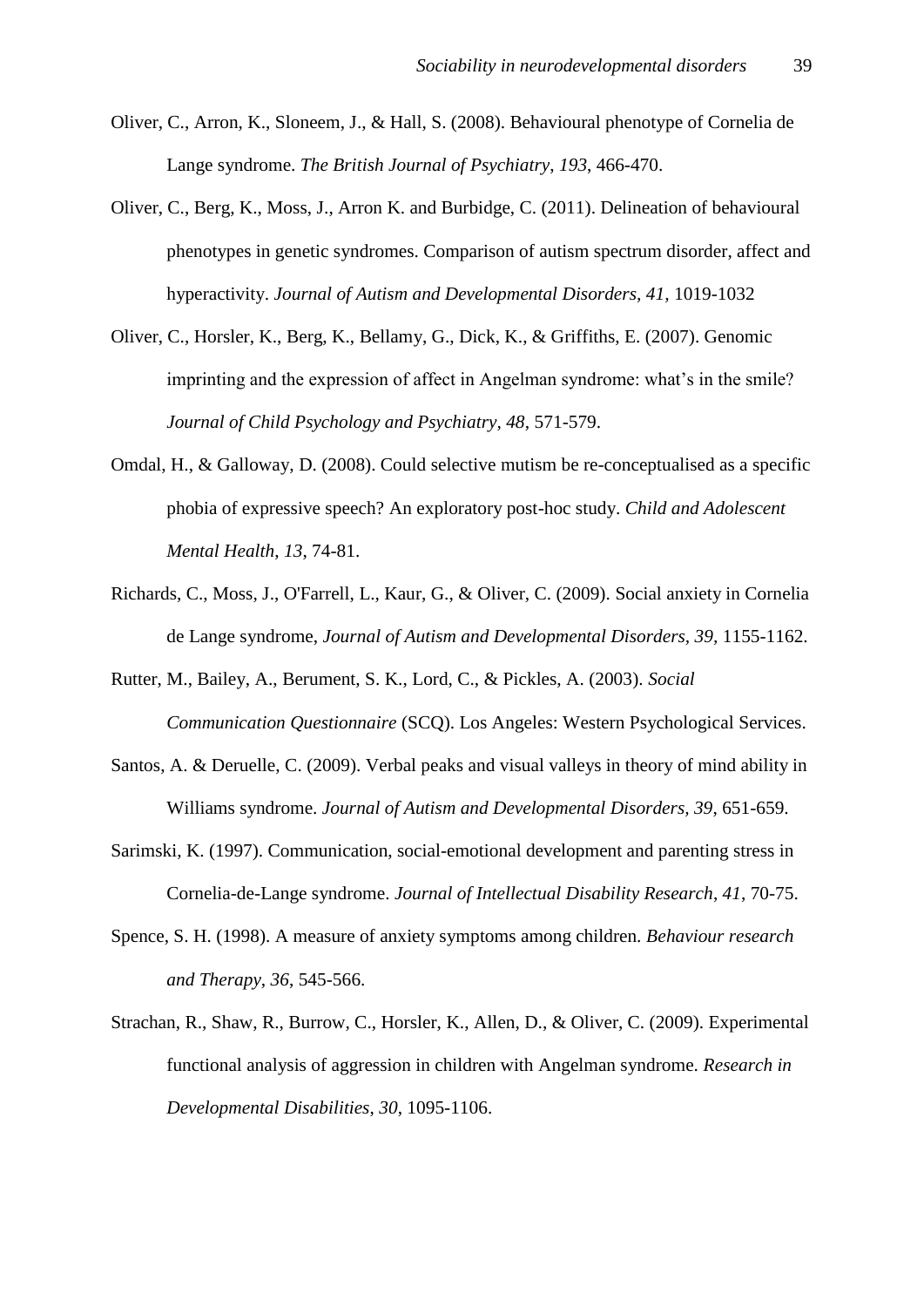- Trower, P., Yardley, K., Bryant, B. M., & Shaw, P. (1978). The treatment of social failure: A comparison of anxiety-reduction and skills-acquisition procedures on two social problems. *Behavior Modification, 2*, 41-60.
- Turner, S. M., Beidel, D. C., & Dancu, C. V. (1995). *Social Phobia and Anxiety Inventory Manual*. NY: MHS.
- Warner, G., Moss, J., Smith, P and. Howlin, P. (2014). Autism characteristics and behaviour disturbances in 500 children with Down's syndrome in England and Wales. *Autism Research,* **7,** 433-441.
- Zafeiriou DI, Ververi A, Dafoulis V, Kalyva E, Vargiami E. (2013). Autism spectrum disorders: the quest for genetic syndromes. *American Journal of Medical Genetics*; **162**:327–366.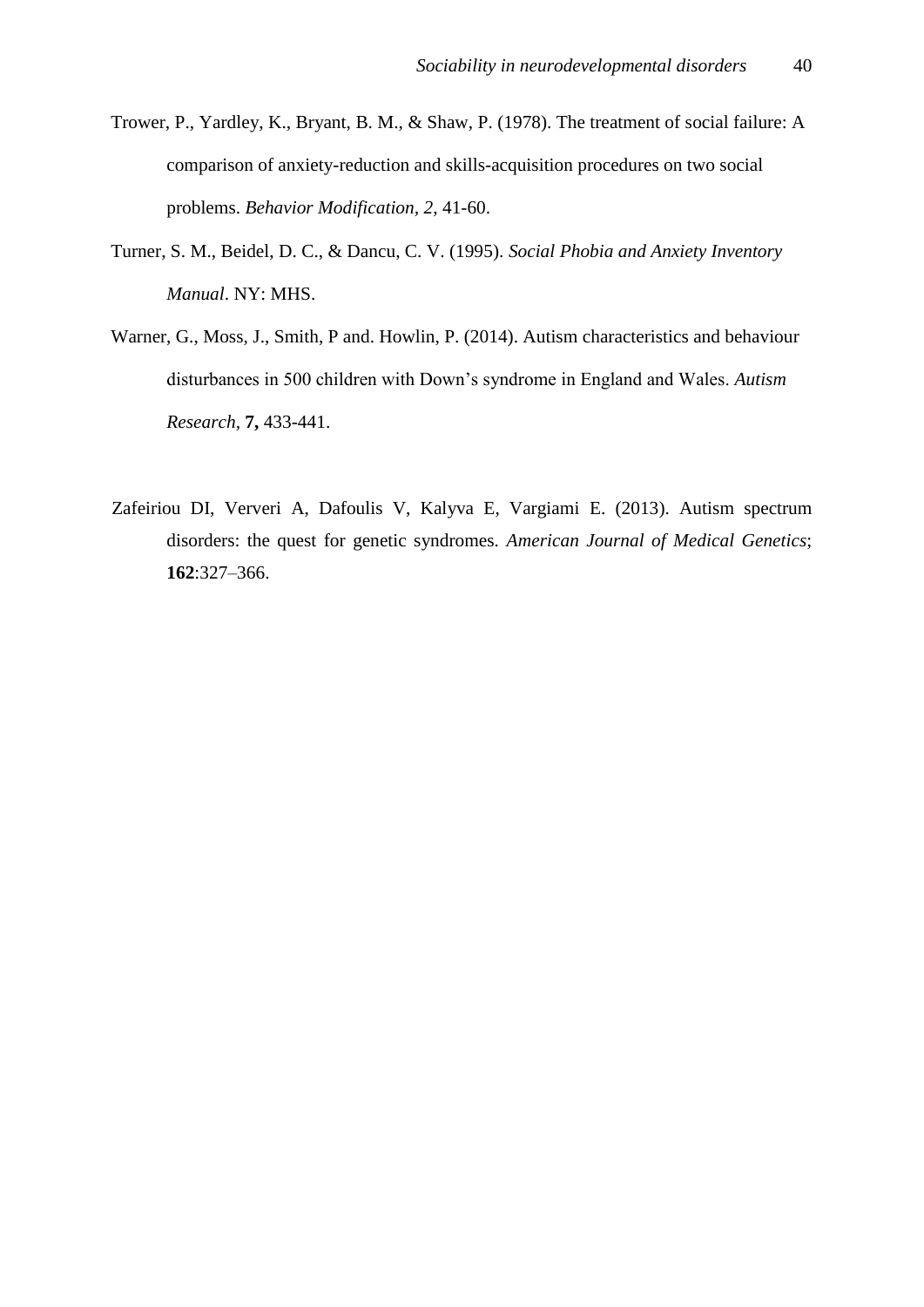|                           |                                | <b>CdLS</b> | $\mathbf{A}\mathbf{S}$ | <b>FXS</b> | <b>DS</b> | <b>RTS</b> | <b>ASD</b> | $\mathbf{F}/\chi^2$ | df   | $\boldsymbol{P}$ | Post hoc analyses                                          |
|---------------------------|--------------------------------|-------------|------------------------|------------|-----------|------------|------------|---------------------|------|------------------|------------------------------------------------------------|
| ${\bf N}^*$               |                                | 98          | 66                     | 142        | 117       | 88         | 107        |                     |      |                  |                                                            |
| Age<br>(years)            | Mean                           | 18.8        | 15.1                   | 19.8       | 22.6      | 19.2       | 13.8       | 11.9                | 5    | < .001           | CdLS, DS, FXS, RTS<br>$>$ ASD; DS $>$ AS                   |
|                           | (SD)                           | 8.7         | 8.7                    | 8.6        | 13.0      | 10.6       | 6.3        |                     |      |                  |                                                            |
|                           | Range                          | $4 - 43$    | $4 - 48$               | $9-49$     | $4 - 62$  | 4-49       | $4 - 45$   |                     |      |                  |                                                            |
| Gender <sup>a</sup>       | % Male                         | 45.9        | 50                     | 100        | 42.4      | 55.6       | 82.2       | 145.2               | $5+$ | < .001           | FXS > ASD > CdLS,<br>AS, DS, RTS                           |
| Self <sup>b</sup><br>Help | % Partly<br>able / $able^c$    | 48          | 45.5                   | 95.1       | 92.3      | 76.7       | 88.8       | 138.0               | 5    | < .001           | FXS, DS, RTS, ASD ><br>CdLS, AS; FXS, $DS >$<br><b>RTS</b> |
| Mobility <sup>b</sup>     | % Fully<br>Mobile <sup>d</sup> | 66          | 52.3                   | 97.8       | 91.5      | 78.4       | 95.3       | 106.0               | 5    | < .001           | FXS, DS, ASD ><br>CdLS, AS; FXS, ASD<br>$>$ RTS $>$ AS     |
| Vision <sup>b</sup>       | % Normal                       | 66          | 87.9                   | 92.9       | 63.2      | 52.9       | 92.5       | 67.8                | 5    | < .001           | AS, FXS, RTS, ASD ><br>CdLS, DS                            |
| Hearing <sup>b</sup>      | % Normal                       | 58.2        | 100.0                  | 96.5       | 66.1      | 84.4       | 94.4       | 108.0               | 5    | < .001           | AS, FXS, RTS, $ASD$<br>CdLS, DS; AS, FXS ><br><b>RTS</b>   |
| Speech <sup>e</sup>       | % Verbal                       | 46.9        | 3.0                    | 92.4       | 93.2      | 73.7       | 88.8       | 260.3               | 5    | < .001           | FXS, DS, RTS, ASD><br>$CdLS > AS$ ; FXS, DS<br>$>$ RTS     |
| ASQ/<br><b>SCQ</b>        | Mean $score^f$                 | 20.8        | 17.6                   | 20.6       | 10.2      | 16.9       | 28.2       |                     |      |                  |                                                            |
|                           | (SD)                           | 6.8         | 5.0                    | 6.0        | 7.1       | 5.9        | 3.9        |                     |      |                  |                                                            |

**Table 2: Participant group characteristics and results of group comparisons** 

\* N may vary due to missing data

<sup>a</sup> Females with FXS were excluded from the study because the syndrome characteristics vary between males and females in the syndrome (Dykens *et al.*, 2000). <sup>b</sup> Data derived from the Wessex Scale (Kushlick *et al.*, 1973).

 $\degree$ Partly able/able if obtain a score of six or above on the self-help subscale items.

 $d$  Fully mobile if obtain a score of three on item F.

<sup>e</sup> Information obtained from item three of the Demographic questionnaire. If this item had not been completed for participants, question one from the SCQ was used.

<sup>f</sup> The groups were not compared statistically on the measure of autism spectrum disorder because two different measures were used across the six groups.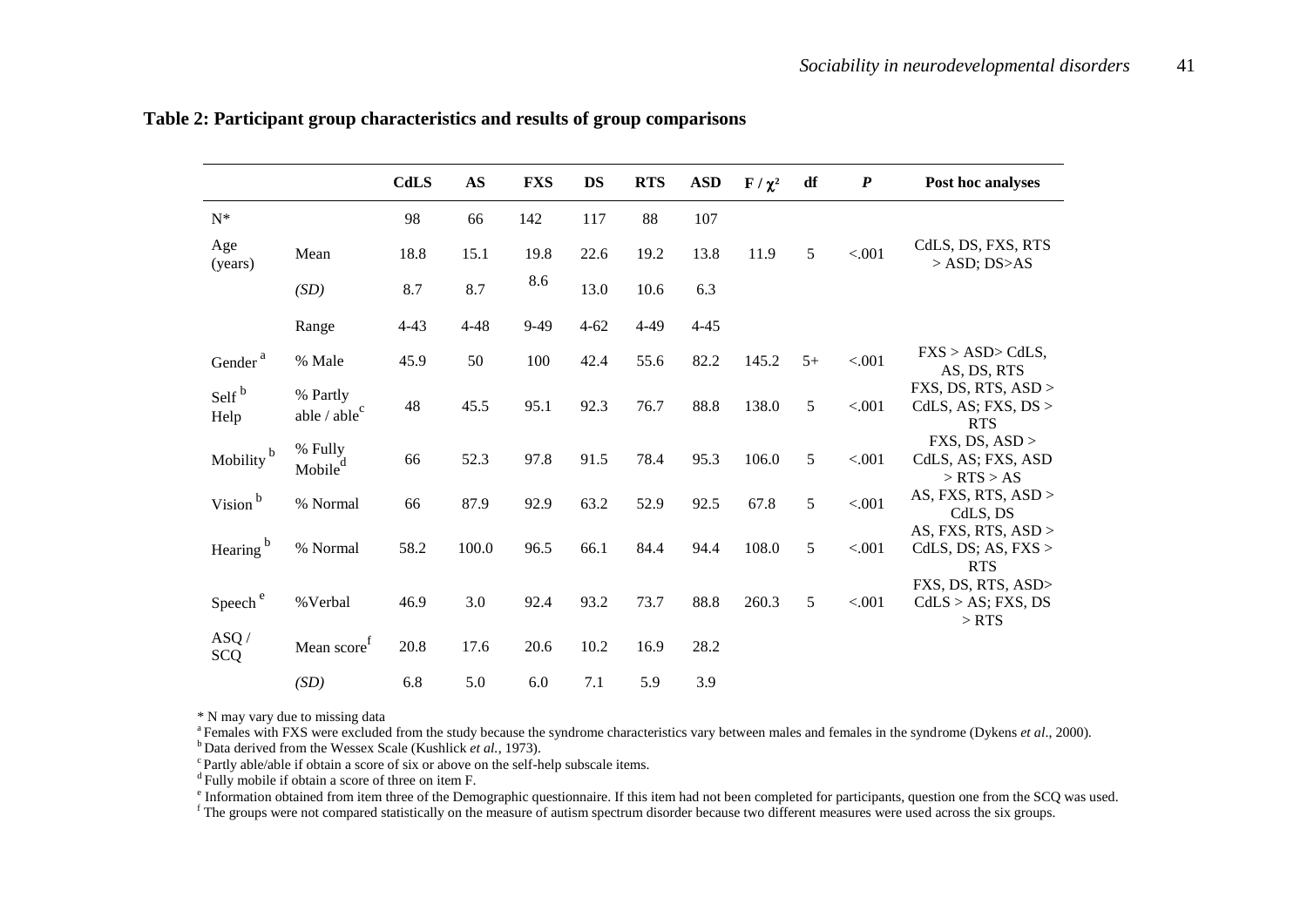## **Table 1: The SQID items and scoring profile.**

### **Response to different social contexts**

| How would the person you care for appear if                                                                                                    | Very shy     | Moderately shy | A little shy | <b>Neither</b>          | A little sociable | Moderately<br>sociable | Very sociable  |
|------------------------------------------------------------------------------------------------------------------------------------------------|--------------|----------------|--------------|-------------------------|-------------------|------------------------|----------------|
| 1. Her / his main caregiver walks up to her / him?                                                                                             | $\mathbf{1}$ | $\overline{2}$ | 3            | $\overline{\mathbf{4}}$ | 5                 | 6                      | $\overline{7}$ |
| 2. (S) he is spending time with an adult (s) he does <i>not</i> know?                                                                          | $\mathbf{1}$ | $\overline{2}$ | 3            | $\overline{\mathbf{4}}$ | 5                 | 6                      | 7              |
| 3. Someone (s) he does <i>not</i> know that is her / his own age walks up to her /him?                                                         | $\mathbf{1}$ | $\overline{2}$ | 3            | 4                       | 5                 | 6                      | 7              |
| 4. (S) he is spending time with a familiar adult?                                                                                              | $\mathbf{1}$ | $\overline{2}$ | 3            | 4                       | 5                 | 6                      | $\overline{7}$ |
| 5. (S) he is the focus of attention in a group of adults (s) he knows?                                                                         | $\mathbf{1}$ | $\mathbf{2}$   | 3            | 4                       | 5                 | 6                      | 7              |
| <b>6.</b> (S) he is spending time with someone (s) he does <i>not</i> know that her / his own<br>age?                                          | $\mathbf{1}$ | $\overline{2}$ | 3            | 4                       | 5                 | 6                      | 7              |
| 7. Someone familiar that is her / his own age walks up to her /him?                                                                            | $\mathbf{1}$ | $\overline{2}$ | 3            | $\overline{\mathbf{4}}$ | 5                 | 6                      | 7              |
| 8. (S) he has just been separated from her / his main caregiver to be with an<br>adult (s)he does not know?                                    | $\mathbf{1}$ | $\overline{2}$ | 3            | 4                       | 5                 | 6                      | 7              |
| 9. An adult (s) he does <i>not</i> know walks up to her $/\text{him?}$                                                                         | $\mathbf{1}$ | $\overline{2}$ | 3            | 4                       | 5                 | 6                      | $\overline{7}$ |
| 10. (S) he is the focus of attention in a group of people her $/$ his own age that<br>(s)he does <i>not</i> know?                              | $\mathbf{1}$ | $\mathbf{2}$   | 3            | 4                       | 5                 | 6                      | $\overline{7}$ |
| 11. (S) he is spending time with someone familiar that is her / his own age?                                                                   | 1            | $\overline{2}$ | 3            | 4                       | 5                 | 6                      | 7              |
| 12. (S) he is the focus of attention in a group of people her $\ell$ his own age that<br>(s)he knows?                                          | $\mathbf{1}$ | $\overline{2}$ | 3            | $\overline{\mathbf{4}}$ | 5                 | 6                      | $\overline{7}$ |
| 13. (S) he is with her / his main caregiver and then someone her / his own age<br>that (s)he does <i>not</i> know starts to talk to her / him? | $\mathbf{1}$ | $\overline{2}$ | 3            | 4                       | 5                 | 6                      | 7              |
| 14. A familiar adult walks up to her / him?                                                                                                    | $\mathbf{1}$ | $\overline{2}$ | 3            | $\overline{\mathbf{4}}$ | 5                 | 6                      | 7              |
| 15. (S) he is with her / his main caregiver and then an adult (s) he does <i>not</i> know<br>starts to talk to her / him?                      | $\mathbf{1}$ | $\overline{2}$ | 3            | 4                       | 5                 | 6                      | 7              |
| 16. (S) he is spending time with her / his main caregiver?                                                                                     | $\mathbf{1}$ | $\overline{2}$ | 3            | 4                       | 5                 | 6                      | 7              |
| 17. (S) he is the focus of attention in a group of adults (s) he does not know?                                                                | 1            | 2              | 3            | 4                       | 5                 | 6                      | 7              |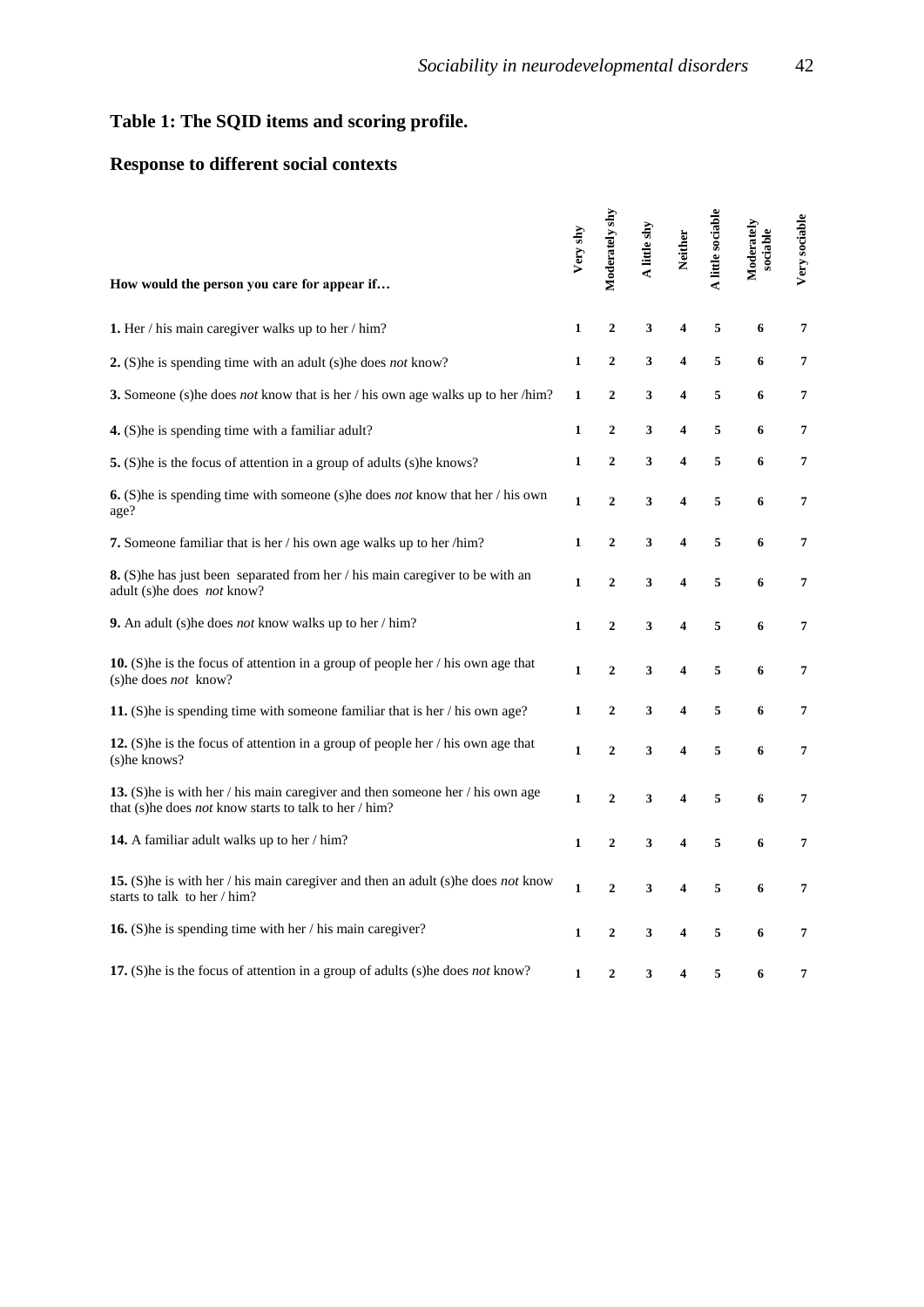## **Initiating interaction in different social contexts**

|                                                                                                                                                                                                                                                                                          | very rarely<br>Never or | Rarely       | Sometimes | About half<br>the time | Often | Very often | Nearly<br>Always |
|------------------------------------------------------------------------------------------------------------------------------------------------------------------------------------------------------------------------------------------------------------------------------------------|-------------------------|--------------|-----------|------------------------|-------|------------|------------------|
| <b>18.</b> When there are only familiar people around, how often does (s) he try to<br>make contact with them in any way (by talking, signing, vocalising, using<br>gestures, moving towards them in any way etc.)?                                                                      | 1                       | $\mathbf{2}$ | 3         |                        | 5     |            |                  |
| <b>19.</b> When familiar people and people are around who (s) he does <i>not</i> know,<br>how often does (s) he try to make contact with the people (s) he does <i>not</i> know<br>in any way (by talking, signing, vocalising, using gestures, moving towards<br>them in any way etc.)? | 1                       | $\mathbf{2}$ | 3         |                        | 5     |            | 7                |
| <b>20.</b> When familiar people and people are around who (s) he does <i>not</i> know,<br>how often does (s) he try to make contact with the familiar people in any way<br>(by talking, signing, vocalising, using gestures, moving towards them in any<br>way etc.)?                    | $\mathbf{1}$            | $\mathbf{2}$ | 3         |                        | 5     |            | 7                |
| <b>21.</b> When there are only people around who (s) he does <i>not</i> know, how often<br>does (s) he try to make contact with them in any way (by talking, signing,<br>vocalising, using gestures, moving towards them in any way etc.)?                                               | 1                       | $\mathbf{2}$ | 3         | 4                      | 5     |            | 7                |
|                                                                                                                                                                                                                                                                                          |                         |              |           |                        |       |            |                  |

## **Characteristics of language**

| <b>23.</b> Does the person speak <i>less</i> than (s) he used to?                     | YES/NO        |
|---------------------------------------------------------------------------------------|---------------|
| <b>24.</b> Does the person <i>only</i> speak or sign in some settings and not others? | <b>YES/NO</b> |
| 25. Does the person <i>only</i> speak or sign to some people and not others?          | <b>YES/NO</b> |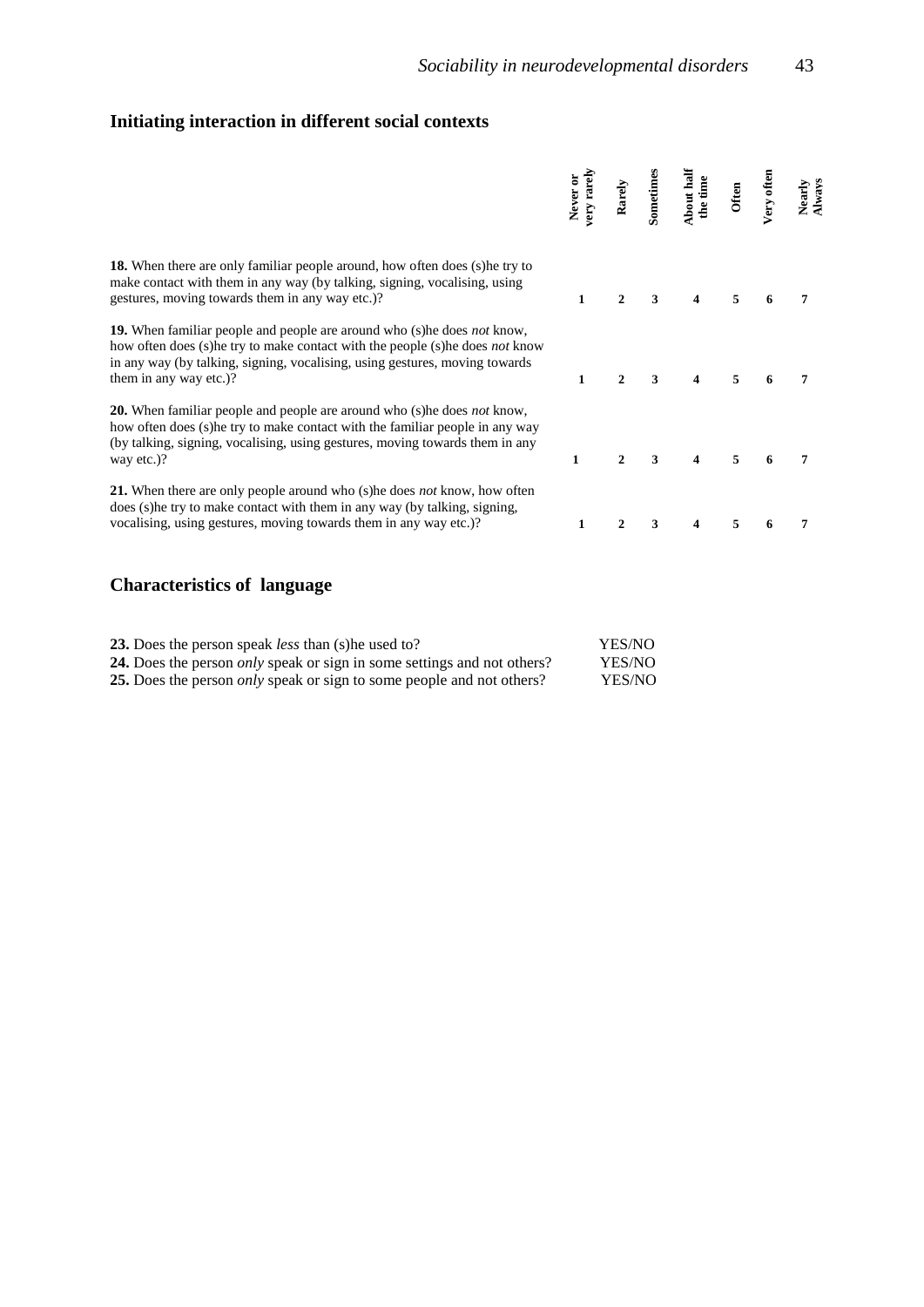|                            |             |            |              | Group<br>Median (Inter-quartile range) |            |                           | df | $\mathbf{X}^2$ | $p$ value | Post hoc*       | Large effect<br>size | <b>Medium effect</b><br>size | <b>Small</b><br>effect<br>size |
|----------------------------|-------------|------------|--------------|----------------------------------------|------------|---------------------------|----|----------------|-----------|-----------------|----------------------|------------------------------|--------------------------------|
|                            | A           | B          | $\mathsf{C}$ | D                                      | ${\bf E}$  | $\boldsymbol{\mathrm{F}}$ |    |                |           |                 |                      |                              |                                |
|                            | <b>CdLS</b> | <b>AS</b>  | <b>FXS</b>   | <b>DS</b>                              | <b>RTS</b> | <b>ASD</b>                |    |                |           |                 |                      |                              |                                |
|                            | $(n=98)$    | $(n=66)$   | $(n=142)$    | $(n=117)$                              | $(n=88)$   | $(n=107)$                 |    |                |           |                 |                      |                              |                                |
| <b>Total Unfamiliar</b>    | 26.00       | 41.00      | 15.00        | 36.00                                  | 31.50      | 21.00                     |    |                |           |                 |                      |                              |                                |
| <b>Subscale</b>            | $(13.50 -$  | $(31.00 -$ | $(11.00 -$   | $(24.00 -$                             | $(21.25 -$ | $(14.00 -$                | 5  | 153.65         | < .001    | B,D,E>A,F>C     |                      |                              |                                |
|                            | 35.00)      | 48.00      | 25.00)       | 46.00                                  | 46.00      | 29.00                     |    |                |           |                 |                      |                              |                                |
| <b>Unfamiliar Ongoing</b>  | 7.00        | 11.00      | 4.00         | 10.00                                  | 9.00       | 5.50                      |    |                |           |                 |                      |                              |                                |
| <b>Interaction</b>         | $(3.00 -$   | $(9.00 -$  | $(2.00 -$    | $(7.00 -$                              | $(6.00 -$  | $(3.00 -$                 | 5  | 139.12         | < .001    | B,D,E>A,C,F     | $B, D > C$ ; $B > F$ | B,D,E>A; D,E>F;              |                                |
|                            | 9.00)       | 12.00)     | 8.00)        | 12.00)                                 | 12.00)     | 8.00)                     |    |                |           |                 |                      | E>C                          | N/A                            |
| <b>Unfamiliar Receive</b>  | 6.50        | 10.00      | 3.00         | 9.00                                   | 8.00       | 6.00                      |    |                |           |                 |                      |                              |                                |
| <b>Interaction</b>         | $(3.00 -$   | $(8.00 -$  | $(2.00 -$    | $(6.00 -$                              | $(5.00 -$  | $(3.00 -$                 | 5  | 142.57         | < .001    | B,D,E > A,F > C | $B, D > C$ ; $B > F$ | $B, D > A$ ; $D, E > F$ ;    | E>A;                           |
|                            | 8.00)       | 12.00)     | 6.00         | 11.00)                                 | 12.00      | 8.00)                     |    |                |           |                 |                      | E > C                        | C>F                            |
| <b>Unfamiliar Group</b>    | 7.00        | 10.00      | 3.00         | 10.00                                  | 10.00      | 6.00                      |    |                |           |                 |                      |                              |                                |
| situation                  | $(2.75 -$   | $(7.00 -$  | $(2.00 -$    | $(5.00 -$                              | $(4.00 -$  | $(2.00 -$                 | 5  | 135.02         | < .001    | B,D,E>A,F>C     | B, D > C;            | $B, D > A$ ; $D, E > F$ ;    | E>A;                           |
|                            | 9.00)       | 13.00)     | 6.00)        | 12.00)                                 | 12.00)     | 8.00)                     |    |                |           |                 | B>F                  | E > C                        | A, F > C                       |
|                            | 5.00        | 10.00      | 4.00         | 7.00                                   | 6.00       | 4.00                      |    |                |           |                 |                      |                              | D,E>A;                         |
| <b>Unfamiliar Initiate</b> | $(4.00 -$   | $(6.75 -$  | $(2.00 -$    | $(4.00 -$                              | $(4.00 -$  | $(3.00 -$                 | 5  | 120.34         | < .001    | B>D,E>A,F;      | B > A, C, F          | D, E > C, F                  | B>D,E;                         |
| <b>Interaction</b>         | 7.50)       | 12.00)     | 6.00)        | 11.00                                  | 10.75)     | 6.00)                     |    |                |           | B, A, D, E > C  |                      |                              | A > C                          |
|                            | 41.50       | 53.00      | 39.00        | 51.00                                  | 50.50      | 37.50                     |    |                |           |                 |                      |                              |                                |
| <b>Total Familiar</b>      | $(35.00 -$  | $(48.00 -$ | $(31.00 -$   | $(45.00 -$                             | $(42.00 -$ | $(31.00 -$                | 5  | 179.65         | < .001    | B,D,E>A,C,F;    |                      |                              |                                |
| <b>Subscale</b>            | 48.00       | 55.00      | 44.00        | 54.00                                  | 54.00      | 45.00                     |    |                |           | A>F             |                      |                              |                                |
| <b>Familiar Ongoing</b>    | 11.00       | 13.50      | 12.00        | 14.00                                  | 13.00      | 11.00                     |    |                |           |                 |                      |                              |                                |
| <b>Interaction</b>         | $(10.00 -$  | $(12.00 -$ | $(9.00 -$    | $(12.00 -$                             | $(12.00 -$ | $(9.00 -$                 | 5  | 128.03         | < .001    | B,D,E>A,C,F     | $B, D > F$ ; $D > A$ | $B, D, E > C$ ; $B, E > A$ ; | N/A                            |
|                            | 13.00)      | 14.00)     | 13.00        | 14.00)                                 | 14.00      | 12.00)                    |    |                |           |                 |                      | E>F                          |                                |
| <b>Familiar Receive</b>    | 10.00       | 13.00      | 10.00        | 13.00                                  | 12.00      | 9.00                      |    |                |           |                 |                      |                              |                                |
| <b>Interaction</b>         | $(8.75 -$   | $(12.00 -$ | $(7.00 -$    | $(12.00 -$                             | $(10.00 -$ | $(8.00 -$                 | 5  | 151.44         | < .001    | B,D,E>A,C,F     | B, D > A, C, F       | E > A, C, F                  | N/A                            |
|                            | 12.00)      | 14.00      | 12.00)       | 14.00                                  | 14.00      | 12.00                     |    |                |           |                 |                      |                              |                                |
| <b>Familiar Group</b>      | 11.00       | 14.00      | 9.00         | 14.00                                  | 13.00      | 10.00                     |    |                |           |                 |                      |                              |                                |
| situation                  | $(9.00 -$   | $(12.00 -$ | $(6.00 -$    | $(12.00 -$                             | $(11.00 -$ | $(7.00 -$                 | 5  | 159.77         | < .001    | B,D,E>A>C,F     | $B, D > F$ ; $D > C$ | B,D,E>A; B,E>C;              | A > C, F                       |
|                            | 13.00)      | 14.00      | 12.00)       | 14.00)                                 | 14.00      | 12.00)                    |    |                |           |                 |                      | E>F                          |                                |
|                            | 10.00       | 13.00      | 9.00         | 12.00                                  | 11.50      | 7.00                      |    |                |           |                 |                      |                              | B>D,E;                         |
| <b>Familiar Initiate</b>   | $(7.00 -$   | $(10.00 -$ | $(6.00 -$    | $(8.00 -$                              | $(8.00 -$  | $(6.00 -$                 | 5  | 95.80          | < .001    | B>D,E,A>F;      | B>F                  | B>A,C; D,E>F                 | D,E>C;                         |
| <b>Interaction</b>         | 12.00       | 14.00      | 11.00        | 13.00                                  | 13.00      | 10.00                     |    |                |           | B, D, E > C     |                      |                              | A>F                            |

## **Table 3: Median SQID total and subscale scores and results of between group analyses**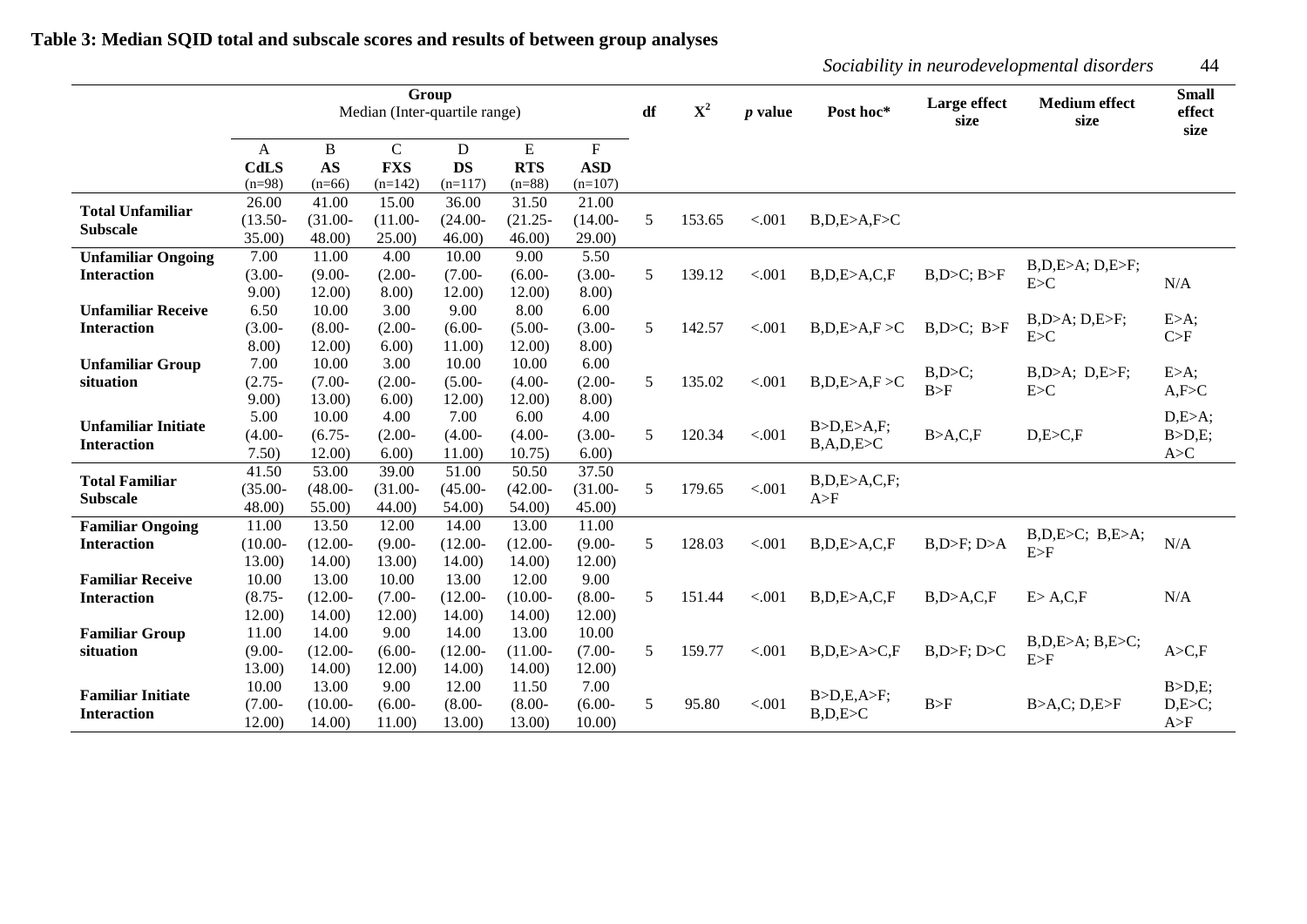**Table 4: The percentage of individuals in each group meeting the cut-off for extreme sociability and extreme shyness on each subscale**

|                                          | Group            |                 |                  |                   |                        |                           |  |  |
|------------------------------------------|------------------|-----------------|------------------|-------------------|------------------------|---------------------------|--|--|
|                                          | CdLS<br>$(n=98)$ | AS<br>$(n=66)*$ | FXS<br>$(n=142)$ | DS<br>$(n=117)^*$ | <b>RTS</b><br>$(n=88)$ | <b>ASD</b><br>$(n=107)$ * |  |  |
| <b>Extreme Sociability (Score of 14)</b> |                  |                 |                  |                   |                        |                           |  |  |
| <b>Unfamiliar Ongoing Interaction:</b>   | $\Omega$         | 4.5             | .7               | 6.8               | 8.0                    | 1.9                       |  |  |
| <b>Unfamiliar Receive Interaction</b>    | $\Omega$         | 6.1             | .7               | 8.5               | 9.1                    | $\Omega$ .                |  |  |
| <b>Unfamiliar Group situation</b>        | 2.0              | 9.1             | 1.4              | 14.5              | 9.1                    | .9                        |  |  |
| Unfamiliar Initiate Interaction          | 3.1              | 13.6            | 1.4              | 11.3              | 5.7                    | 1.9                       |  |  |
| Familiar Ongoing Interaction             | 11.2             | 50.0            | 21.1             | 53.0              | 40.9                   | 9.3                       |  |  |
| <b>Familiar Receive Interaction</b>      | 6.1              | 43.9            | 10.6             | 45.3              | 34.8                   | 8.4                       |  |  |
| <b>Familiar Performance situation</b>    | 14.3             | 53.0            | 14.8             | 58.1              | 42.0                   | 7.5                       |  |  |
| <b>Familiar Initiate Interaction</b>     | 13.3             | 37.9            | 4.9              | 22.2              | 19.3                   | 5.7                       |  |  |
| <b>Extreme Shyness (Score of 2)</b>      |                  |                 |                  |                   |                        |                           |  |  |
| <b>Unfamiliar Ongoing Interaction</b>    | 22.4             | 1.5             | 27.5             | 2.6               | 8.0                    | 14.2                      |  |  |
| <b>Unfamiliar Receive Interaction</b>    | 21.4             | 1.5             | 35.9             | 7.7               | 10.2                   | 20.8                      |  |  |
| <b>Unfamiliar Group situation</b>        | 24.5             | 4.5             | 47.2             | 11.1              | 10.2                   | 25.5                      |  |  |
| Unfamiliar Initiate Interaction          | 14.4             | $\mathbf{0}$    | 28.9             | 10.4              | 9.1                    | 21.7                      |  |  |
| Familiar Ongoing Interaction             | 1.0              | 0               | $\overline{0}$   | $\theta$          | $\overline{0}$         | $\mathbf{0}$              |  |  |
| <b>Familiar Receive Interaction</b>      | 1.0              | 0               | 3.5              | $\theta$          | $\Omega$               | .9                        |  |  |
| <b>Familiar Performance situation</b>    | 3.1              | 0               | 4.9              | .9                | 1.1                    | 2.8                       |  |  |
| <b>Familiar Initiate Interaction</b>     | 2.0              | 0               | .7               | .9                | 1.1                    | 5.7                       |  |  |

\* n may vary between analyses due to missing data.